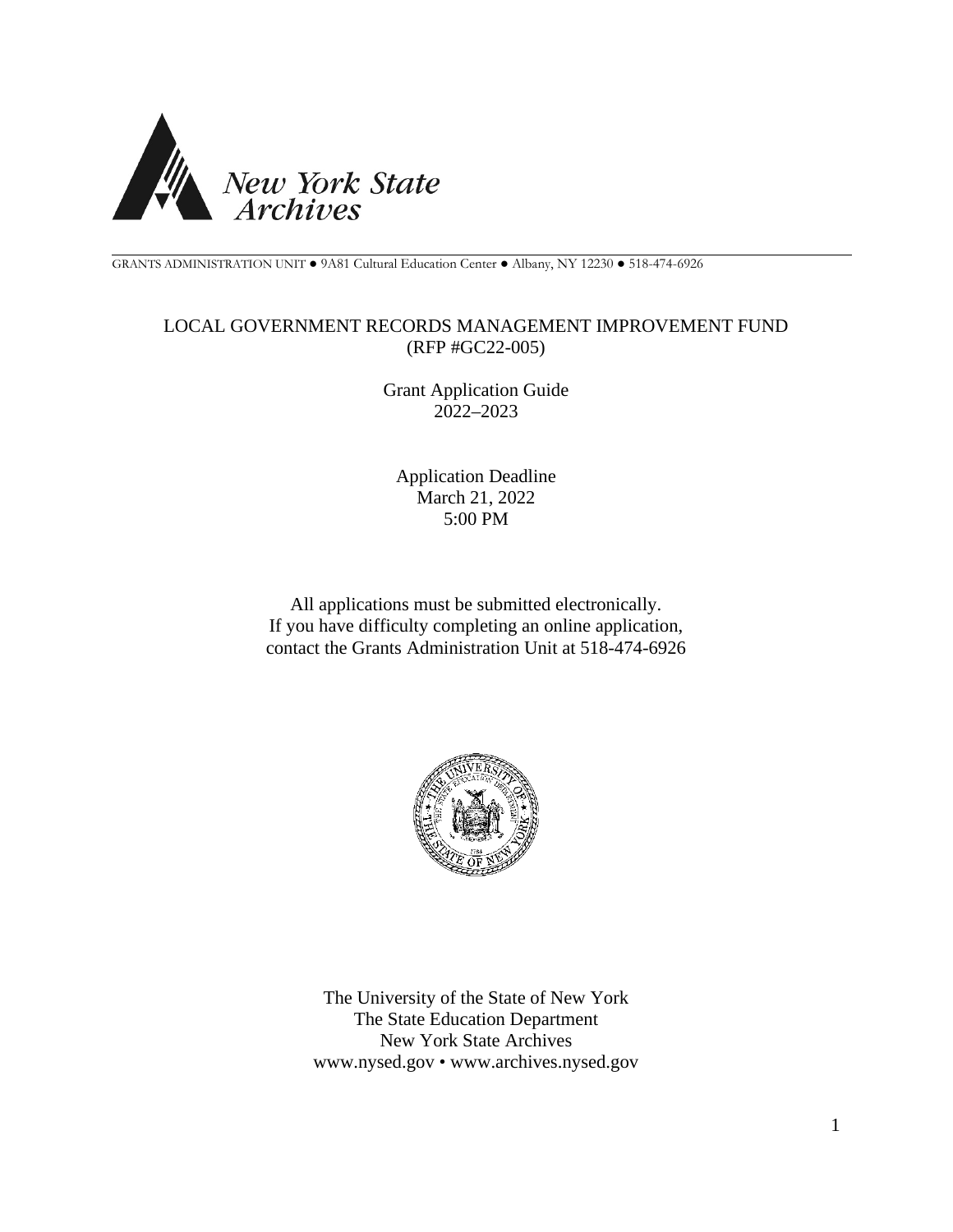#### THE UNIVERSITY OF THE STATE OF NEW YORK

#### Regents of The University

| <b>Brooklyn</b>   |
|-------------------|
| Monticello        |
| <b>Great Neck</b> |
| Beechhurst        |
| Staten Island     |
| Rochester         |
| <b>Brooklyn</b>   |
| New York          |
| Little Neck       |
| Morristown        |
| Buffalo           |
| Manhattan         |
| Syracuse          |
| New York          |
| Ithaca            |
|                   |

**Commissioner of Education and President of The University**

BETTY A. ROSA, B.A., M.S. in Ed., M.S. in Ed., M.Ed., Ed.D

#### **DEPUTY COMMISSIONER, CULTURAL EDUCATION** MARK SCHAMING

**Assistant Commissioner, New York State Archives**

THOMAS J. RULLER

 The State Education Department does not discriminate on the basis of age, color, religion, creed, disability, marital status, veteran status, national origin, race, gender, genetic predisposition or carrier status, or sexual orientation in its educational programs, services and activities. Portions of this publication can be made available in a variety of formats, including braille, large print or audio tape, upon request. Inquiries concerning this policy of nondiscrimination should be directed to the Department's Office for Diversity and Access, Room 530, Education Building, Albany, NY 12234.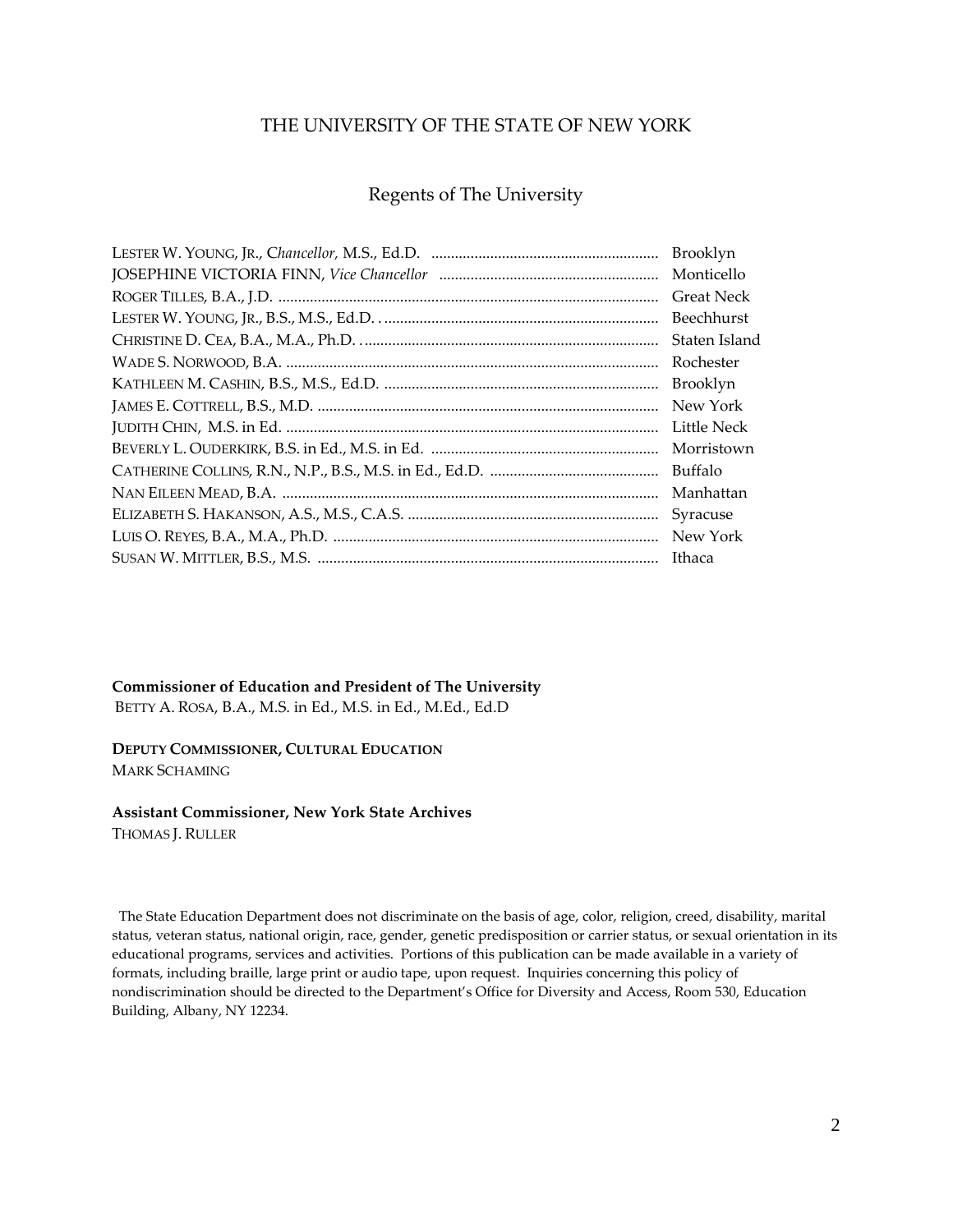# **Table of Contents**

| NYC Department of Records and Information Services (DORIS) Grants13 |  |
|---------------------------------------------------------------------|--|
|                                                                     |  |
|                                                                     |  |
|                                                                     |  |
|                                                                     |  |
|                                                                     |  |
|                                                                     |  |
|                                                                     |  |
|                                                                     |  |
|                                                                     |  |
|                                                                     |  |
|                                                                     |  |
|                                                                     |  |
|                                                                     |  |
|                                                                     |  |
|                                                                     |  |
|                                                                     |  |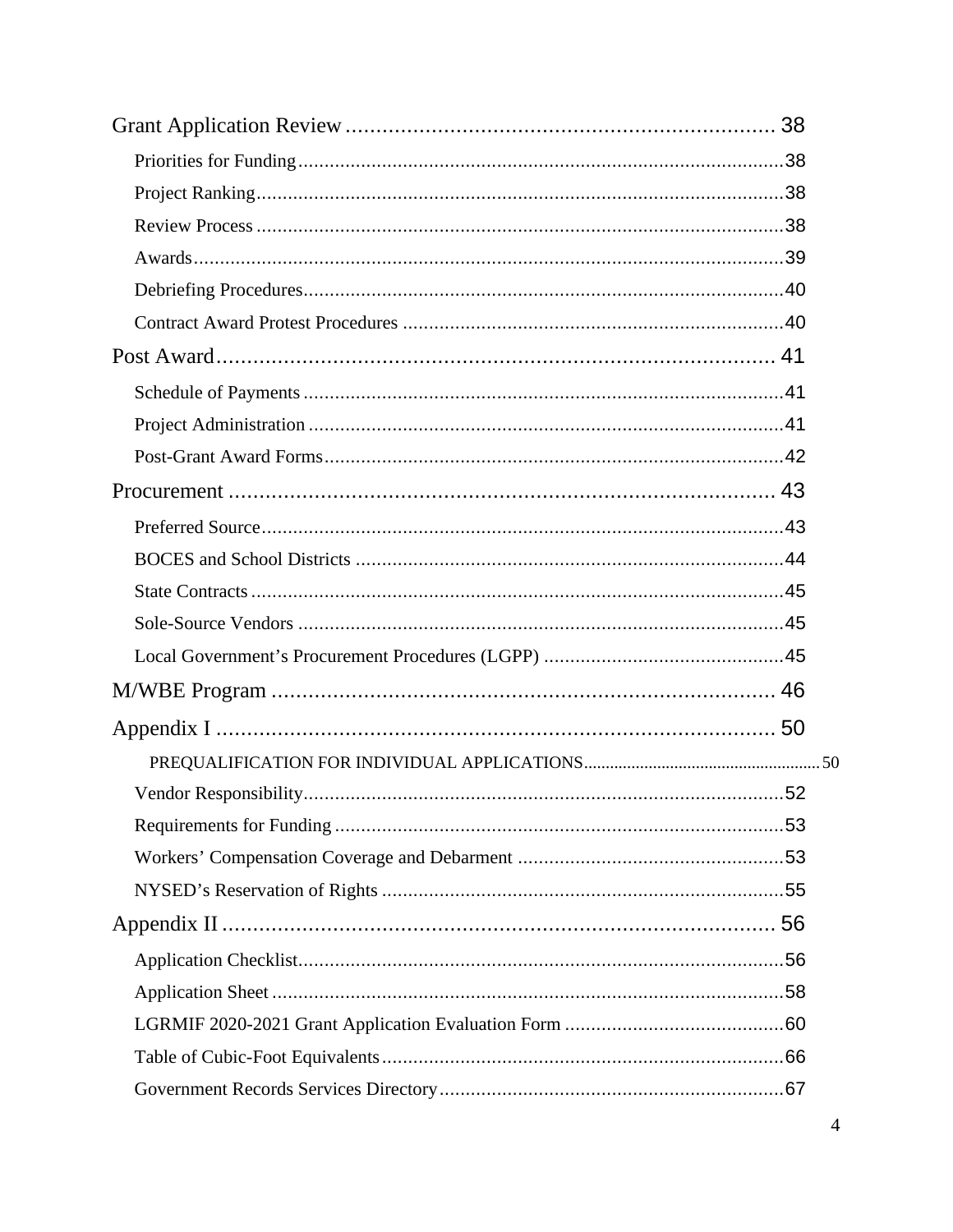# This page left blank intentionally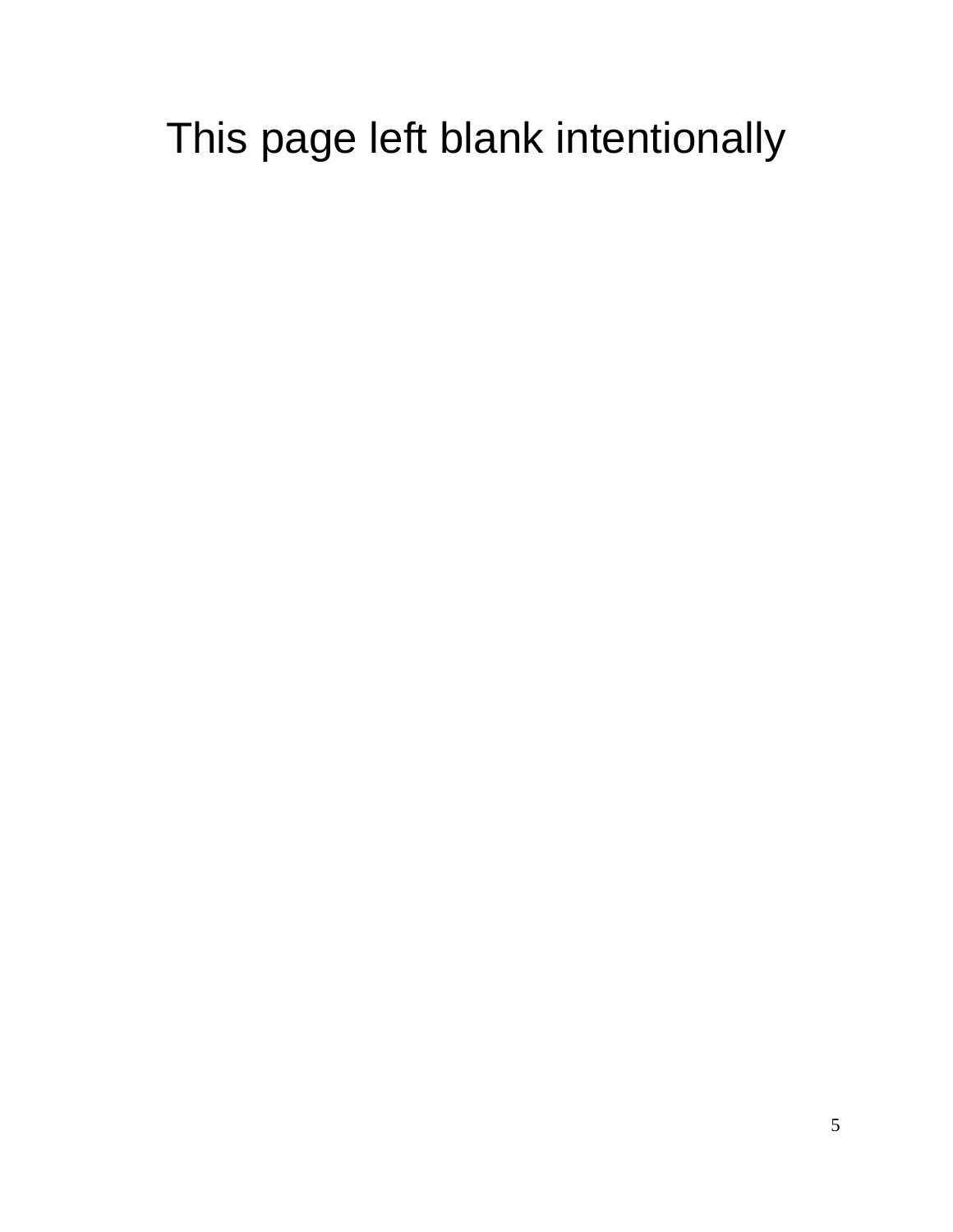### <span id="page-5-0"></span>**General Information**

### <span id="page-5-1"></span>**Introduction**

The Local Government Records Management Improvement Fund (LGRMIF) grants program provides funds to help local governments establish records management programs or develop new program components. It is a competitive program, awarding grants based on the merits of applications. The LGRMIF, created in 1989, is derived from fees collected by county clerks and the New York City Register for the recording of selected documents and for the assignment by county clerks of index numbers for certain court cases. The amount of grant funding available each year depends on the number of documents recorded and index numbers assigned that year.

The purpose of LGRMIF grants is not to support local government records management programs indefinitely. Local governments are expected to assume primary responsibility for ongoing support of their programs by providing the resources to manage their records on a continuing basis. This is consistent with the 1987 Local Government Records Law (Article 57-A, Arts and Cultural Affairs Law), which requires most local governments to designate a Records Management Officer (RMO) and to develop a records management program.

The State Archives encourages local government officials to attend one of the LGRMIF grant application information [webinars.](http://www.archives.nysed.gov/workshops/webinars?field_workshop_category_tid=697&field_intended_audience_tid=All) In addition, applicants may direct questions regarding the LGRMIF to their respective Records Advisory Officer (RAO), to the State Archives' Grants Administration Unit in Albany at 518-474-6926, or via email to [Archgrants@nysed.gov.](mailto:archgrants@nysed.gov) (See the directory of RAO offices, with contact information for each of the RAOs, in the appendices.) New York City mayoral agencies must also contact the New York City Department of Records' Grant Administration Unit at 212-788-7513 or via email at [grants@records.nyc.gov](mailto:grants@records.nyc.gov) for information and assistance with additional requirements that are specific to them.

To comply with formal bidding procedures, the State Archives must receive by March 2, 2022 any questions that have not already been addressed in this guide or through the [frequently asked](http://www.archives.nysed.gov/grants/local-government-records-management-improvement-fund)  [questions \(FAQs\).](http://www.archives.nysed.gov/grants/local-government-records-management-improvement-fund)

Submit all questions to the Grants Administration Unit at [Archgrants@nysed.gov.](mailto:archgrants@mail.nysed.gov) Questions and their answers will be posted to the New York State Archives' website, which will be updated weekly. Additional information may be found on the Archives' website under "Grants and Awards."

LGRMIF applicants requesting in excess of \$25,000 are required to comply with SED's Minority and Women-Owned Business Enterprises (M/WBE) policy. Compliance can be achieved by one of the following methods: full participation, partial participation (partial request for a waiver), or no participation (full request for a waiver). Full participation by meeting or exceeding the M/WBE participation goal for this grant is the preferred method. Additional information is contained under the Procurement section.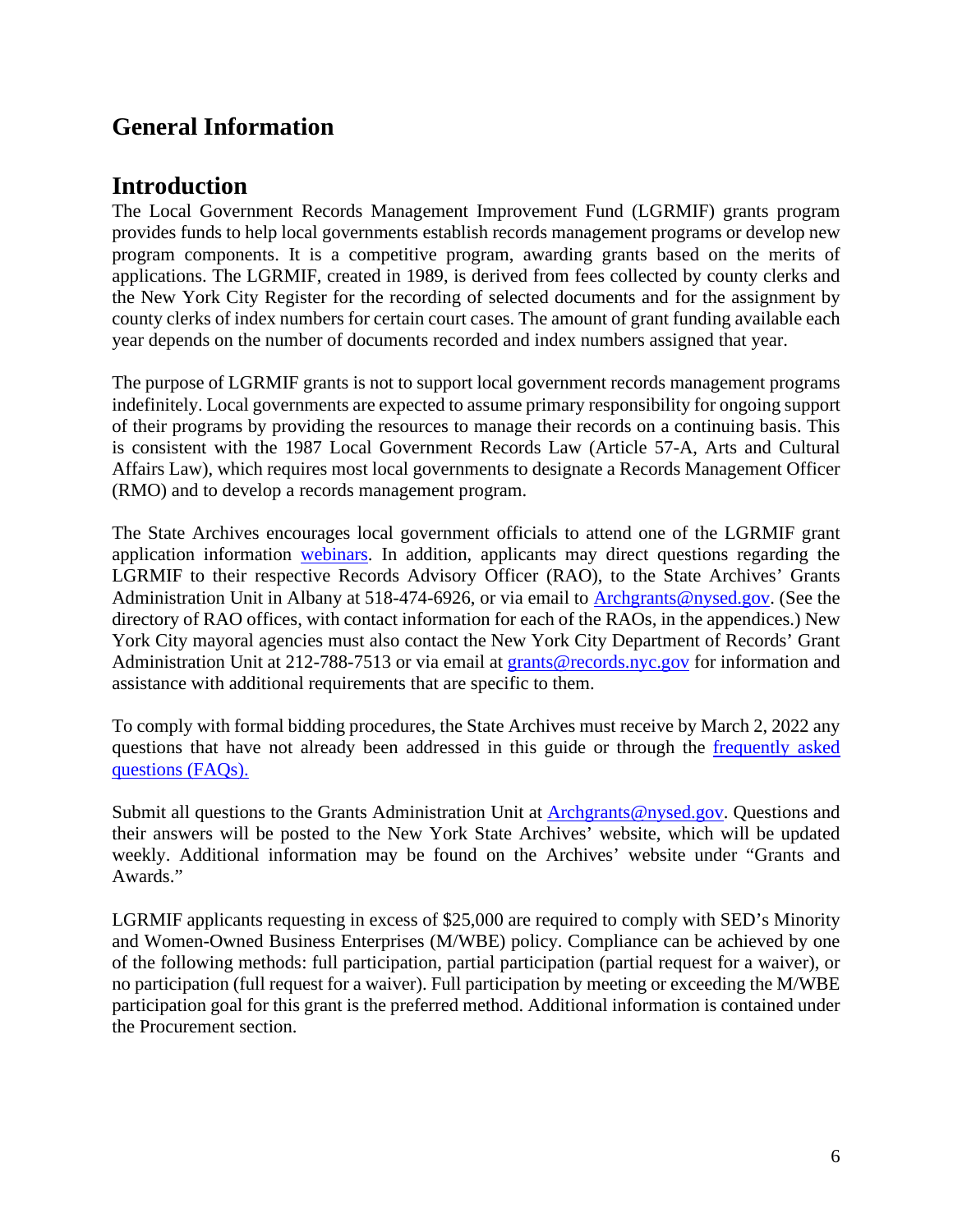### <span id="page-6-0"></span>**Summary of Major Changes**

- The State Archives will award grants based on funding available for the 2022-2023 Local Government Records Management Improvement Fund grant year. As required by law, \$1,000,000 will be allocated from available funds for projects for the City of New York.
- References to a retention and disposition schedule listed in these Guidelines now refer to the new LGS-1 only, which was published in August of 2020 and became effective January 1, 2021. See Eligibility Requirements on p. 9 of these Guidelines.
- Per the OGS Preferred Source list, the NYS Preferred Source Program for New Yorkers Who are Blind (NYSPSP) is a Preferred Source for scanning and shredding, in addition to NYSID. Their contact information has been added to these Guidelines.
- These Guidelines now contain a link to *[SED's Fiscal Guidelines for Federal and State](http://www.oms.nysed.gov/cafe/guidance/guidelines.html)  [Funded Grant](http://www.oms.nysed.gov/cafe/guidance/guidelines.html)*s. Applicants should pay particular attention to the provision under Purchased Services where employees of a local government cannot be hired as consultants.
- The deadline for requesting a **new** eGrants user account has been increased to **10** business days prior to the posted application deadline.
- M/WBE forms have been removed from these Guidelines. The forms can be accessed on the Archives' [M/WBE Compliance webpage.](http://www.archives.nysed.gov/grants/grants_lgrmif_mwbe_compliance.shtml) A link to the webpage can also be found in the M/WBE Program section (page 46) of these Guidelines.
- SED's M/WBE Unit will now only accept certification from **currently** certified M/WBE vendors. For more information, see the [M/WBE Program](#page-45-0) section on page 46 of these Guidelines.
- For Shared Services applications only: Any local government that is integral to the success or sustainability of a Shared Services project must be listed either as the lead applicant or a participating partner.
- 1. Prior to applying, the State Archives strongly encourages applicants to verify that the information in SED's client database, SEDREF, is correct by accessing the [SEDREF public](https://portal.nysed.gov/pls/sedrefpublic/SED.sed_inst_qry_vw$.startup)  [portal.](https://portal.nysed.gov/pls/sedrefpublic/SED.sed_inst_qry_vw$.startup) If it is incorrect, submit a revised [Standard Data Capture Form](http://www.archives.nysed.gov/common/archives/files/grants_lgrmif_standard_data_capture_form.pdf) (SDCF) **prior** to submitting your application so we can update your SEDREF record. The revised SDCF can be emailed to **archgrants@nysed.gov**. If the information in SEDREF is correct, there is no need to submit an SDCF with your application.
- General Requirements for All Applicants have now been incorporated into the Project Narrative Instructions, particularly Narrative section 3b. Grant Requirements (see pp. 24- 29 of these guidelines). All applicants must address these requirements in the appropriate Narrative section in addition to all appropriate Category Requirements.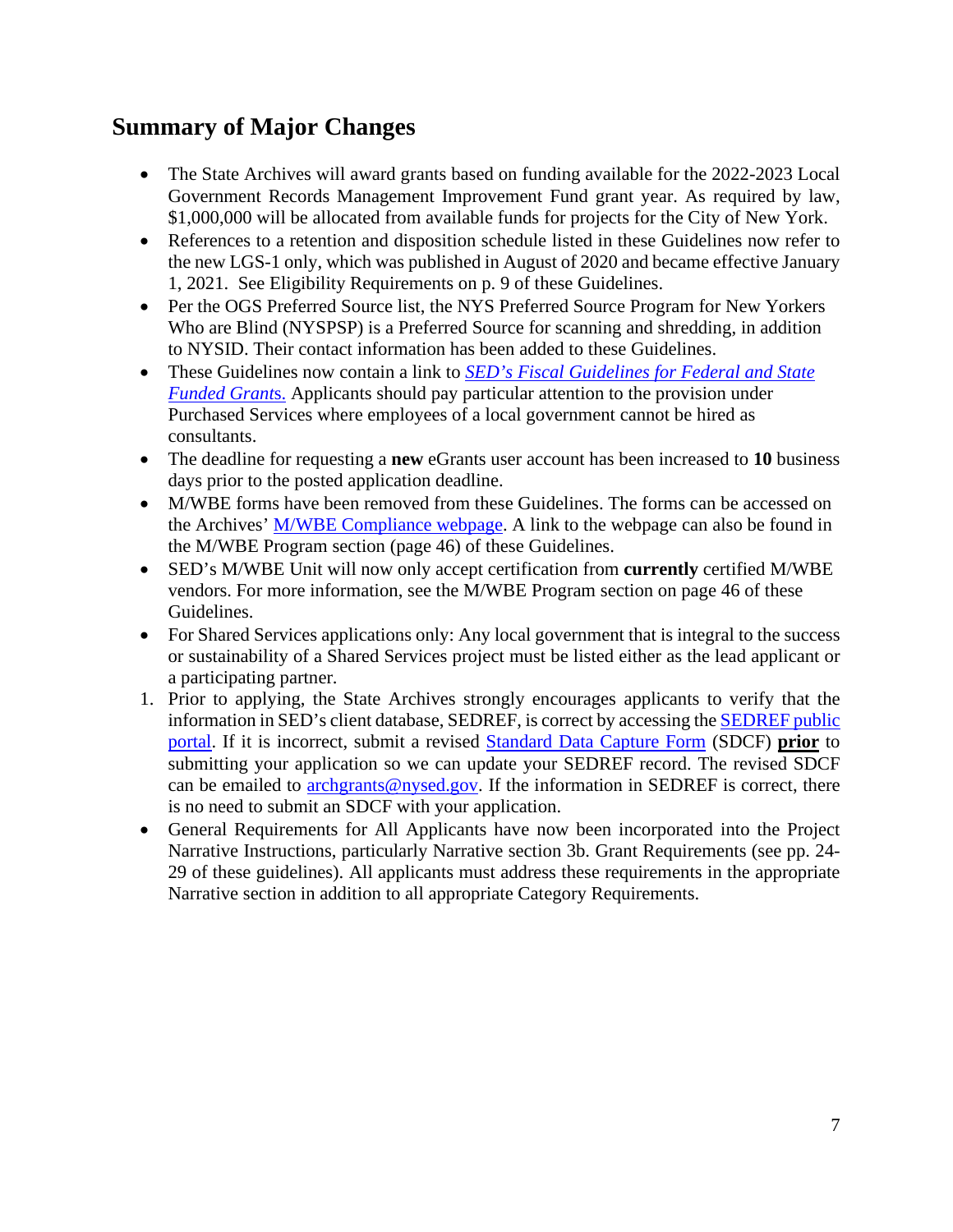### <span id="page-7-0"></span>**Timetable**

- 23 February 2022 Due date for submitting a Notice of Intent (NOI) to apply for an LGRMIF grant for the 2020-2021 grant year. **Note:** This applies only to Not-for-profit volunteer fire companies and volunteer ambulance services.
- 2 March 2022 Cuestions that have not already been addressed in this guide or through the frequently asked questions (FAQs) must be submitted to [Archgrants@nysed.gov](mailto:archgrants@mail.nysed.gov) before 5:00 pm on this date.
- 7 March 2022 Registration forms requesting **new** eGrants user accounts must be submitted before 5:00 pm on this date.
- 21 March 2022 Grant applications must be submitted electronically before 5:00 pm on this date. Also, the paper signature forms required for all applications must be postmarked by this date and necessary M/WBE documents should be submitted.
- 1 July 2022 Earliest date grants projects may start, contingent on final approval from the Division of the Budget and the Office of the State Comptroller.
- 1 June 2023 All budget amendment templates must be submitted electronically before 5:00 pm on this date. Also, the paper FS-10-A form, Proposed Amendment, if required, must be postmarked by this date.
- 30 June 2023 All work on grants projects must be completed.
- 31 July 2023 Final Reports must be submitted electronically and form FS-10-F, Final Expenditure Report, must be postmarked by this date.
- **Note:** Grant recipients who have not submitted the necessary M/WBE forms during the application process must submit them electronically within thirty days from the date of notice of grant award. Failure to do so may result in loss of funding.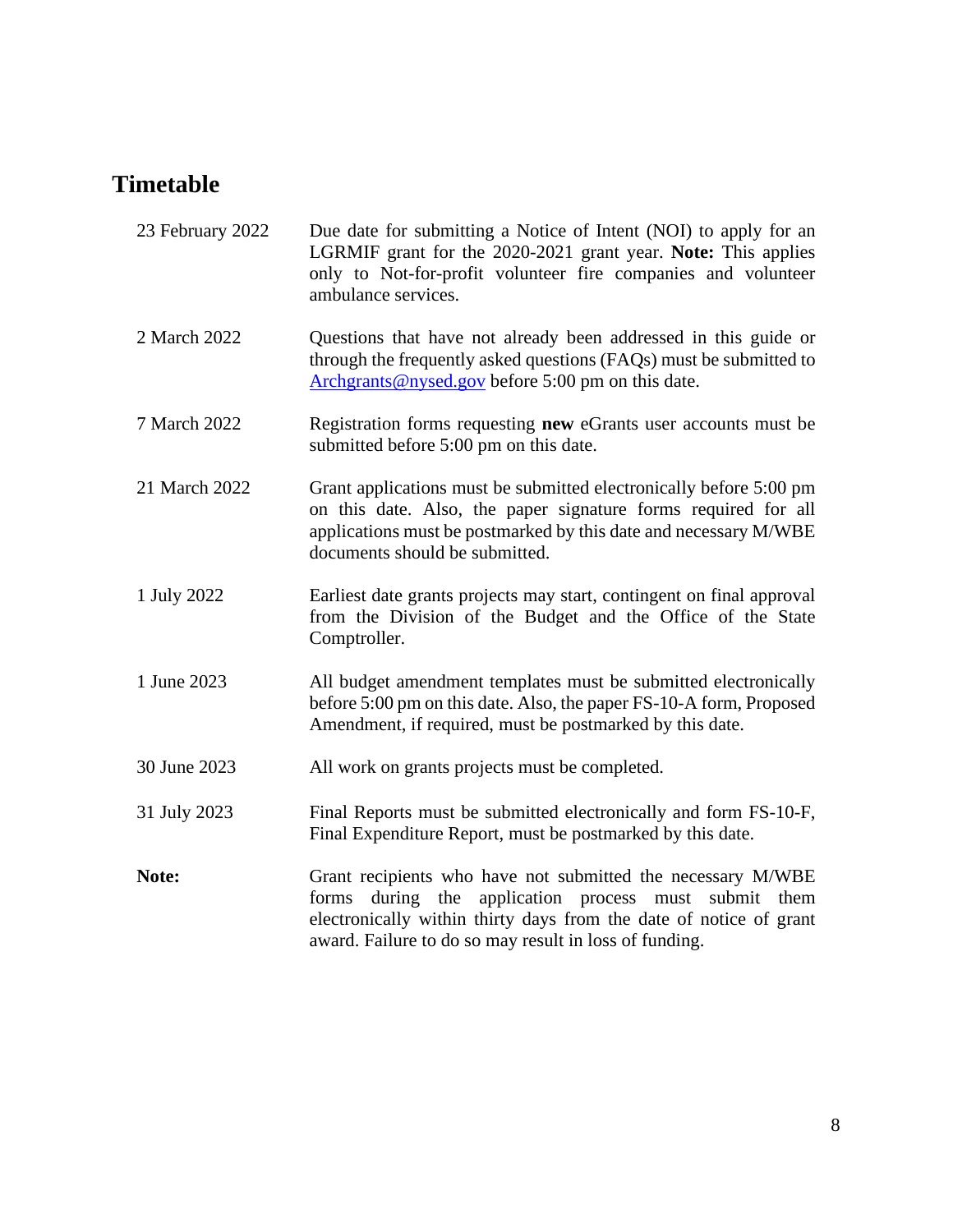### <span id="page-8-0"></span>**Eligibility Requirements**

To be eligible to apply for an LGRMIF grant, most local governments in New York State are required to have the following in place by the application deadline:

- Records Management Officer (RMO) appointed
- Adopt the State Archives LGS-1 records retention and disposition schedule

The only exceptions to this are the City of New York and its five county clerks and five district attorneys, community school districts in New York City, and housing authorities, none of which are required to have RMOs or to adopt State Archives records retention and disposition schedule.

The State Education Department's (SED's) Grants Finance Unit will not release grant funds if you have failed to file the required final fiscal or narrative reports for any SED grant (which includes LGRMIF grants). Please also note that an application will not be forwarded for review if you have not submitted all final reports associated with previously awarded grants, exclusive of the current grant award period.

### **Local Authorities**

In the past, the State Archives considered Public Benefit Corporations with local or regional jurisdiction to be independent units of local government and therefore eligible to apply for LGRMIF funding. Currently, the State Archives considers local Authorities under the [Public](https://www.abo.ny.gov/abo/PAL%20Article1_Sec2800.pdf)  [Authorities Law,](https://www.abo.ny.gov/abo/PAL%20Article1_Sec2800.pdf) including public benefit corporations, to be local governments and eligible to apply for LGRMIF funding. The State Archives considers state authorities under the Public Authorities Law to be state agencies and not eligible for LGRMIF funding. However, state authorities previously considered by the State Archives to be local governments and who previously received LGRMIF funding may continue to apply for LGRMIF funding as the State Archives transitions their status from local government to state agency and develops the necessary records retention and disposition schedule.

### **Community Colleges**

A community college sponsored by more than one county may apply for and receive grant payment as a separate local government. A community college sponsored by a single county may apply for grant funding only through its county's RMO and with the approval of the county's chief administrative official, whose signature is required on the appropriate required paper forms. All pertinent applicant information will refer to the county only, not the community college. A single county may apply for an additional grant so long as that application focuses entirely on the records of its community college. In both cases grant payment will be made to the county as the eligible entity.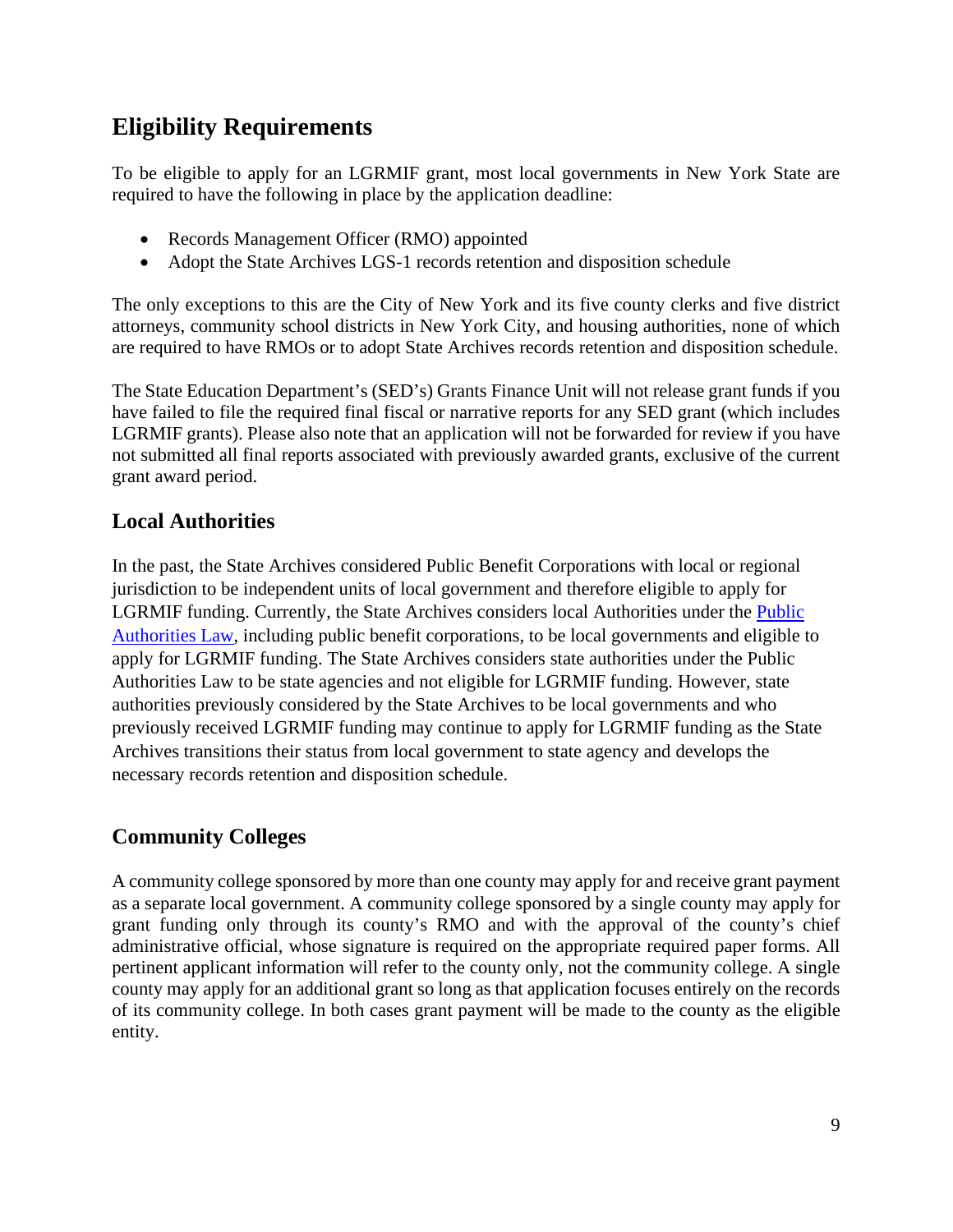### **Fire Districts, Volunteer Fire Companies, Emergency Rescue Services, and Ambulance Services**

Fire districts are eligible to apply for LGRMIF grants because they are local governments, but they must meet the above eligibility requirements.

Pursuant to Chapter 508 of the Laws of 2014, volunteer fire companies and voluntary ambulance services are eligible to apply for LGRMIF grants. As they are not-for-profit entities, not local governments under the Local Government Records Law, they are not subject to the above eligibility requirements.

Not-for-profit entities other than volunteer fire companies incorporated under section 1402 of the Not-For-Profit Corporation Law are required to register in the [New York State](https://grantsmanagement.ny.gov/) Grants Gateway, and to complete the Vendor Prequalification process in order for their LGRMIF grant applications to be evaluated. Additional information on the prequalification process is available below and at the end of this document.

Emergency rescue services are neither local governments under the Local Government Records Law, nor covered by Chapter 508 of the Laws of 2014. Consequently, they are not eligible to apply for LGRMIF grants.

### **Libraries**

Public libraries that are independent local government entities or units of other local governments are eligible to apply for funding. Libraries that are a unit of another local government would have to apply through their respective governing body. For additional information, please consult the State Archives' publication #06, ["Retention and Disposition of Library and Library System](http://www.archives.nysed.gov/common/archives/files/mr_pub6_0.pdf)  [Records"](http://www.archives.nysed.gov/common/archives/files/mr_pub6_0.pdf). You can also contact the Grants Unit at [archgrants@nysed.gov.](mailto:archgrants@nysed.gov)

### **Charter Schools**

Charter schools are not local governments under the Local Government records law and are not subject to the State Archives records disposition authority. As a result, they are not eligible to apply for LGRMIF funding.

Please contact the State Archives Grants Administration Unit at [archgrants@nysed.gov](mailto:archgrants@nysed.gov) for all questions about LGRMIF grant application eligibility.

### <span id="page-9-0"></span>**Prequalification Requirements**

The State of New York has implemented a *statewide prequalification process* designed to facilitate prompt contracting for not-for-profit vendors. **This does not apply to local governments.** All not-for-profit vendors are required to pre-qualify prior to grant application. This includes all currently funded not-for-profit institutions that have already received an award and are in the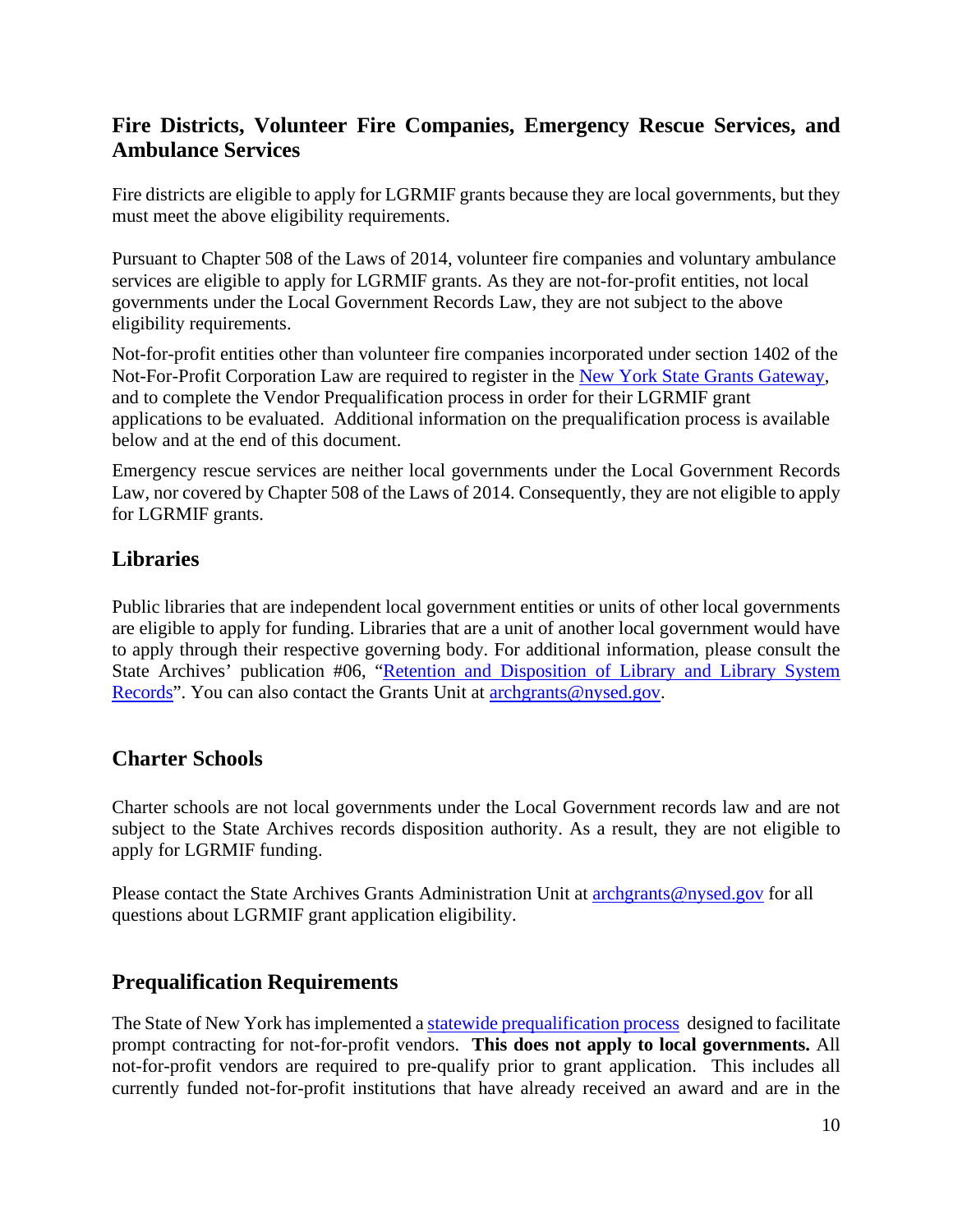middle of the program cycle. The pre-qualification must be completed by all not-for-profit institutions prior to application in order to receive an award under this RFP. Please review the additional information regarding this requirement in the Prequalification for Individual Applications section towards the end of this document.

**Note:** Volunteer Firefighter Companies incorporated under §1402 of the Not-For-Profit Corporation Law are no longer required to pre-qualify in order to be eligible to apply for LGRMIF grants.

### <span id="page-10-0"></span>**Notice of Intent**

The Notice of Intent (NOI) is **not** a requirement for submitting a complete application by the application date; however, NYSED strongly encourages all prospective applicants to submit an NOI to ensure a timely and thorough review and rating process. A non-profit applicant's NOI will also help to facilitate timely review of their prequalification materials. The notice of intent is a simple email notice stating your organization's (use the legal name) intent to submit an application for this grant. The due date is 02/23/22 at 5:00 PM. Please send the NOI to the State Archives, Grants Administration Unit, at [archgrants@nysed.gov.](mailto:archgrants@nysed.gov)

### <span id="page-10-1"></span>**Types of Grants**

### <span id="page-10-2"></span>**Introduction**

Two types of competitive grants are available: Shared Services and Individual. Each type has multiple project categories: Disaster Management, Inactive Records, Historical Records, Files Management, and Document Conversion and Access. An overview of these categories, including category requirements and eligible activities, follows later in this document.

Applicants may submit or be a party to only one grant application, unless the second application is for a project under the Disaster Management category or in the case of a county where the second application is focused entirely on the records of its community college. The maximum amount allowed for a Disaster Management project is \$10,000 when an applicant applies for this as a second application. If an applicant is submitting only one application and that application is for Disaster Management, the applicant may request up to \$75,000 (for an Individual project) or \$150,000 (for a Shared Services project). No local government can be a party to three or more competitive grant applications in the same year under any circumstances.

### <span id="page-10-3"></span>**Shared Services Grants**

Shared Services Grants involve two or more local governments working together, with one government acting as the lead. Shared Services projects continue to be a priority for funding at the State Archives. Preference will be given to applications proposing to establish new shared services consortiums for the management of records. This preference will be expressed in the form of bonus points (10).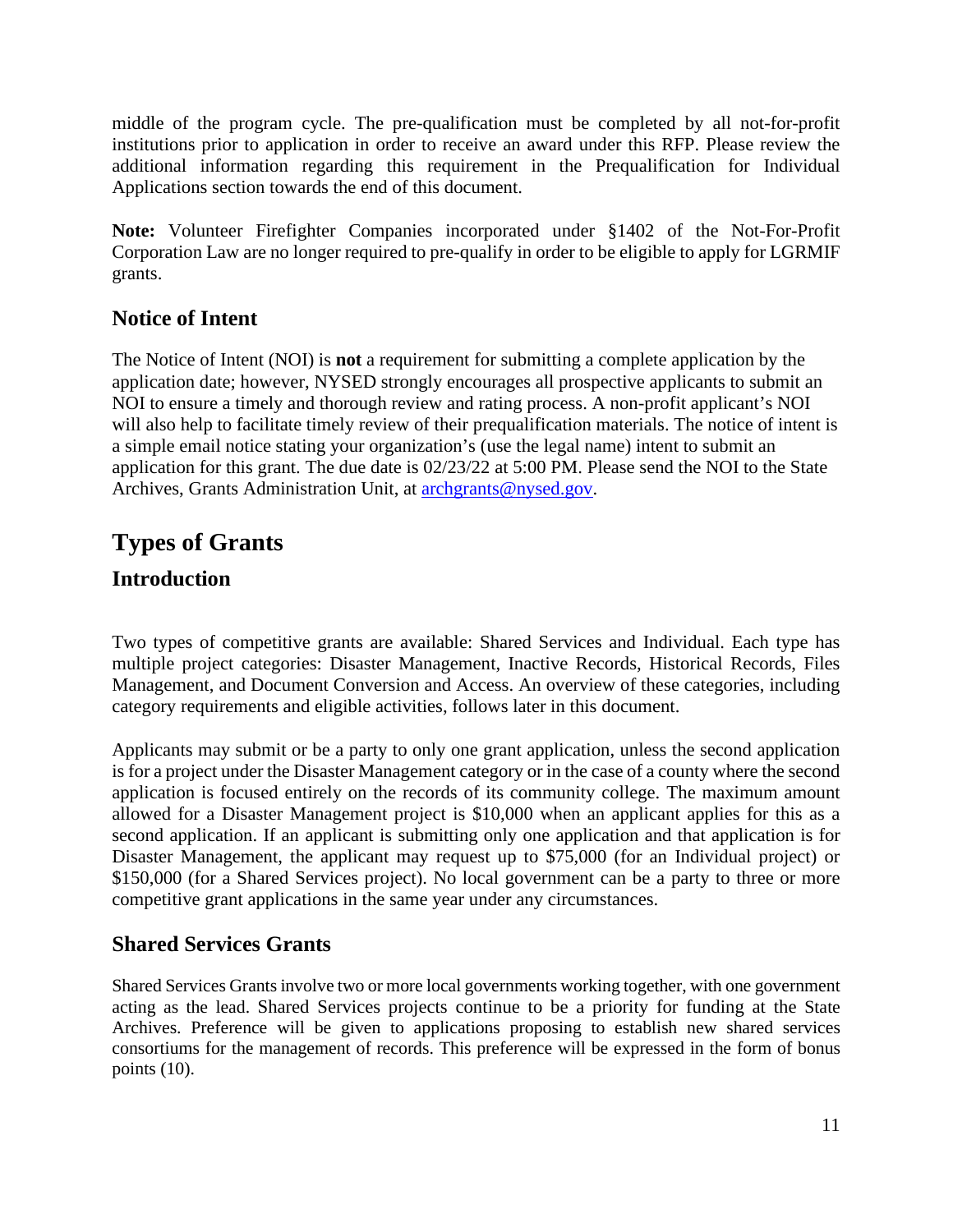Applicants proposing a Shared Services project may request up to \$150,000. To be eligible for funding, a Shared Services application must demonstrate how the grant project will establish an ongoing cooperative relationship between governments that results in sustainable programmatic change. Note that the [New York State General Municipal Law Section 119-O](https://newyork.public.law/laws/n.y._general_municipal_law_section_119-o) states that municipal corporations and districts have the power to enter into agreements, including shared services agreements, with each other but that the maximum term of such agreements cannot exceed five years, unless another law otherwise provides for a longer term.

Applicants for Shared Services grants must address each of the following:

- Prove there is need for the project. If a needs assessment is essential for proving the viability of a project, it is the responsibility of the governments involved to ensure a needs assessment is submitted with the application
- Demonstrate the clear financial and administrative advantages of working together by including a cost-benefit analysis that demonstrates the cost savings of implementing the proposed project
- Any local government that is integral to the success or sustainability of a Shared Services project must be listed either as the lead applicant or a participating partner.
- Demonstrate the mutual benefits of the project to all participants
- Provide information on the type, size, and function of the governments and government departments involved, detailed information about the records that will be the focus of the project, and the basis of all costs
- Include a signed Shared Services Agreement Form for each participating institution of your project. Scan the signed form(s) and upload the form(s) to your application as an attachment. Please use "SS Agreement" as the description for your attachment.
- Demonstrate the full participation and support of all participants. Note that this participation and support cannot be fulfilled merely by submitting the required Shared Services agreement forms, which only address the willingness of a local government to participate in a Shared Services grant project. Each Shared Services application must include information about how the participants will continue to work together into the future.
- Demonstrate the proposed project will result in ongoing, positive programmatic change involving an alliance of two or more local governments. Also, demonstrate that all participating local governments are committed to supporting and expanding project results, through dedicated funds and staff, for the long term.

All of the following administrative requirements must also be met by Shared Services applicants:

- One of the local government participants must be designated to serve as the lead applicant and fiscal agent for the grant. The lead applicant and participating local government partners must be eligible grant recipients, as defined by the program statute or regulation.
- The lead applicant must be responsible for the greatest percentage of the budget relative to the other collaborating members.
- In the event a grant is awarded for a Shared Services project, the award will be prepared in the name of the lead applicant only.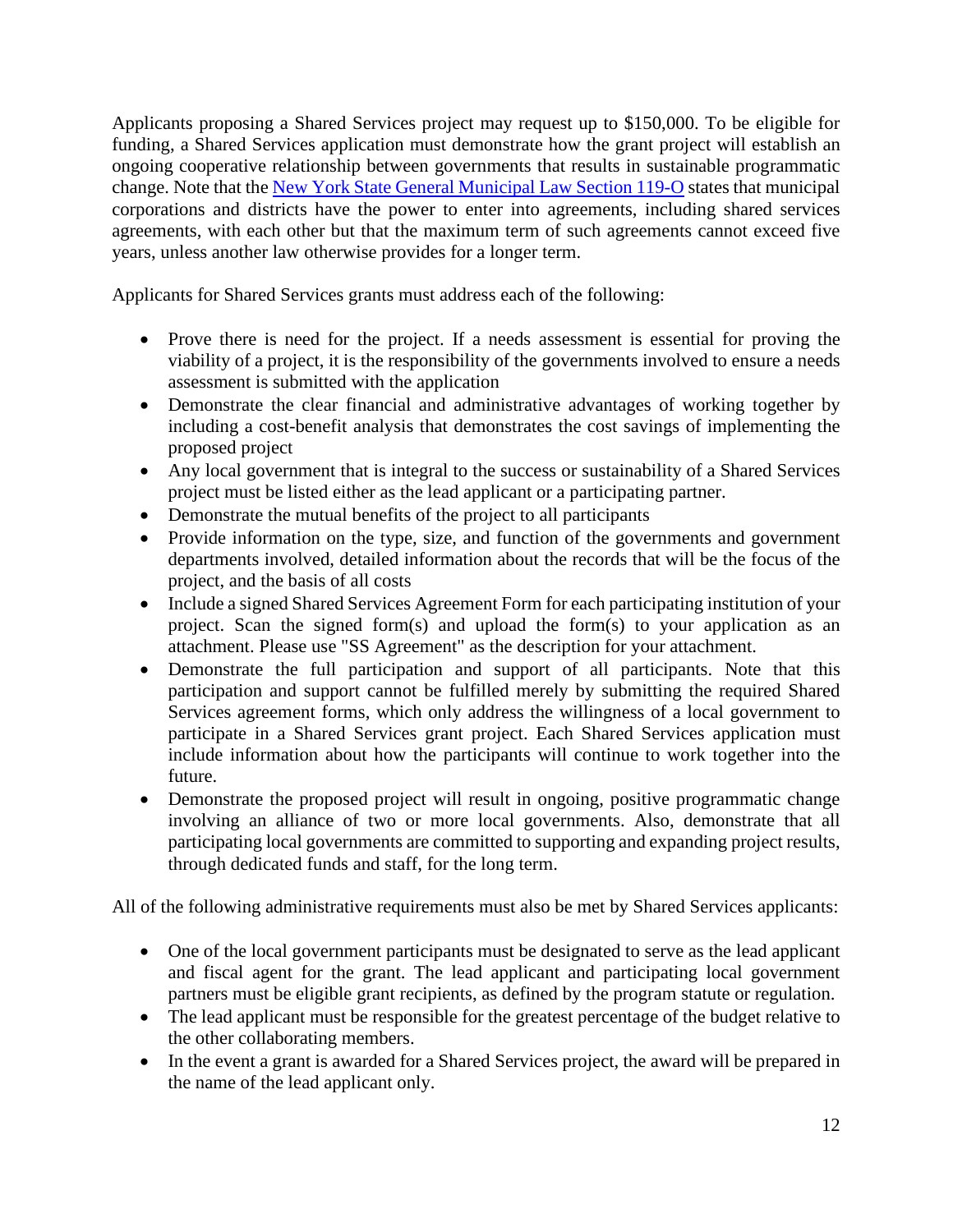The lead applicant must meet the following requirements:

- Must be an eligible grant recipient as defined by statute.
- Must receive and administer the grant funds and submit the required reports to account for the use of grant funds.
- Must require local government partners to provide a letter of intent. Each letter must explain what the government will do in the course of the project; how funds, personnel, facilities, and tasks will be shared; and what benefits will be gained. Each letter must be signed by the chief administrative officer of the participating government.
- Must be an active member of the partnership.
- Cannot act as a flow-through for grant funds to pass to other recipients.
- Is prohibited from sub-granting funds to other recipients, but the lead applicant is permitted to contract for services with other partners or consultants to provide services that the lead applicant cannot provide itself.
- Must be responsible for the performance of any services provided by the partners, consultants, or other organizations and must coordinate how each will participate.

#### **If applicants for Shared Services grants do not meet all of these administrative and other requirements as indicated above, their proposals will be ineligible for funding.**

A coterminous town-village, wherein a town and a village share the same boundaries and governing structure, is not eligible to apply as two partners in a Shared Services project (with the exception of the Town and Village of Green Island, which function as totally separate entities). However, the coterminous town-village can be involved in a Shared Services project with a third local government.

Applicants for Shared Services arrangements for the storage of records in any form are required, by the Arts and Cultural Affairs Law Sect. 57.31, to obtain the consent of the Commissioner of Education for each cooperating member that is storing records in a facility that it itself does not maintain. Contact the State Archives for further information. Applicants and participating institutions are not required to obtain this consent prior to submitting their application but should indicate in the application their intent to obtain this consent upon grant award notification.

### <span id="page-12-0"></span>**Individual Grants**

Individual grants involve a single local government, a single volunteer fire company, or a single voluntary ambulance service. Applicants may request up to \$75,000 and may apply under any of the project categories listed later in this document. Under this type of application, preference will be given to first-time applicants applying for an inactive record grant to complete an inventory and planning project. This preference will be expressed in the form of bonus points (10).

### <span id="page-12-1"></span>**NYC Department of Records and Information Services (DORIS) Grants**

By law, the City of New York can receive up to \$1 million in LGRMIF grant funds each year. The departments of New York City apply through the standard application process and must compete for funding, just as other applicants. As part of this \$1 million allowance, DORIS, which directly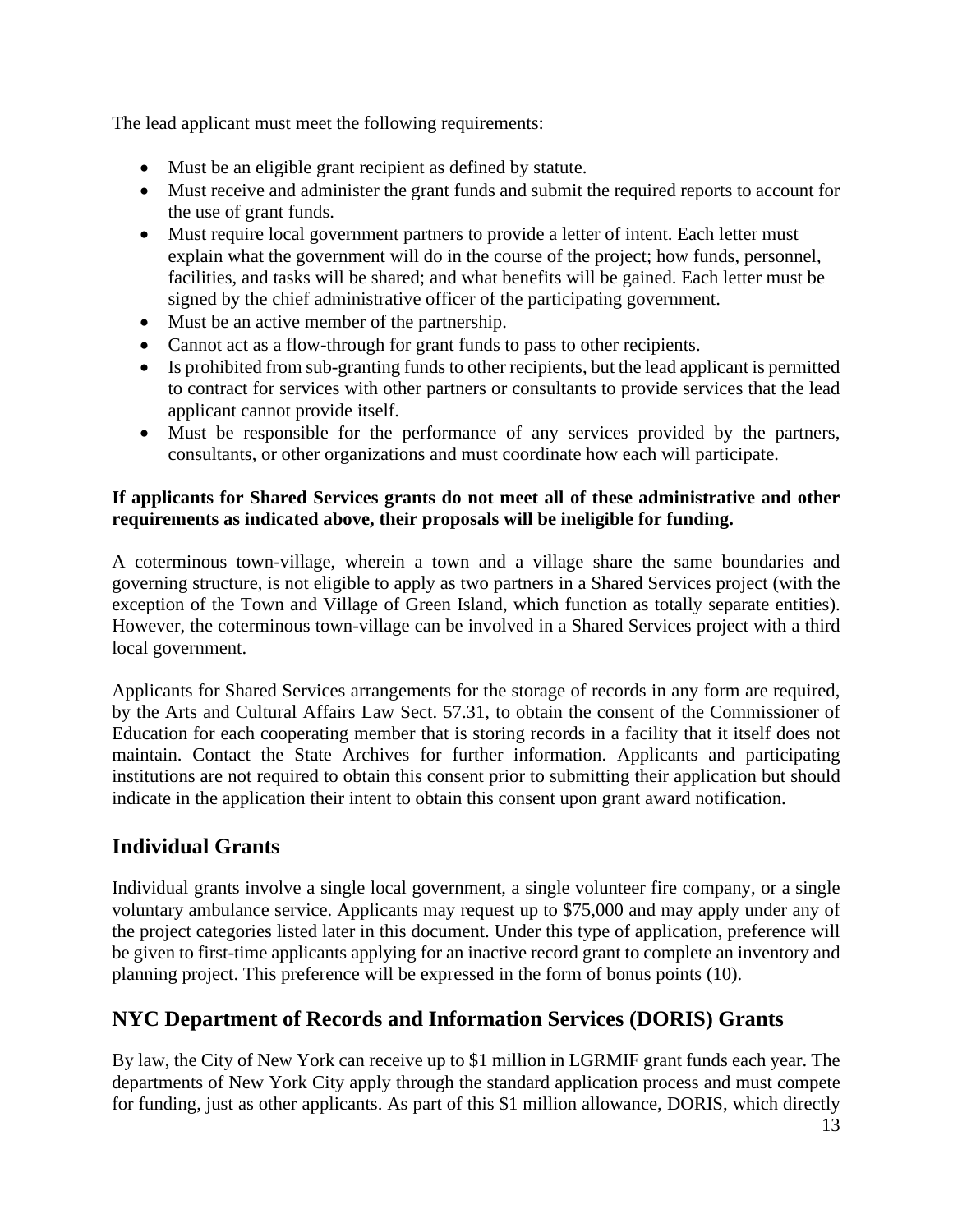administers LGRMIF grants to New York City departments, is also eligible for a grant of up to \$200,000 to support the administration of these grants and may also apply for a grant to address its own archives and records management issues.

For the purposes of LGRMIF grants, individual agencies of the City of New York are treated as local governments. Agencies may apply for individual grants focused solely on their respective agencies and may request up to \$75,000. Alternatively, two or more agencies may band together to apply for a shared services application. In which case, the money for such grant projects will be part of the \$1,000,000 allowance to New York City.

DORIS, as the administrator of LGRMIF grants to the City of New York, shall provide the State Archives with a listing of projects proposed by New York City departments in priority order, including the amount requested for each project. This listing should be part of the cover letter that accompanies the signed FS-10 budgets that are submitted in hard copy to the Grants Administration Unit. In the event of a tie where there is not enough money to fund all tying projects, the application or applications that will be funded are those that are the higher priority without exceeding the amount available.

### <span id="page-13-0"></span>**Disaster Recovery Grants**

The LGRMIF program will award grants up to \$20,000 to support disaster recovery projects. All local governments, except New York City municipal agencies, are eligible to apply whenever a disaster involving records occurs. Disaster recovery grant applications must be submitted within thirty days of the disaster unless extenuating circumstances preclude this. The disaster grant due date is based on the date of the disaster, and these applications are reviewed separately as they occur. If you experience a records disaster, contact your **Records [Advisory Officer](http://www.archives.nysed.gov/about/about-contact-local-government-advisory-services)** (RAO) immediately. If your RAO is not available, call Local Government Advisory Services in Albany at 518-474-6926.

### <span id="page-13-1"></span>**Funding**

The State Archives will award grants based on funding available for the 2022-2023 Local Government Records Management Improvement Fund grant year. As required by law, \$1,000,000 will be allocated from available funds for projects for the City of New York.

# <span id="page-13-2"></span>**Project Categories**

**Note:** Projects that propose to create data or records or to improve a business process are not eligible for funding. Examples of these include:

- water meter reading projects,
- projects to initiate or enhance a government's ability to transact business over the Internet
- the implementation of incident voice recording systems,
- the creation of GIS data by use of Global Positioning System (GPS) units,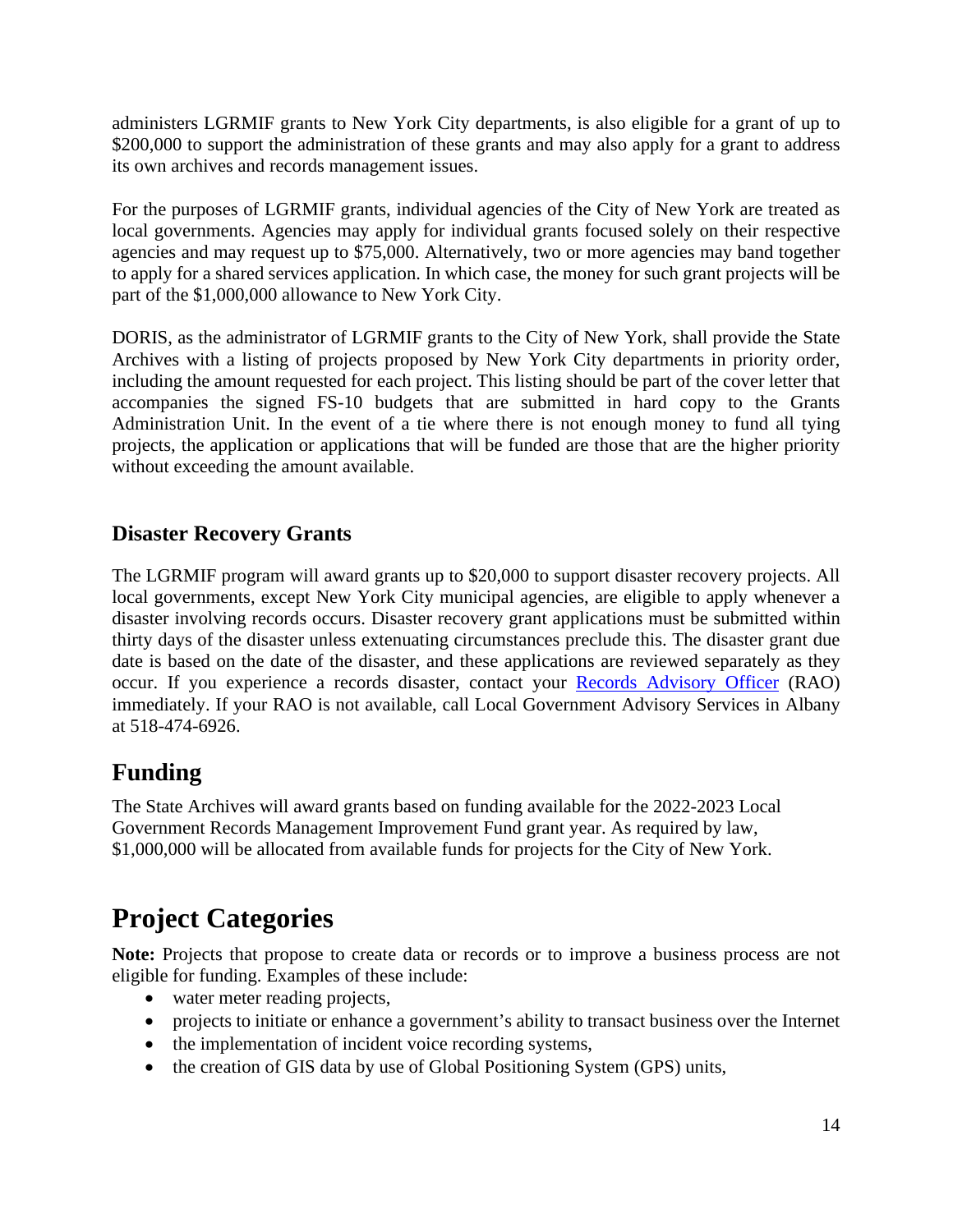• and the installation of billing programs and other software applications that do not manage records as their primary purpose.

Business Process Analyses (BPAs) and **needs assessments, except for Inactive Records and Historical Records projects,** are also ineligible. If you need assistance framing your project in records management terms, contact your RAO or Archives staff in Albany.

### <span id="page-14-0"></span>**Disaster Management**

Disaster Management supports projects to develop, test, and implement disaster and business recovery plans and systems to protect local government archival and vital records. Projects under this category must address both hardcopy and electronic records systems.

Local governments may apply for two grants only if the second application is for Disaster Management planning. The maximum award for projects under this category is \$10,000 when an applicant applies for this as a second application. If an applicant is submitting only one application and that application is for Disaster Management, the applicant may request up to \$75,000 for that Disaster Management project. The Archives encourages, but does not require, governments to produce their own disaster plans to help ensure the relevance of the plans and the governments' investment in disaster preparedness and response.

*Types of Activities*

- Hiring a consultant to develop a disaster and business recovery plan for a local government's archival and vital records or for a shared services consortium's archival and vital records.
- Testing and implementing the recommendations of a disaster and business recovery plan. *Category Requirements* 
	- If proposing the creation of a disaster plan, you must also include a detailed accounting of the specific risks faced by your government and its facilities.
	- Any proposed disaster plan must include a section that addresses the specific risks faced by the applicant and its facilities and the government's plan to eliminate, avoid, or mitigate those risks.

### <span id="page-14-1"></span>**Inactive Records**

This category encompasses projects to plan, develop, or improve the management of records during the inactive phase of their life cycle. Inactive records are records that are used infrequently but must be retained because their retention periods have not yet expired. This category also includes projects for governments to conduct records inventories and surveys to determine what records they have, identify obsolete records, improve how they organize and control records, and, generally, chart a course for the future of their records management programs. Inventory and Planning projects frequently focus on a backlog of inactive records, although they may also include active records.

*Types of activities*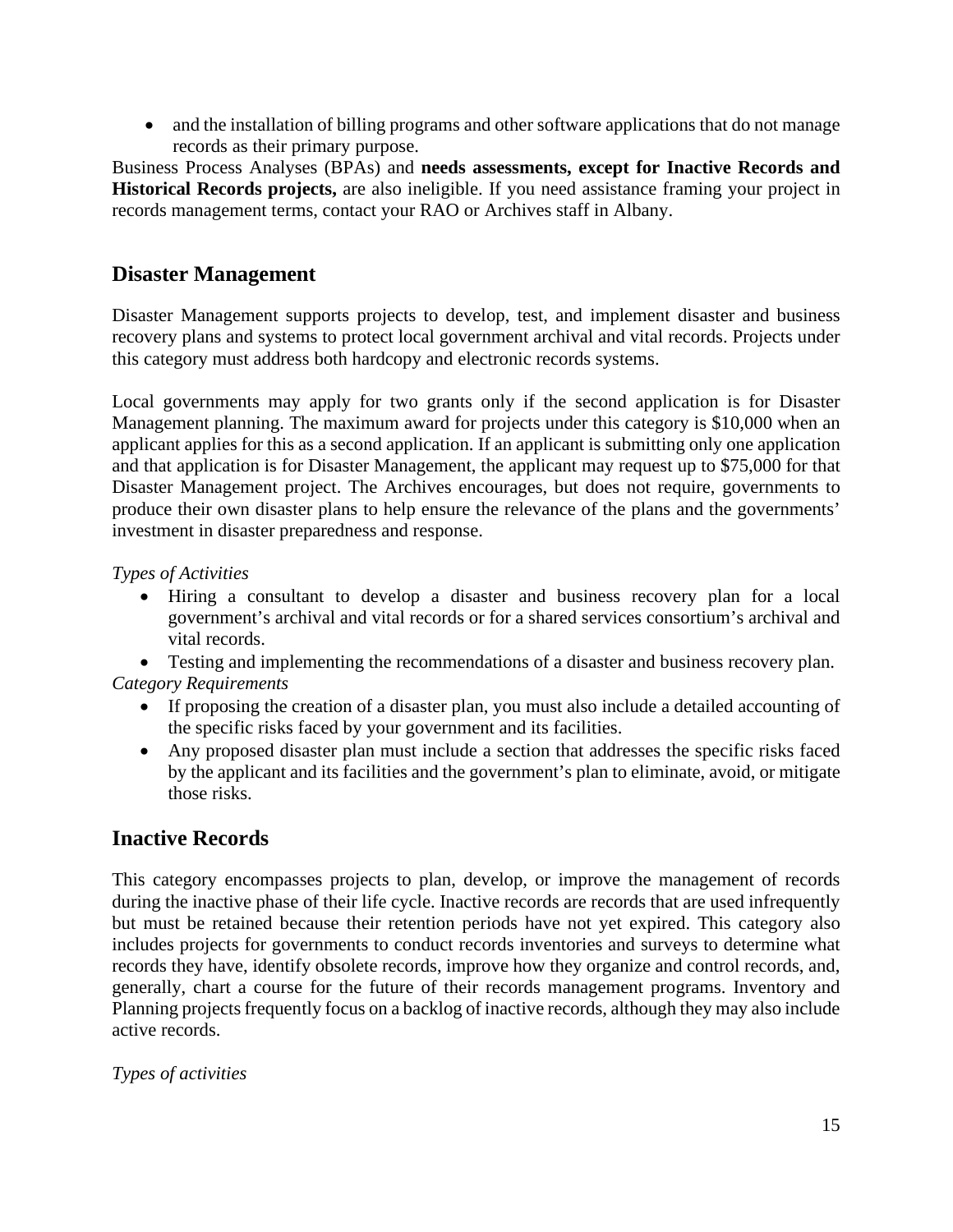- A comprehensive inventory of all government records (active and inactive), or an inventory focused on the records of a specific department or departments.
- An inventory focused on a specific record format (maps and plans, email, or electronic records).
- Projects to inventory, organize, and enhance the accessibility of inactive records. These include identifying and consolidating all inactive records, integrating records into an inactive storage area, purging obsolete records, developing retrieval methods, and formulating policies for managing inactive records. Inactive Records projects may also involve hiring a consultant to develop a strategy, help formalize policies and procedures, and map the required technology infrastructure for managing inactive electronic records. Note: Per the [OGS Preferred Source List,](https://ogs.ny.gov/procurement/preferred-sources) both NYSID and NYSPSP are Preferred Sources for secure document destruction/shredding. For more information see the [Procurement](#page-42-0) section of these Guidelines
- Projects to improve an inactive records storage facility. Funding is available to purchase and install intruder alarm systems, fire-detection systems, fire-suppression systems, water detectors, environmental monitoring equipment, and stationary or mobile shelving for inactive records storage facilities. Minor renovations and improvements to storage facilities are also eligible. This may include the services of architects or engineers to develop plans and specifications for a proposed facility to store hardcopy records.
- A records survey, which collects information on records stored in a local government but in a way that is less labor-intensive than an inventory.

For information on records inventory and planning, consult [State Archives Publication #76,](http://www.archives.nysed.gov/common/archives/files/mr_pub76.pdf)  [Inventory and Planning.](http://www.archives.nysed.gov/common/archives/files/mr_pub76.pdf) This publication includes a worksheet to use for entering information directly by hand or for designing a database to ensure the uniformity of data collection. For information about managing Inactive Records, see [Administration of Inactive Records](http://www.archives.nysed.gov/common/archives/files/mr_pub49.pdf) [\(Publication #49\),](http://www.archives.nysed.gov/common/archives/files/mr_pub49.pdf) and [Guidelines for Storage of Inactive Government Records.](http://www.archives.nysed.gov/common/archives/files/guidelines_storage_inactive_records_nov-2021.pdf) For Information about developing office retention schedules, consult the State Archives publication, [Retention and](http://www.archives.nysed.gov/common/archives/files/mr_pub41.pdf)  [Disposition of Records](http://www.archives.nysed.gov/common/archives/files/mr_pub41.pdf) (Publication #41).

#### *Category Requirements*

#### *For inventory and survey activities*

- All records inventory and survey projects must involve the development of a records management needs assessment and program plan that addresses short- and long-term goals. Describe the process you will use to develop the needs assessment and records management plan.
- Indicate, in cubic feet or bytes, the approximate quantity of records you intend to inventory, survey, or organize. Use the ["Table of Cubic-Foot](#page-65-0) Equivalents" in the appendices to estimate cubic footage. Estimate inventory rates for electronic records by conducting a test inventory of a single electronic recordkeeping system.
- If applicable, explain how you will use the data from any survey or inventory project to develop office retention schedules. **Note:** Volunteer fire companies are not covered by State Archives Retention and Disposition Schedule for Local Governments LGS-1. As a result, any application involving one or more volunteer fire companies should explain how the applicant will develop its own records retention and disposition schedules, including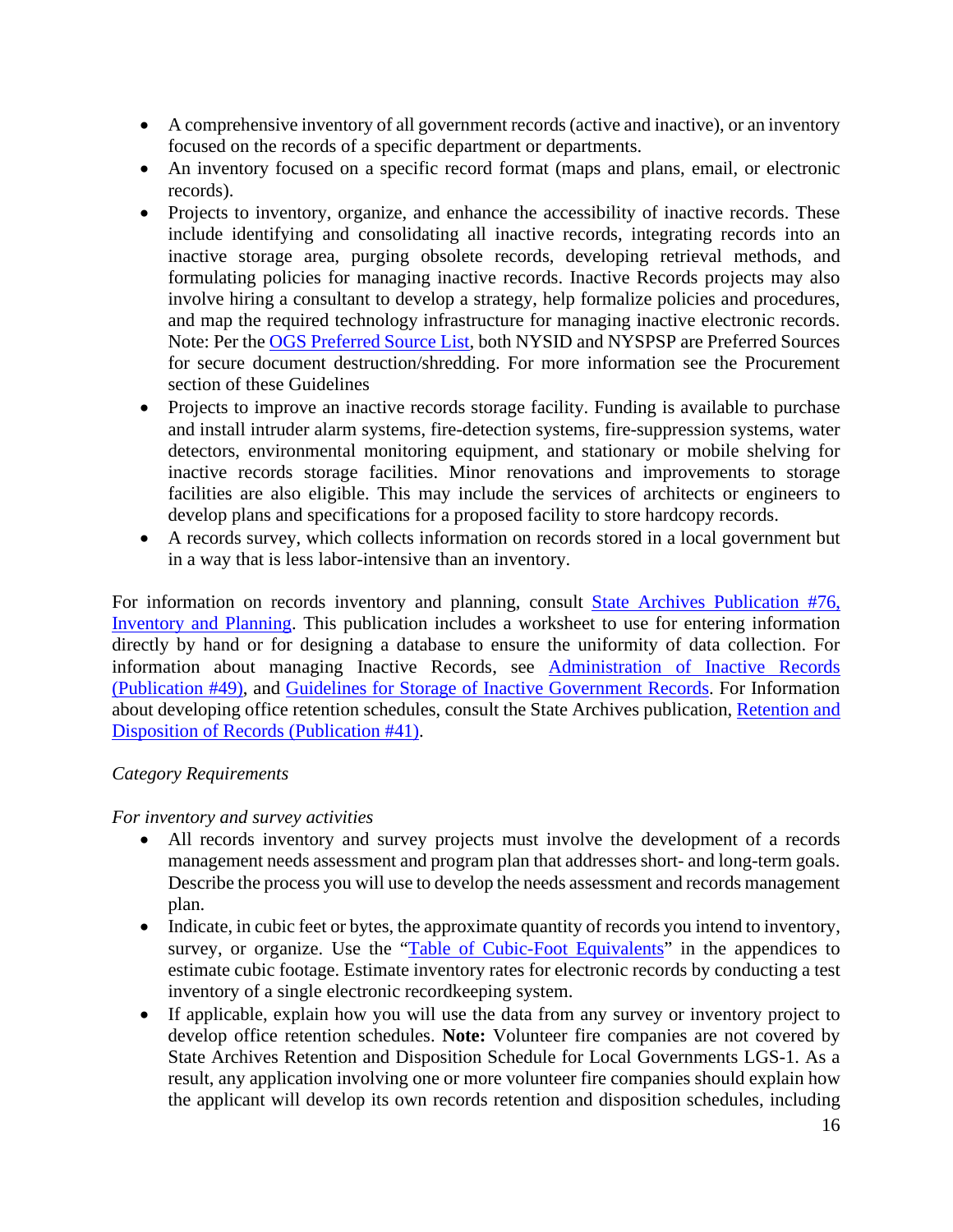obtaining approval for their use. Applicants are encouraged to consult their legal counsel, professional organizations, and/or the New York State Office of Fire Prevention and Control for guidance.

- If planning a partial inventory or survey, specify which offices, government functions, or records formats (paper or electronic) the grant project will cover and why.
- Indicate an inventory, survey, or purging rate and how you arrived at that rate. The standard rate is one to two cubic feet per hour for paper records. This rate may be slower for projects involving a small volume of records and will be faster for a records survey.

#### *For inactive records activities*

- Explain why you selected a particular site for records storage and describe the suitability of that site based on location, size, security, and environmental conditions or based on the improvements that will occur because of the proposed grants project. Identify the departments that will use the storage area and the controls you will employ to ensure the security of the records.
- Include to-scale floor plans of proposed storage areas that indicate all dimensions (length, width, and height) and include the proposed layout of shelving. Indicate the number of cubic-foot boxes that will fit on each unit of shelving. Your shelving arrangement should allow for aisles approximately 36" wide, which will satisfy requirements under the Americans with Disabilities Act (ADA). For additional information about compliance with ADA accessibility requirements applicants should consult Americans [with Disabilities Act](https://www.ada.gov/ada_title_III.htm)  [Title III Regulations.](https://www.ada.gov/ada_title_III.htm)
- Indicate that the floor load capacity of the chosen site can support the weight of the stored records unless the storage area proposed is on a slab.
- Plan for at least 30% more space based on the volume of records. For example, if you have 100 cubic feet of records to store, include space to store 130 cubic feet of records.

### <span id="page-16-0"></span>**Historical Records**

Historical records, also known as archival records, are those records worthy of permanent preservation and special care because of the continuing importance of the information they contain. These records are frequently identified on the records retention and disposition schedule as having permanent retention periods or potential historical importance.

Historical records may exist in a variety of formats, including paper files, maps, photographs, videotapes, or computer files. Funds cannot be used to care for published materials, which include newspapers (including clippings), books, magazines, and published maps. Applicants under this project category are strongly encouraged to work with the State Archives when planning to create series descriptions, catalog records, and collection guides in electronic format for use on a local website or through the Historic Documents Inventory (HDI). For assistance, call the State Archives' Archival Services Program at 518-474-6926, or e-mail [dhs@nysed.gov.](mailto:dhs@nysed.gov)

In addition, this category also supports projects that propose to use local government records as teaching tools in the community and in the classroom. **Educational Uses** projects promote the management of local government records and increase public awareness of the educational and historical value of these records. Many projects under this category also address state standards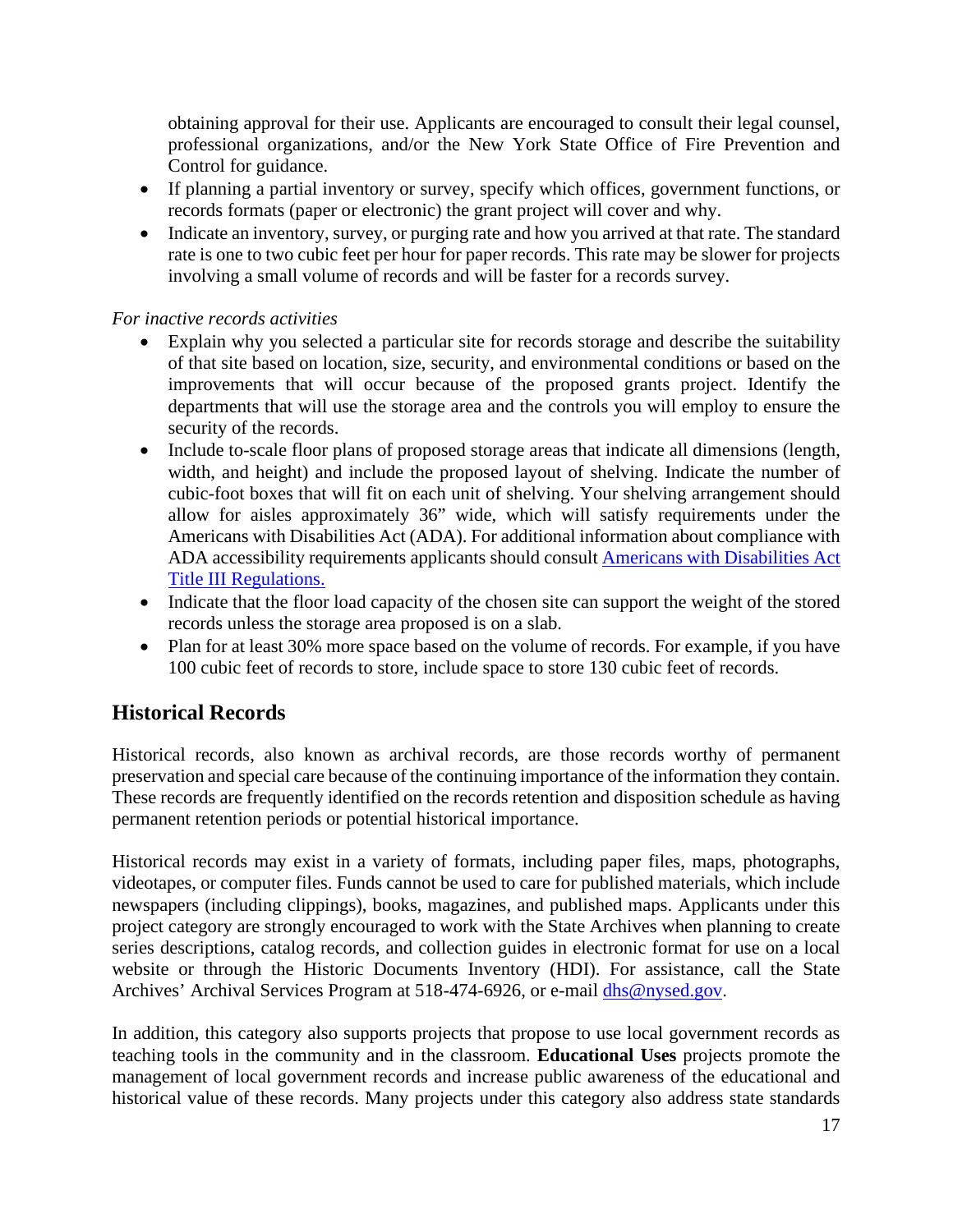#### for K-12 education.

If you are considering an Educational Uses grant, please consult with your Records Advisory [Officer \(RAO\).](http://www.archives.nysed.gov/about/about-contact-local-government-advisory-services)

#### *Types of activities*

- Assessing the current status of archival activities in order to identify needs, develop plans, write policies and procedures, and recommend future activities for a formal historical records program. When developing an archival needs assessment project, refer to State Archives [Publication #59, Archival Needs Assessment Guidelines and Template.](http://www.archives.nysed.gov/common/archives/files/mr_pub59.pdf)
- Improving access by arranging, rehousing, and describing historical records, or by reproducing and distributing guides and other finding aids in paper or electronic format. These activities may involve hiring a professional archivist as a consultant or purchasing pH-neutral or alkaline (pH not less than 7.5), lignin-free storage supplies, including folders, boxes, records cartons, and paper to wrap volumes.
- Hiring a professional conservator to survey the preservation needs of historical records and to develop a plan to address those needs, or to apply conservation methods directly to deteriorated or damaged items to return them to stable and usable condition.
- Developing websites, brochures, exhibits, walking tours, or other products that use local government records to educate the public and students about community history, the value of records, or other subjects.
- Preparing document-based instructional materials for classroom use, including a collection of documents relating to a particular topic, historical background information about the topic and learning activities that incorporate the documents into classroom instruction.
- Developing programs to train teachers to use local government records as teaching tools in the classroom.
- Developing and/or implementing systems to ingest electronic records into an archival records management system(s), standards for digital file conversions, standards for descriptive metadata, verify the accuracy of document conversions and of metadata, manage security, to make archival electronic records accessible, and to back up these records.

#### *Category Requirements*

*For all activities*

- Provide a detailed list of each records series involved in the project, including records series title, inclusive dates, quantity, and condition of records.
- If you intend to use records of local governments other than your own, provide a list of the governments and demonstrate that you involved these governments while preparing the grant application.
- Indicate that you will submit copies of any products, including brochures, collection guides, and procedures manuals, to the State Archives.

#### *For activities focused on managing historical records*

- Indicate the volume (in cubic feet) and condition of records you intend to use.
- Demonstrate that your government has clear custody of the records involved.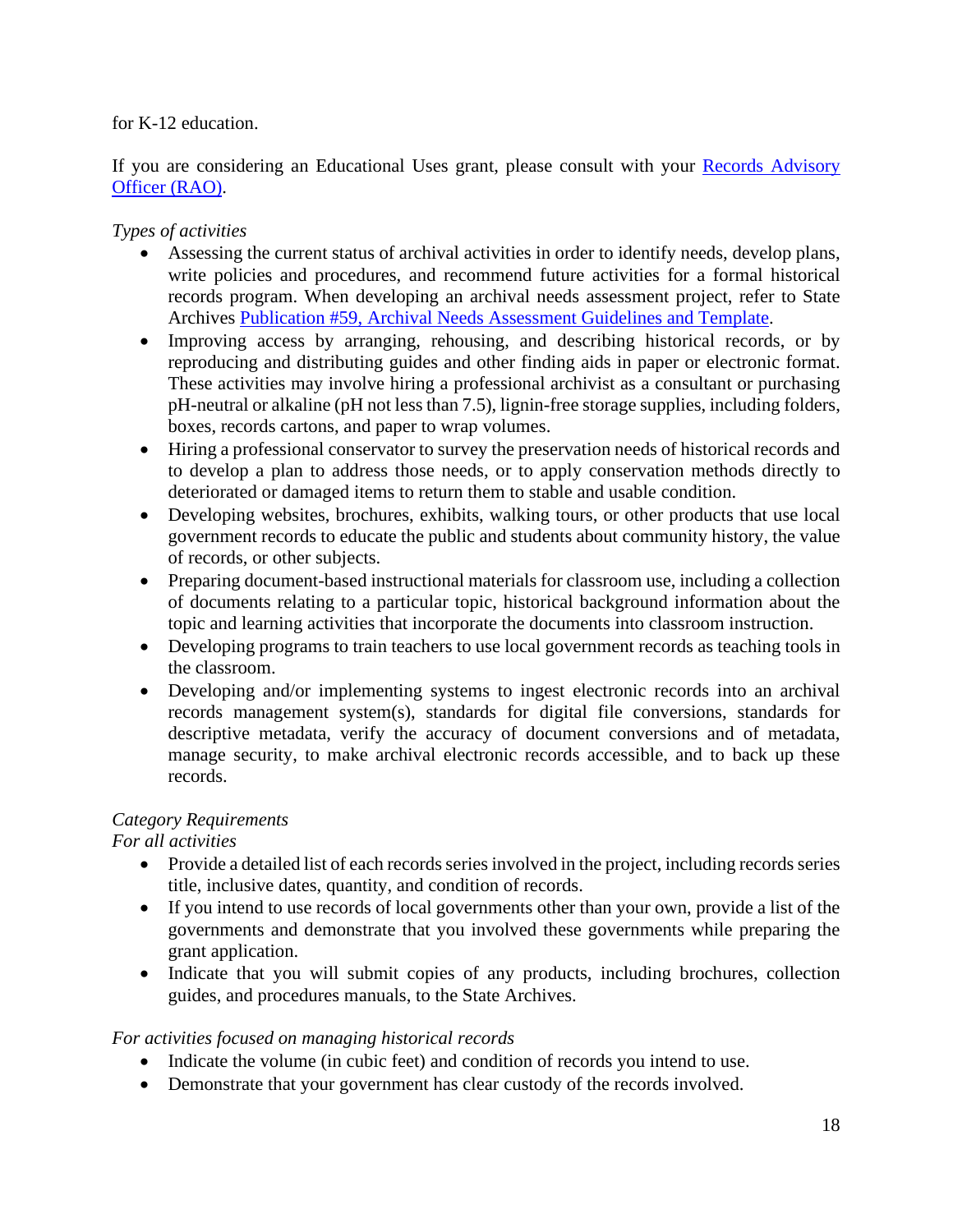- If arrangement and description are involved, follow the standards set forth by the Society of American Archivists (SAA) in their *[Describing Archives: A Content Standard \(DACS\)](https://saa-ts-dacs.github.io/)*. To determine the time needed to complete the project, use the following as a guideline:
	- o Completely unorganized series: 15 hours per cubic foot
	- o Complicated series, such as correspondence or subject files: 10 hours per cubic foot
	- o Fairly simple and organized series that may need some work, such as case files or business records: 5 hours per cubic foot
	- o Well-organized series consisting primarily of bound volumes or voluminous series with uniform or repetitive information: 2.5 hours per cubic foot
- Demonstrate that by the end of the project you will house the historical records in a safe, secure environment with appropriate temperature and humidity controls.

Explain your policies and procedures relating to access, storage, and security of the historical records, unless these will be developed during the project.

#### *For conservation activities*

• Justify the intrinsic value of any records that must be preserved in their original form through conservation treatment rather than reformatted. Also, submit a copy of vendor treatment proposals and estimated price quotes for each item to be conserved. Vendors should either be certified by the **American Institute for Conservation** (AIC), or adhere to the standards set forth in AIC's [Code of Ethics and Guidelines.](https://www.culturalheritage.org/about-conservation/code-of-ethics) AIC provides a search tool for certified vendors on its [website.](https://www.culturalheritage.org/about-conservation/find-a-conservator) Treatment proposals must describe specific tasks, proposed materials and techniques, estimated number of hours needed, and itemized costs.

#### *For educational activities*

- Demonstrate your grant project's substantive use of local government records. You may use non-government records such as business, organization, and church records, as well as historical records from a local historical society and library, where such use supplements and provides essential support to the use of local government records.
- Address how the proposed project will support both your overall records management objectives and the State Education Department's learning standards.
- Include the following project participants for teacher training projects:
	- o Trainers with the necessary experience in using local government records in the classroom, who will instruct other teachers, and who will provide guidance during site visits. Trainers may have acquired this experience by conducting research at a local government and developing educational materials based on that research; participating in a workshop, such as "Primarily Teaching," offered by the National Archives and Records Administration; or participating in a training workshop on how to use local government records in the classroom.
	- o Local government officials, who will identify and provide access to relevant records.
	- o Participating teachers, generally eight to twenty teachers per one-week training session.
- Strong preference will be given to projects that offer teachers professional development credit from individual school districts, or graduate credit from colleges and universities, rather than stipends for attending training workshops. If you are requesting stipends, you must justify the amount according to relevant union contracts.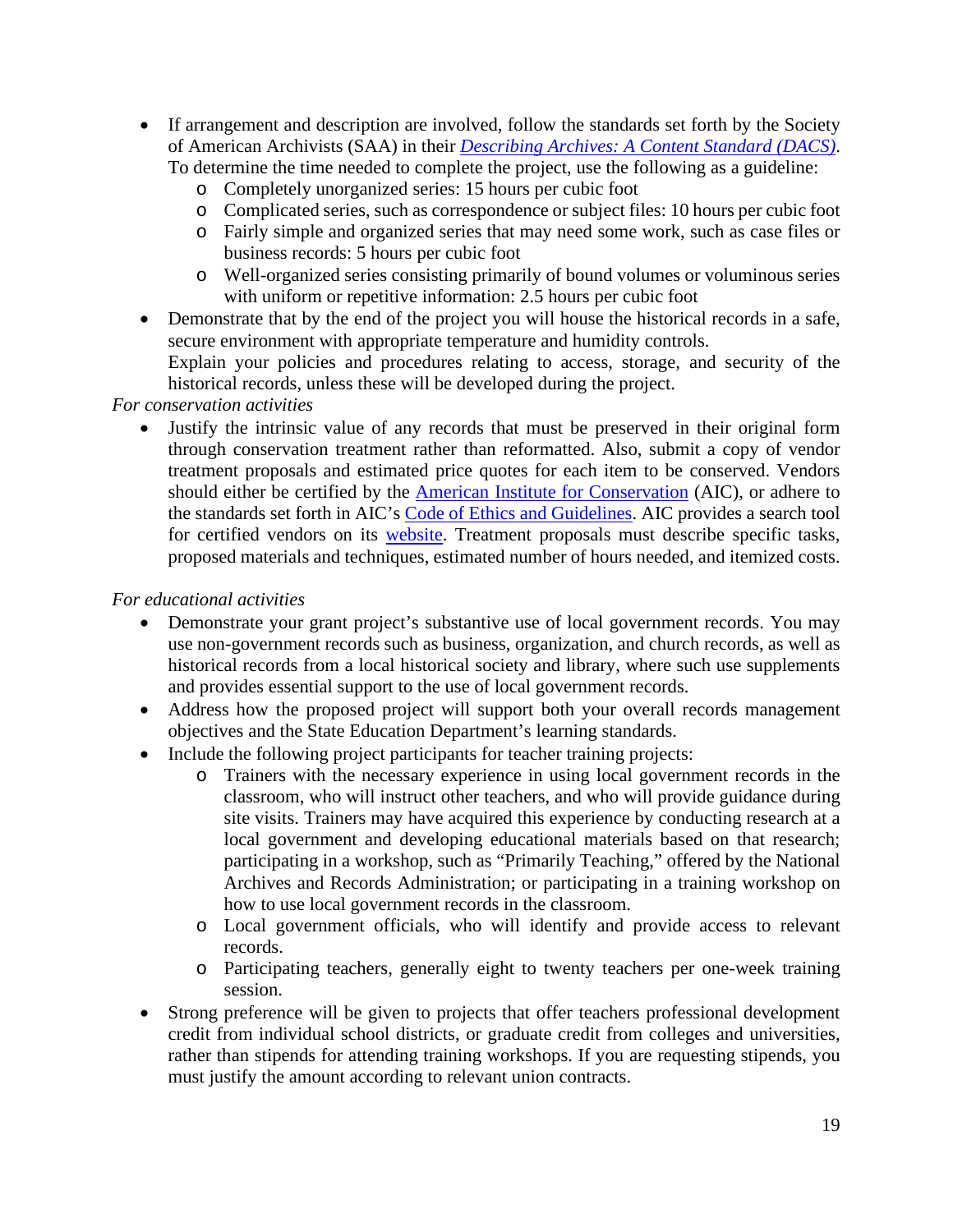• Develop a plan to share the grant's final products to local governments whose records were used or who contributed to the project; to participating teachers; to the school district libraries of participating teachers; and to appropriate community, educational, and research institutions.

### <span id="page-19-0"></span>**Files Management**

Files management is the systematic control of active files, preferably beginning at the point when the files are created. If files are managed well when they are active, managing them as inactive files will be easier. Although active files can be paper, electronic, or micrographic, this category is limited to paper records only. Projects involving active electronic, or micrographic records should be submitted under the Document Conversion and Access category.

#### *Types of Activities*

- Reorganizing or centralizing paper files.
- Implementing file classification systems and taxonomies.
- Developing written policies and procedures, and training staff.
- The implementation of a new filing system may require the purchase of specialized filing supplies (end-tab, color-coded file folders) and equipment (lateral, locking files).

#### *Category Requirements*

- Describe the problems with the current filing system and the proposed changes to it, including anticipated improvements in the speed and accuracy of retrieval.
- Explain why you chose one files management solution over other possible solutions.
- Provide a floor plan for projects involving the purchase of filing equipment such as lateral and/or locking files.

### <span id="page-19-1"></span>**Document Conversion and Access**

Local governments may choose to convert records to another format through the use of microfilming or imaging, or a combination of these. Microfilming is especially appropriate for records that are used infrequently and have retention periods of ten years or more. Imaging is a valuable tool for enhancing access to records.

**Note:** Records systems application projects that do not manage records as their primary purpose are not eligible for funding.

#### *Types of Activities*

- Converting paper records to microfilm or digital images or producing a microfilm master (or preservation) image and digital use image.
- Converting microfilmed records to digital images or copying digital images or information to microfilm.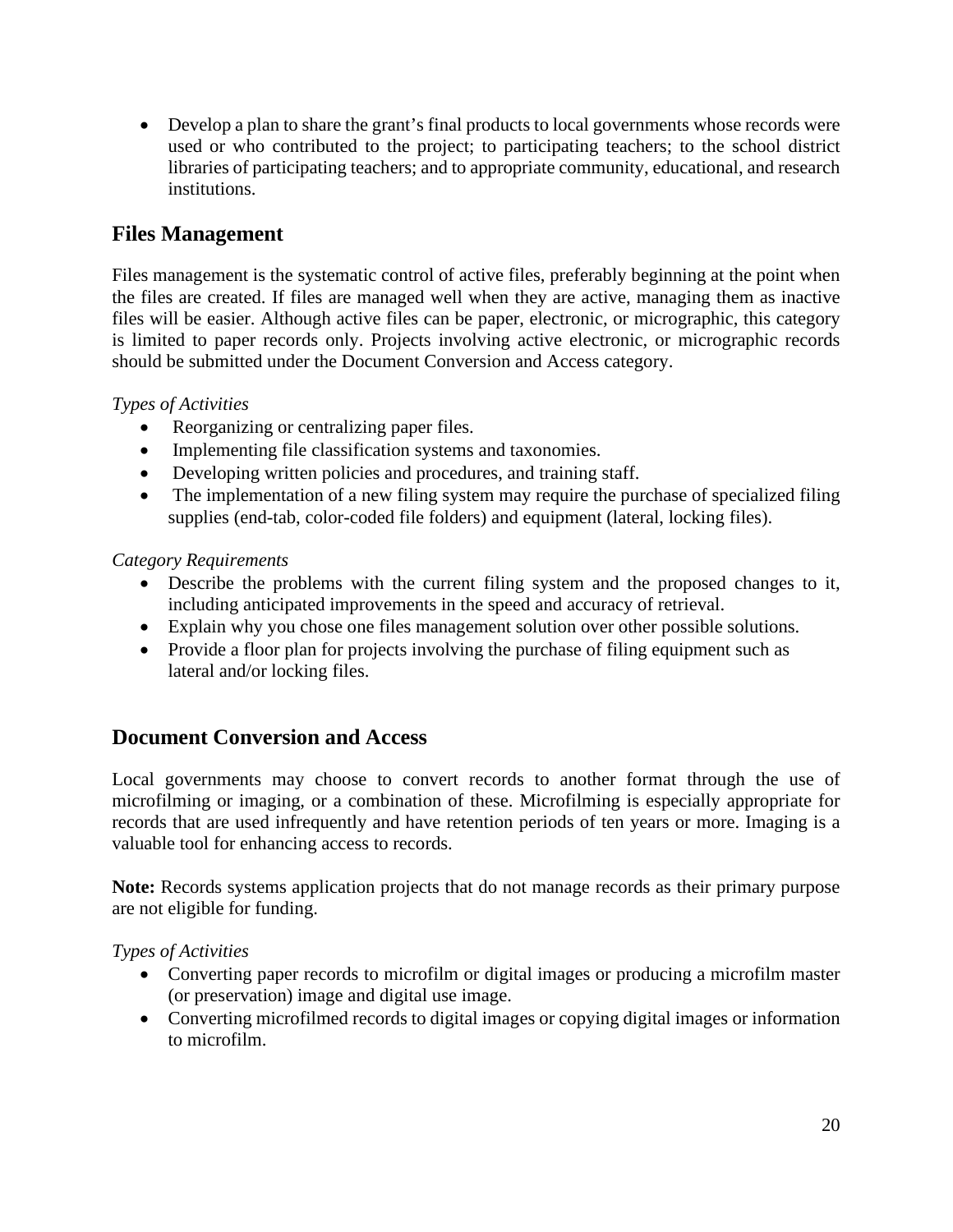- Addressing the deterioration of acetate-based or nitrate microfilm, including the costs of assessing the problem, duplicating deteriorating film, and re-filming original records previously filmed on acetate-based or nitrate microfilm.
- Improving access to microfilm or scanned images through manual indexing, converting images to electronic text, implementing full-text-searching software, or a combination of solutions.
- Improving access to records with the creation of a database.
- Developing an electronic content management (ECM) system, including a filing schema, access and auditing controls, security, and assigning retention periods and disposition processes to records.
- Developing policies and procedures covering any aspect of electronic records management.
- Data conversion projects that include the scanning of geographic records. **Note:** Projects to create data (for example, by using GPS units or hiring a professional surveyor) and GIS needs assessments are not eligible for funding.
- Implementation of database management systems.
- Projects to enhance access to a government's records via the Internet.
- Email management projects, which may involve assessing the current email system, implementing an email management system, or developing policies and procedures for enforcing the appropriate management of email.
- Projects to reorganize or centralize electronic files, implement file classification systems and taxonomies, developing written policies and procedures, and train staff.

#### *Category Requirements*

#### *For imaging, microfilming, and document management activities*

- Describe how you will manage all of the phases of a conversion project, including document preparation, document conversion (through microfilming, imaging, or both), image verification and quality control, and providing access to the images.
	- o Describe the individual tasks required for preparation (unfolding paper, removing staples, purging obsolete records and duplicates), indicate the staff time you will need to accomplish these tasks, and indicate how you arrived at these rates. The baseline rate for preparing records is 1,000 sheets per hour, but more time may be required for older, worn records with many staples and clips. Applicants may consider preparing a small portion of the records before applying in order to calculate the most accurate rate. **If both the applicant and vendor intend to prepare records for scanning, the applicant must explain in detail the ways in which the prep work performed by the vendor will differ from that performed by the applicant**.
	- o If scanning or microfilming paper documents, indicate whether, after the completion of the project, the paper will be retained by the applicant or destroyed.
	- o If destroying the original records, indicate how you will verify that all the digitized or micrographic images are legible and that the images of the entirety of all records have been captured. One hundred percent of the images must be verified before destroying the original records. The base rate for verification is 300 images per hour. If maintaining the original records as a backup, explain what sampling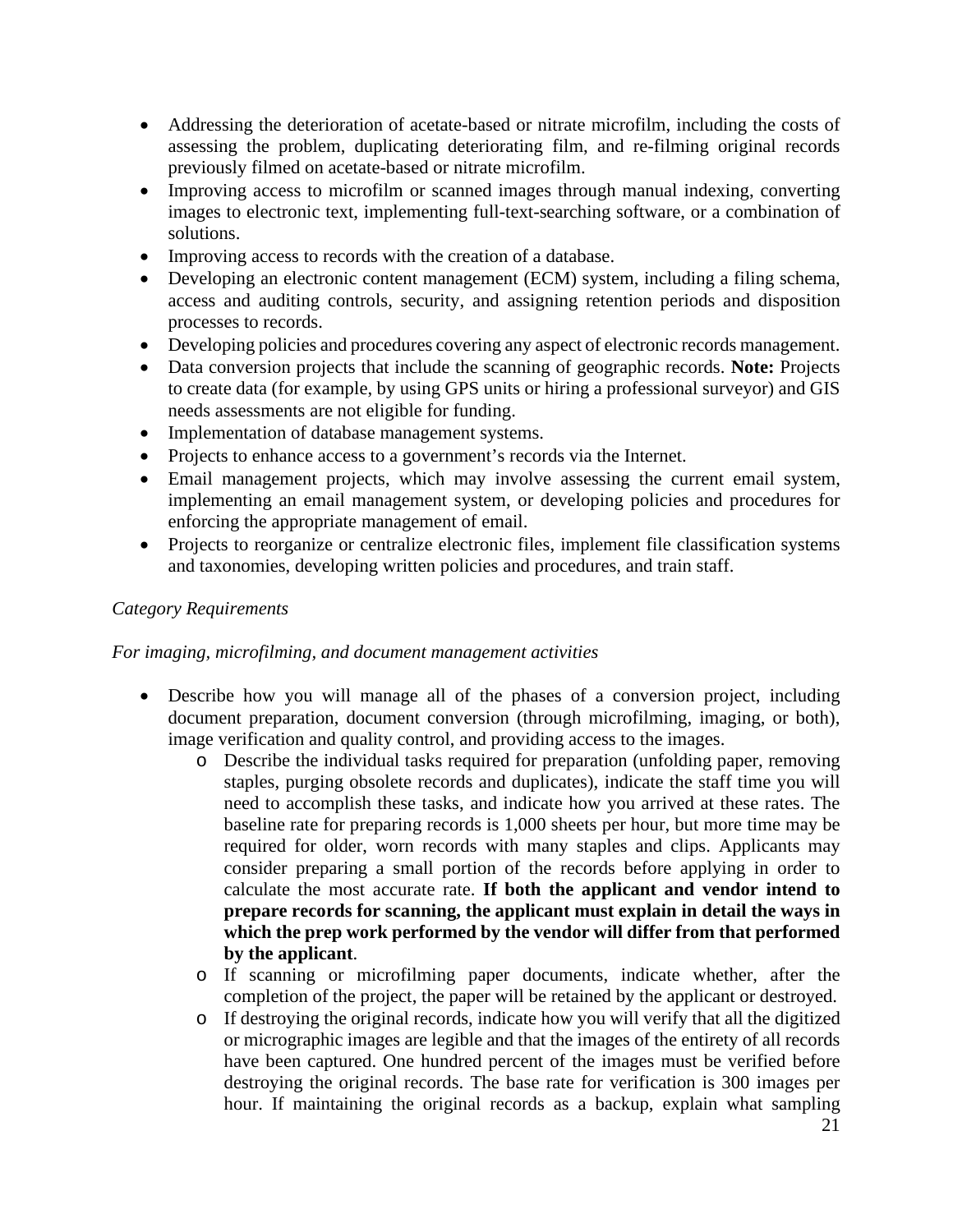method, as defined in New York State Archives' Advisory 19.01, Quality Control and Content Verification of Digital Images, you will use to gauge the quality of the images.

- o Describe the chosen method for improving access: manual indexing, full-text searching, or a combination of solutions. If using off-the-shelf software, indicate the name and version.
- o If microfilming, request \$30 per roll for third-party testing of every fourth roll of original microfilm. This testing must verify adherence to State Archives' guidelines for density, resolution, targeting, and general quality. Testing is conducted by Precision Microproducts, 7 Old Dock Rd., Suite 3, Yaphank, NY 11980, attention of Chris Capobianco; phone: 631-580-3456, Sales: 800-932-9215.
- Pursuant to [Article XI, Section 162 of State Finance Law,](https://www.nysenate.gov/legislation/laws/STF/162) NYS Industries for the Disabled Inc. (NYSID) and the NYS Preferred Source Program for New Yorkers Who are Blind (NYSPSP) have been designated as ["Preferred Sources"](https://ogs.ny.gov/procurement/nys-procurement-bulletin-preferred-source-guidelines) for the provision of document imaging services. Under this law, procurement of imaging services, when available in the "form, function and utility" required by applicants, are required to be made from Preferred Sources and are not subject to competitive procurement requirements. Both NYSID and NYSPSP are given equal priority in this regard. If both meet the service requirements of applicants, then cost shall be the determining factor in choosing a Preferred Source.

You should obtain and attach a quote from NYSID or NYSPSP for document imaging services, unless you can demonstrate that the services are not available from NYSID or NYSPSP in the form, function, and utility that you require to successfully complete your proposed project, or you can demonstrate other legal or procedural reasons that preclude you from providing a quote from NYSID or NYSPSP. In such instances, you must explain how NYSID, or NYSPSP, is not able to meet your required form, function, and utility, or cite the legal and/or procedural reason that you have not provided a quote from NYSID or NYSPSP.

**Note:** The New York State Education Law (Article 40, Section 1950) authorizes school districts to contract with a BOCES for services that have been approved by the Commission of Education. One of the available services is non-print duplication, which may include scanning or document conversion. The law authorizes school districts to contract with a BOCES through a cooperative service agreement (CoSer) rather than through a competitive procurement or via a Preferred Source. For additional information and clarification please contact NYSED's Office of Educational Management Services at (518) [474-6541](tel:%28518%29474-6541) or emscmgts@nysed.gov.

- If you are developing a database index, indicate the number of hours you estimate the indexing will take, including the number of hours you will need to prepare for the project and develop a policies and procedures manual. Indicate how you arrived at any indexing rate you chose. The usual estimate for indexing minutes is seven pages per hour. The usual estimate for indexing birth, death, and marriage records (and for similar types of objective indexing) is 4,000 keystrokes per hour.
- Provide detailed quotes for imaging and microfilming that include per-image costs for conversion. **Provide quotes that break down per image costs according to specific**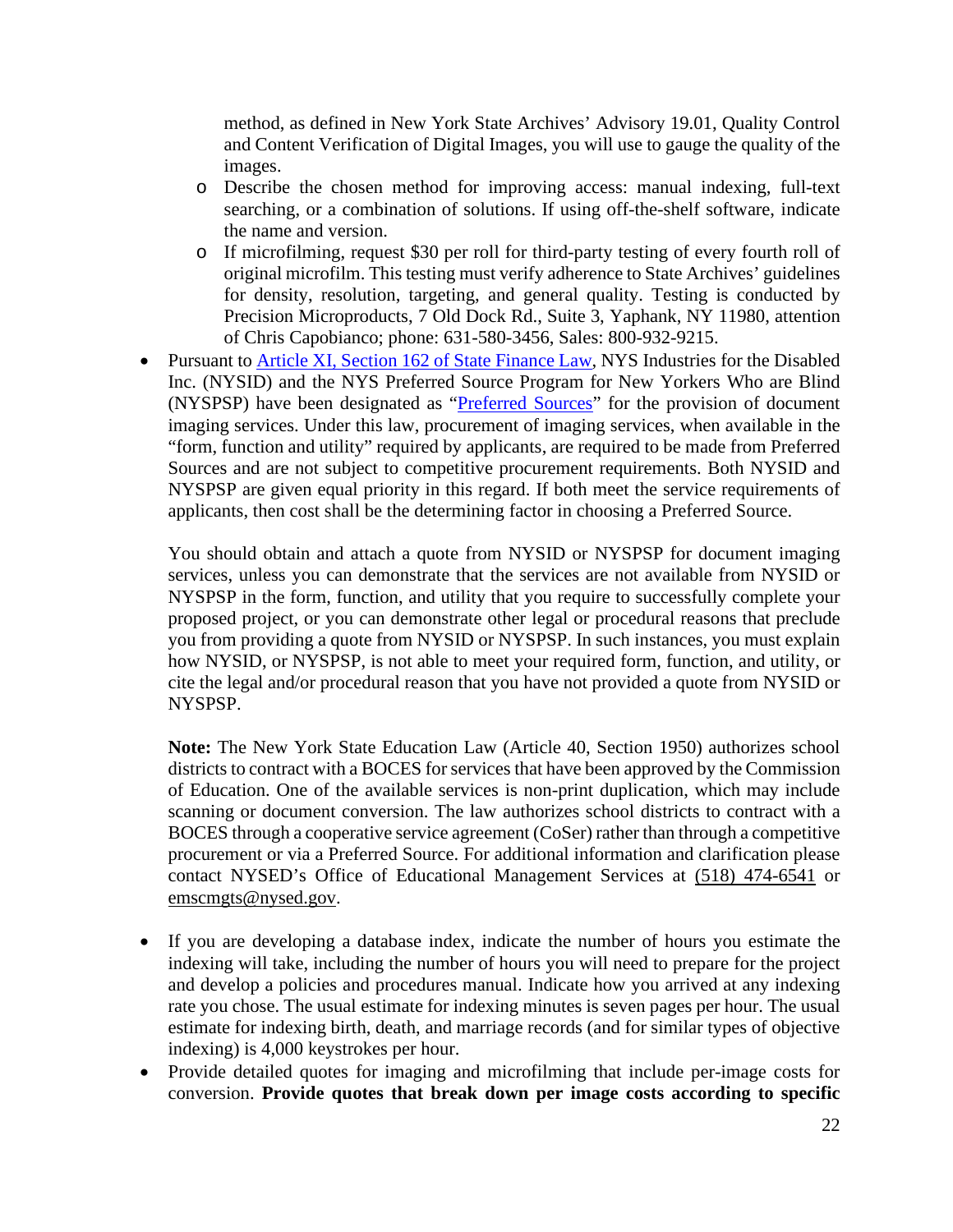**activity, including scanning, indexing, prep work, and quality control. Be sure to include these activities as separate line items**.

- Indicate how you will follow State Archives standards and guidelines:
	- o For projects involving the creation of digital images, indicate how you will follow standards outlined in the State Archives' [Digital Imaging Guidelines \(2014, rev.](http://www.archives.nysed.gov/common/archives/files/mr_erecords_imgguides.pdf)  [2019\)](http://www.archives.nysed.gov/common/archives/files/mr_erecords_imgguides.pdf).
	- o For projects with microfilming as a component, indicate how you will follow the guidance outlined in the State Archives' [Publication #9, Producing High-Quality](http://www.archives.nysed.gov/common/archives/files/mr_pub9.pdf)  [Microfilm.](http://www.archives.nysed.gov/common/archives/files/mr_pub9.pdf)
	- o Indicate how you will follow the guidance outlined in [Publication #77, Managing](http://www.archives.nysed.gov/common/archives/files/mr_pub77.pdf)  [Imaging and Micrographics Projects.](http://www.archives.nysed.gov/common/archives/files/mr_pub77.pdf)

**Note:** Be sure to include specific citations from the appropriate publication.

- Applicants proposing to microfilm or scan court records must also indicate how they will adhere to all Unified Court System guidelines.
- In section 1b of the project narrative, provide the number of images calculated for each records series you plan to digitize or microfilm.
- Identify how you will maintain the master image copy. For example, explain how cameranegative microfilm will be stored off site under environmentally controlled conditions and how you will ensure that the master digital copy will be preserved and maintained for the full retention period of the record.
- Describe how you will continue document conversion of records series initiated with grant funding and/or expand conversion to other records series.
- If proposing to establish an in-house imaging operation, demonstrate how doing so will be more economical and efficient than outsourcing.
- If implementing a document management system, demonstrate your ability to implement and maintain the system long term. For example, discuss your ability to budget for systems maintenance, store image files, protect file integrity, and migrate images to the newer platforms and file formats when needed.
- Where appropriate, reference the guides and videos available as part of the Electronic [Records Management System \(ERMS\) Toolkit](http://digitaltowpath.org/toolkit) produced by the Digital Towpath as part of its LGRMIF demonstration grant.

#### *For record system implementation activities*

- Indicate in the grant application, when applicable, that source code for customized software developed with LGRMIF funds becomes the property of the local government by including a clause to that effect in any contract with a software designer.
- Agree to make any customized software code developed with LGRMIF funds available on request to other New York local governments for the cost of the storage media.
- Ensure that electronic records are maintained in open, non-proprietary formats except in rare cases when such formats do not exist.

#### *For electronic files management activities*

• Describe the problems with the current filing system and the proposed changes to it, including anticipated improvements in the speed and accuracy of retrieval.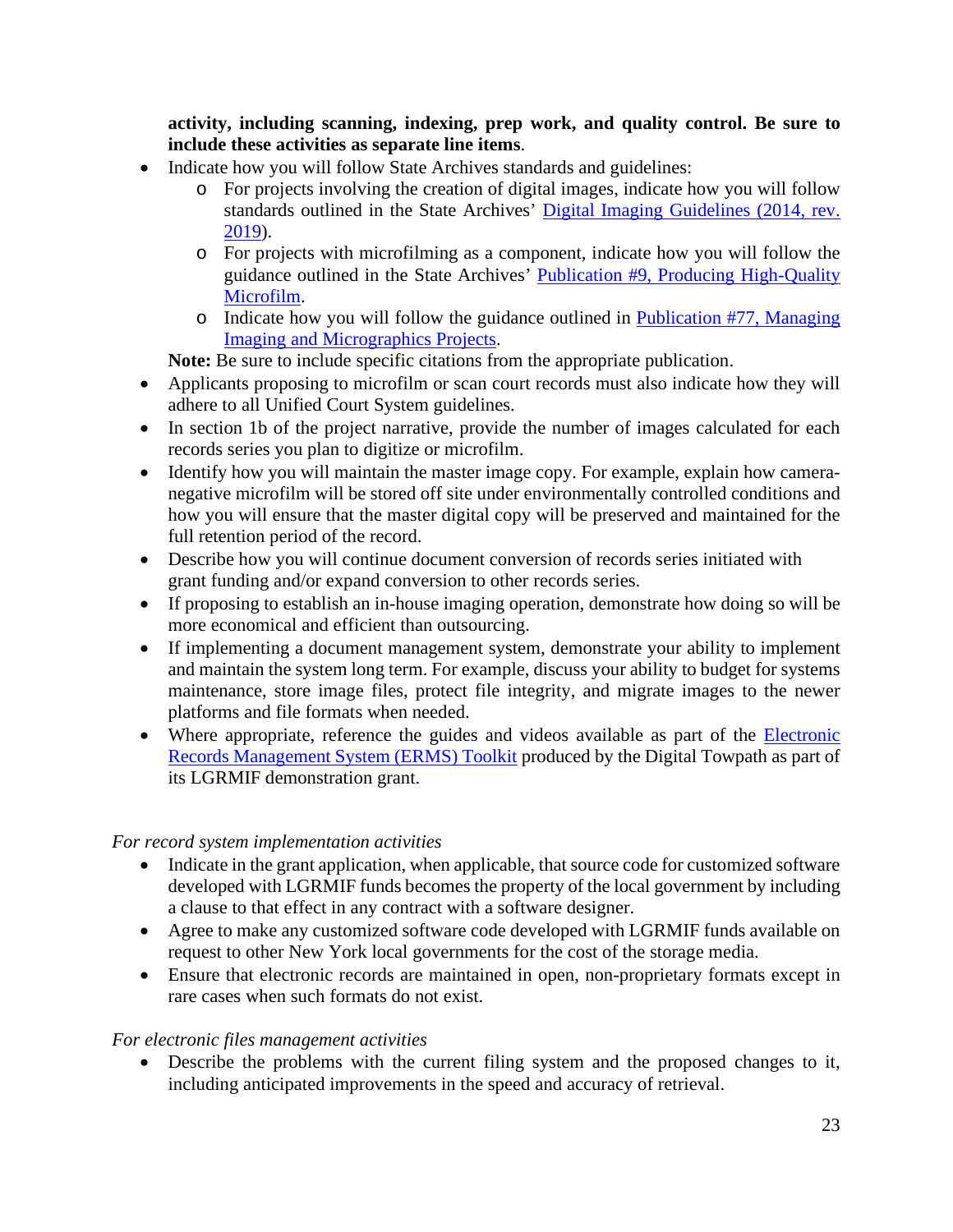• Explain why you chose one electronic files management solution over other possible solutions.

# <span id="page-23-0"></span>**Instructions for the Project and Budget Narratives**

**Note:** To receive any points for your responses to the individual sections of the narratives, you **must** provide these responses within the appropriate section of the online application. Do not merely refer the reviewers to an attachment for your entire response, and do not provide your response to one section of the narrative within a different section**. Pay particular attention to section 3b. Grant Requirements where you must address specific category requirements. All applicants, no matter what category being applied for, must also address the four requirements listed in section 3b.**

### <span id="page-23-1"></span>**The Project Narrative**

The project narrative is the most important part of the application, so pay careful attention to the information requested within it. To improve your chances of writing a successful grant application, pay special attention to the points assigned to each section of the narrative. Be sure to address past projects in section 1b of the Statement of the Problem. Be sure to explain that none of those previous projects included work proposed for your current application and that with your proposed project you will not conduct ineligible maintenance activities.

**Note:** Inventory and planning applicants will not be able to identify the specific records series that will be involved in this project, as required under section 1b of the application narrative. Instead, under section 1b, applicants should provide a general overview of the departments whose records will be inventoried and the types of records that will likely be part of the inventory project.

#### **1. Statement of the Problem (maximum 25 points)**

- a. **Defining the Problem:** Describe in detail the specific records management problem this proposed project will address, include specific reasons why this is a problem, and explain why this particular project is a high priority for your records management program. Where applicable, provide specific data about the problem, including the number of records requests and related costs to the government in terms of staff time and salaries. **Do not discuss any proposed solutions here, only the problems. Discuss solutions in Intended Results (2a).** (15 points)
- b. **Defining Records Involved and Previous Grants:** Describe the specific records series that will be involved in this project, including the series titles, estimated volume, date ranges, retention periods, item number from the retention schedule, and general condition of each series (such as any damage, quantities of fasteners, or fragility). Indicate if your local government has received, in the past five grant cycles, funding relevant to your current proposed project. If you have received funding during the last five grant cycles, explain why this project would not a) replicate work already completed and/or b) address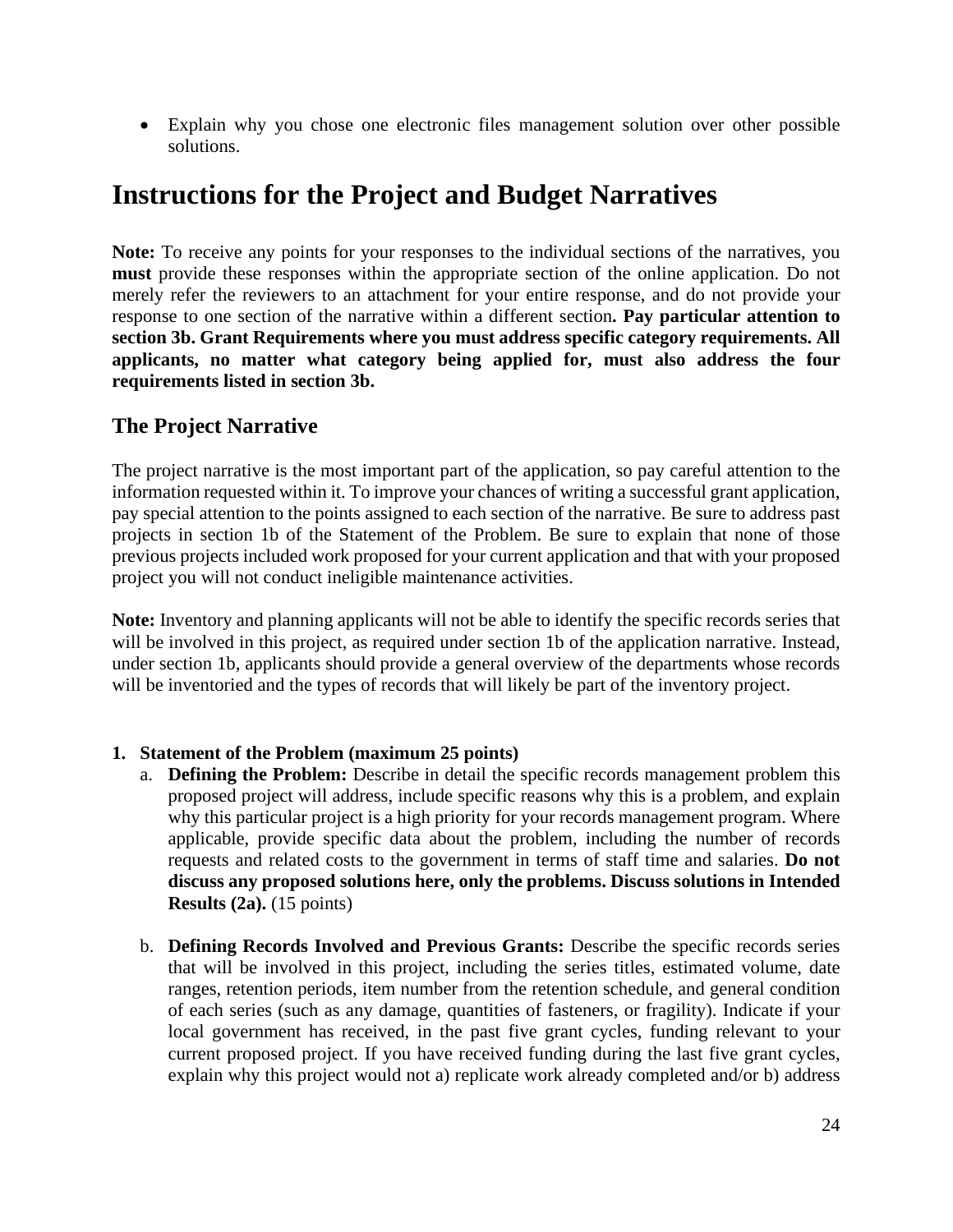a backlog that has developed since then. Funds are not awarded to address records that have accumulated since the completion of a previous project. (10 points)

#### **2. Intended Results (maximum 25 points)**

- a. **Methodology:** Explain why the methodology you chose to solve your records management problem was the best one. Explain what other methodologies you considered, detail why these were rejected, and demonstrate why the chosen methodology was the best. (15 points)
- b. **Anticipated Benefits:** Describe in detail the intended results or anticipated benefits of the project in terms of how they will address each of the problems cited in section 1a. Include specific products, time and/or cost savings, and service improvements. Provide a detailed description of how the proposed solutions will contribute to the development or enhancement of a records management program. In other words, explain how this project will help build a program or improve an existing component of a program rather than just maintain it. LGRMIF grants are not intended to support ongoing operational costs of a records management program. If you are proposing to redo a project funded under a previous LGRMIF grant you must provide compelling justification about why you could not maintain the results of that project and how you will ensure you can do so in the future. (10 points)

#### **3. Plan of Work (maximum 25 points)**

- a. **Project Outline:** Provide a detailed outline of the proposed work activities including a detailed description of each work-step and a timetable that shows when each phase of the project will be completed. Show how you calculated estimated work rates to prove that your local government can attain all the project's goals by the end of the grant project period. Include detailed information on project staffing. Explain who will perform each project activity, including project management. Indicate the qualifications of project staff (including consultants and vendors) and explain how and why they are qualified to conduct their assigned tasks for this project. If you are required to be M/WBE compliant, be sure to factor into your plan any time needed to meet the M/WBE requirements. **Do not itemize and justify any expenditures here. Discuss and justify expenditures in the Budget Narrative only.** (10 points)
- **b. Grant Requirements:** Address each of the project category requirements. If applying for a Shared Services grant, address those requirements here as well. If your application combines elements of two or more grant categories, address the requirements of each. In addition, **all** applicants must address the following:

#### **Records Focus**

Demonstrate that your project focuses on improving the management of records in your local government by addressing the following:

i. Demonstrate that you are prepared to address the appropriate retention and disposition of the records involved in your project. If you are proposing to implement new technology, explain how you will maintain the records and make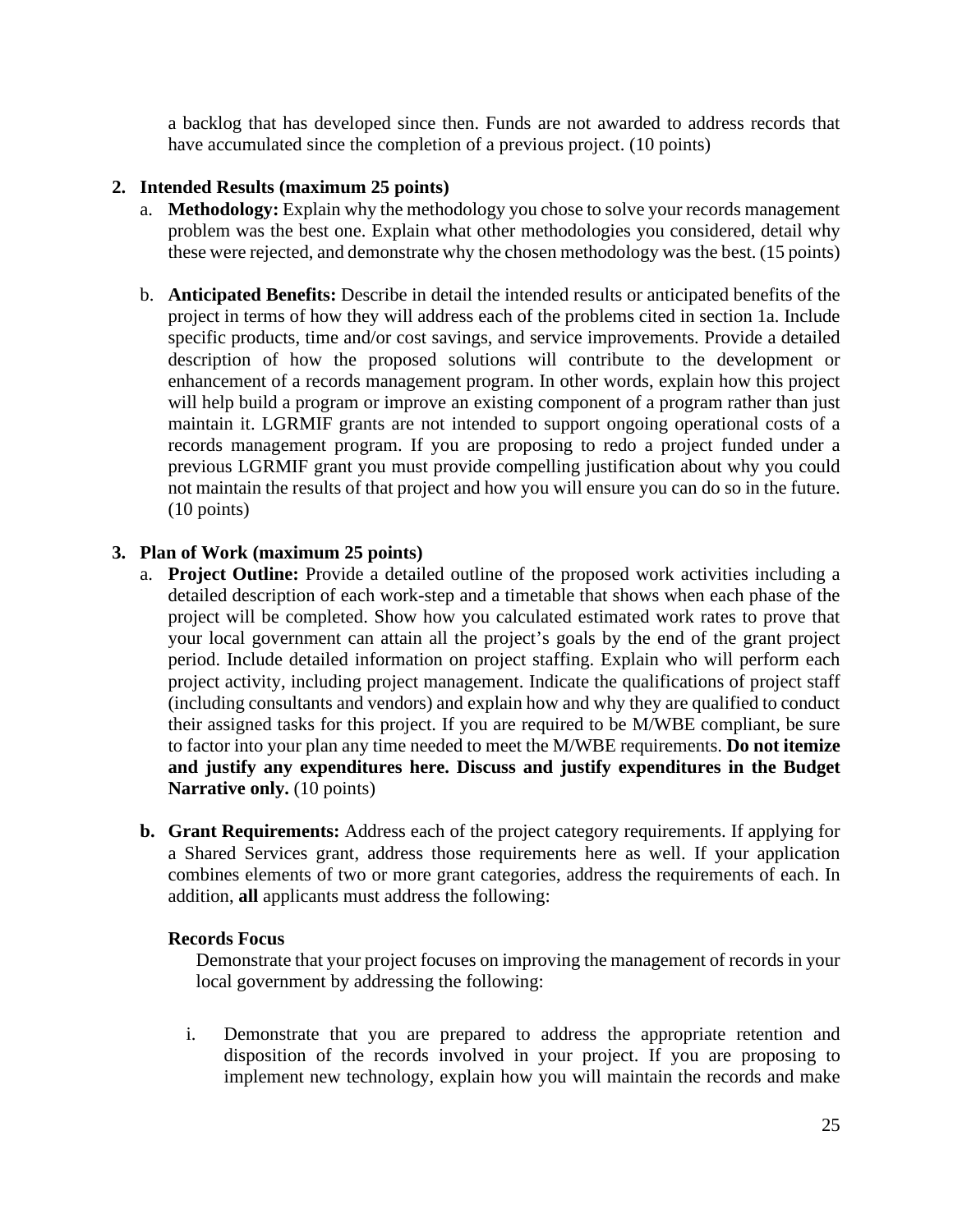them available for the full retention period (especially if the records are permanent) and destroy the records appropriately when their retention period has passed.

- ii. Base project costs on the records involved whenever possible (such as volume, condition, or other characteristic of the records). For example, determine the number of hours needed to inventory and organize records based on the cubic feet of records and the specific work activities to be accomplished.
- iii. Address specific records management issues, including increased access to records, vital records protection and disaster management, preservation, confidentiality, security, compliance with FOIL and other records laws, and the legal admissibility of information.

#### **Adherence to Archives' Standards and Guidelines**

Give details about how you will adhere to State Archives standards and guidelines relevant to your project. These can be obtained from our workshops/webinars, publications, or advice from a State Archives' Records Advisory Officer (RAO). For your convenience, references to applicable written standards and guidelines are included in the descriptions for most project categories.

#### **Program Support**

Provide concrete information to demonstrate how you will maintain and expand the results of this project long term without additional LGRMIF grant funding. If additional grant funding will be required in the short term, explain why.

#### **Supporting Documentation**

Applicants are responsible for ensuring they submit the documentation required by their specific project category. Examples of such documentation include needs assessments, responses to RFQs (Request for Quotes), floor plans and shelving layouts, and conservation treatment proposals.

- i. Attach to your application any supporting documentation only in the following electronic formats: Microsoft Word (.docx) or PDF for text-based documents; Excel (.xlsx) for spreadsheets; and PDF, JPEG, BMP, or PNG for images. Note: Please do not attach MS Word 2003 or 2007 (.doc) files; they must be converted to MS Word 2010 (.docx) format.
- ii. Request for Quotes (RFQ). An RFQ is required **by all applicants** when applying for funds
	- o to purchase equipment with a **unit** cost in excess of \$10,000
	- o to purchase computer software with a **unit** cost in excess of \$10,000
	- o for purchased services where the fee **for all activities** for any **single** vendor or consultant exceeds \$10,000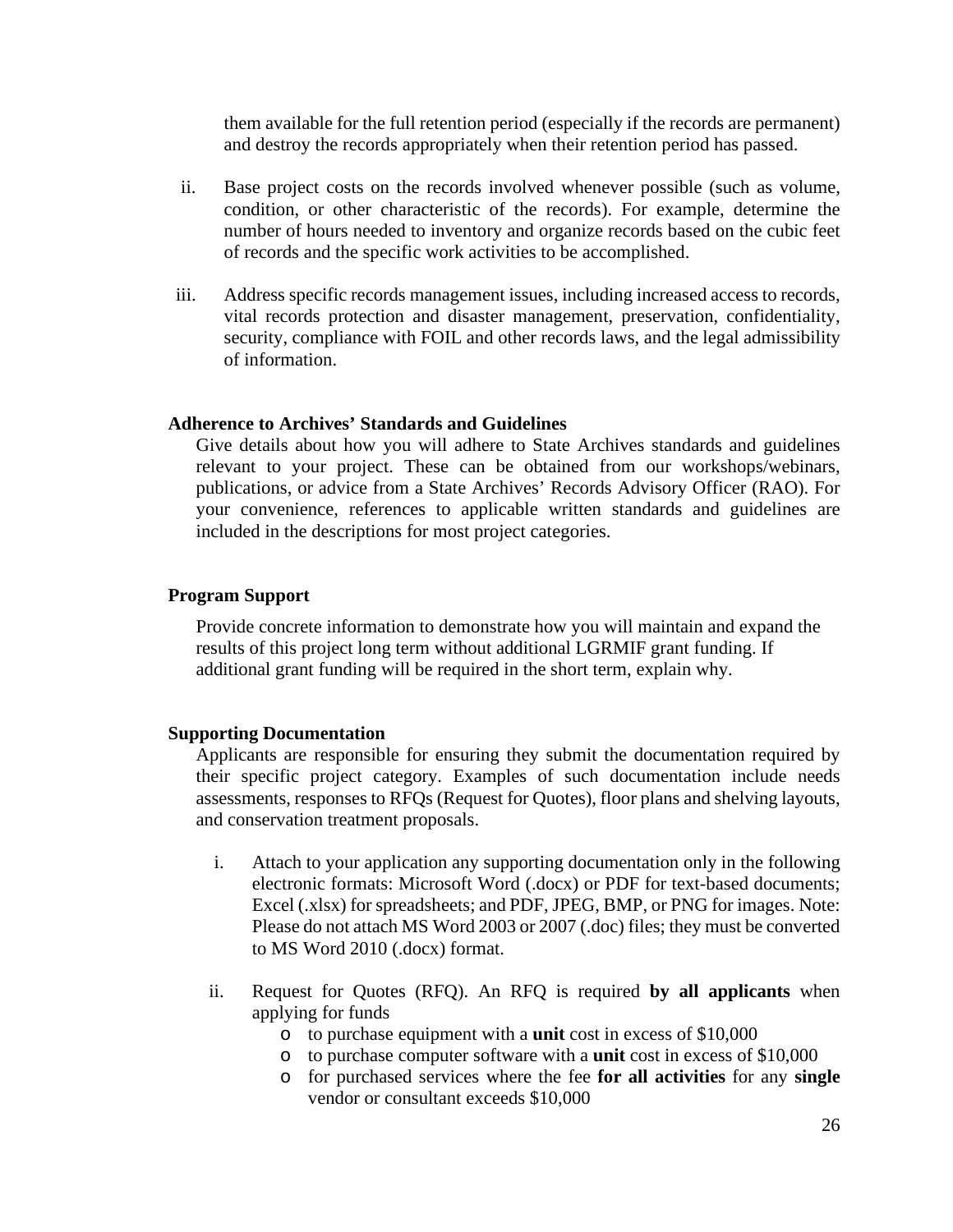- o for remodeling, where the cost of any **one** activity exceeds \$10,000
- o for remodeling, where any **one** contractor will receive over \$10,000
- iii. Detailed Vendor Quotes. Three quotes are required whenever an RFQ is required, except that only one quote is needed in cases where services or products will be procured:
	- o off state contract
	- o off NYC's Dept. of Citywide Admin. Services (DCAS) Citywide Requirements Contract.
	- o from Preferred Source vendors
	- o from BOCES
	- o from sole-source vendors, or
	- o by following your local government's procurement requirements.

**Note:** All quotes must be detailed quotes that clearly delineate individual project costs for each specific task to be performed by the vendor. Each quote should also include vendor or contractor qualifications. **Quotes pertaining to Document Conversion and Access projects must break down costs according to specific activity, including per image scanning costs, indexing, prep work, quality control, and all other tasks performed by the vendor.** Where applicable, shared services applications should include a single, detailed vendor quote, rather than individual quotes for each project participant. For additional information on vendor quotes and methods of procurement please refer to the [procurement section](#page-42-0) later in this document.

- iv. If an applicant proposes a project that involves birth, death, marriage, or burial records, the applicant must indicate in the application narrative that it has discussed its proposed project with the Department of Health (DOH), which oversees those records, and confirm that the project meets with DOH's approval. Contact the Registration Unit at the Office for Vital Statistics at 518- 474-8187. (**Note:** DOH is approving that the parameters of your project meet DOH Guidelines. DOH is not approving your grant application).
- v. If an applicant proposes a project that involves court records, the applicant must indicate in the application narrative that it has discussed its proposed project with the Unified Court System (UCS), which oversees those records, and confirm that the project meets with UCS's approval. Contact Unified Court System records management staff at 212-428-2875 or [records@nycourts.gov.](mailto:records@nycourts.gov) (**Note:** UCS is approving that the parameters of your project meet UCS Guidelines. UCS is not approving your grant application).
- (15 points)

#### **4. Local Government Contributions (maximum 5 points)**

a. **Previous Records Management and Current Project Support:** Demonstrate your local government's support for records management, including previous support and support for this project. As part of this, identify any LGRMIF grants your local government received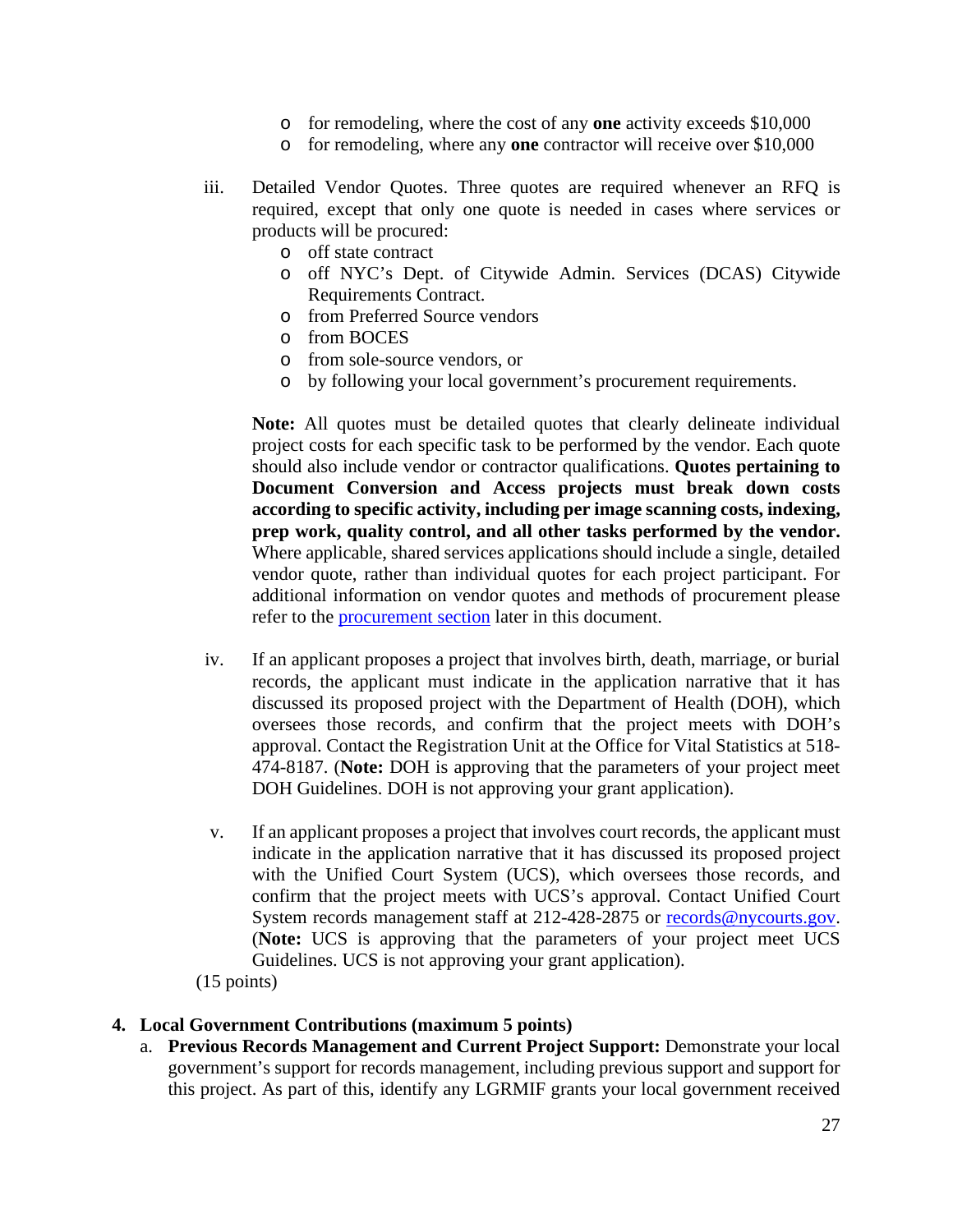over the last five grant cycles and indicate how you have maintained or expanded on the projects' results. Provide specific budget amounts whenever possible and include only financial and other support your local government has provided and/or that it will provide with its own funds. If your local government has not received any LGRMIF grants over the last five grant cycles, make note of that in this section. (5 points)

#### **5. Project Budget (maximum 20 points)**

In the budget narrative itemize and justify **each** proposed project expenditure in terms of reasonableness of cost, the suitability of the chosen solution, and the necessity of the expense to ensure the project's success. Do not merely describe each item and service requested in the project budget, but instead provide a justification specific to the proposed project. For example, if purchasing a scanner for a project, do not simply explain that a scanner is needed to complete the project but also why that particular scanner, make, and model, needs to be purchased to successfully complete the project. If a vendor quote includes multiple items, e.g., software and professional services, you should list and justify each item. (20 points)

#### **a. Salaries for Professional Staff (Code 15)**

Justify in detail the need for these positions and clearly outline the responsibilities of the positions. Demonstrate why the requested number of hours is needed. Explain how the project staff will support project activities and goals.

#### **b. Salaries for Support Staff (Code 16)**

Justify in detail the need for these positions and clearly outline the responsibilities of the positions. Demonstrate why the requested number of hours is needed. Explain how the project staff will support project activities and goals. **Note: Employees of local governments cannot be hired as consultants, per SED fiscal guidelines.**

#### **c. Equipment (Code 20)**

Describe how the requested equipment will be used to support project activities and goals and demonstrate why this particular equipment is critical to the project's success. Demonstrate how such equipment will be used on an ongoing basis after the grant to support records management. **Note: This code is only for items that have a unit cost of \$5,000 or more.**

#### **d. Minor Remodeling (Code 30)**

Justify the need for the particular remodeling requested and why it is essential to the project.

#### **e. Purchased Services (Code 40)**

Describe how each of the items listed under purchased services supports the project's activities and goals. Clearly explain and justify the consultant or vendor's role in and time spent on the project and demonstrate that the consultant or vendor is qualified to conduct this work.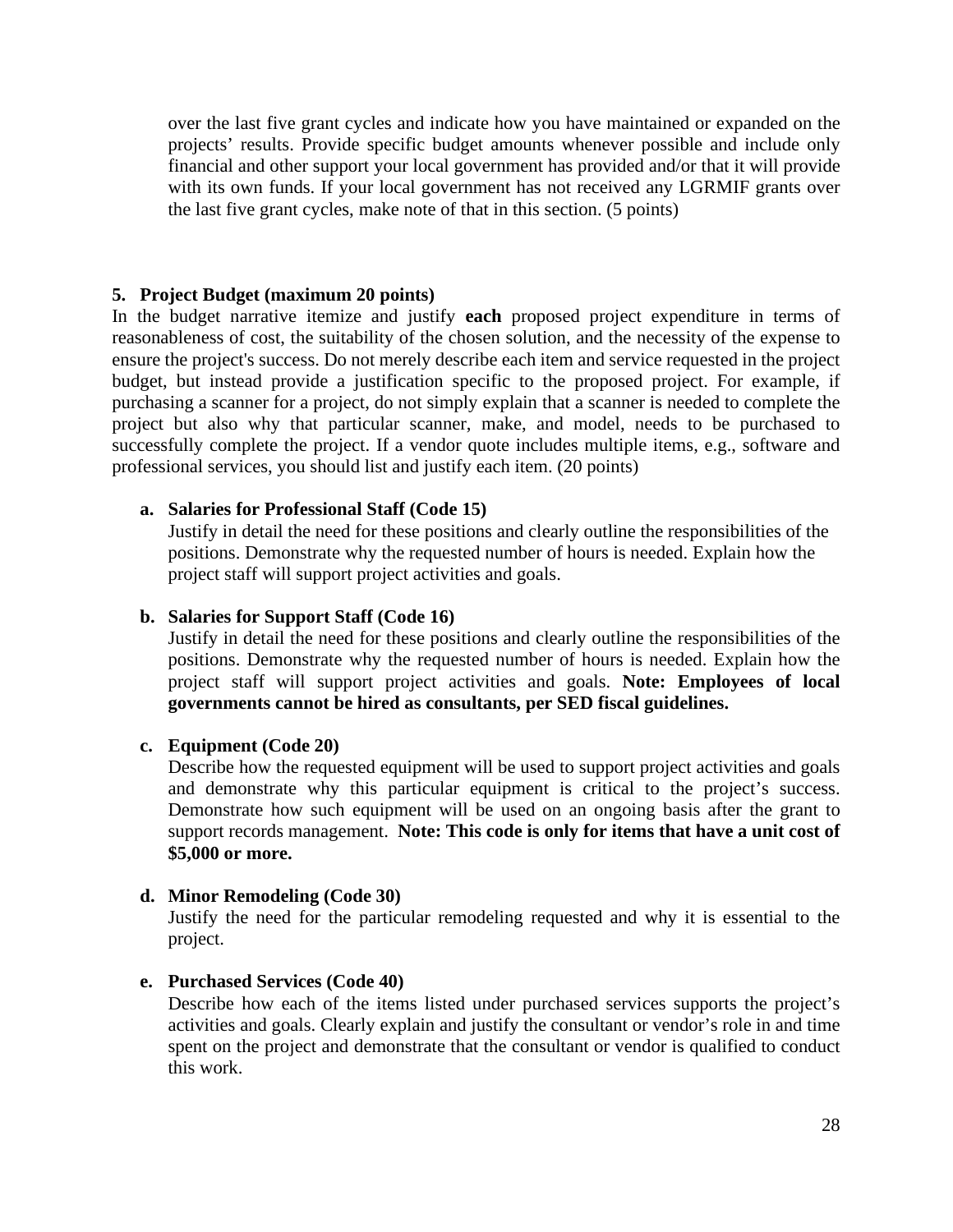#### **f. Supplies & Materials (Code 45)**

Describe how all the supplies and materials requested will support the project activities and goals and why they are essential to the project. **Note: Include all software purchases, no matter the unit cost, and items with a unit cost under \$5,000 in this budget code.**

#### **g. Travel Expenses (Code 46)**

Explain how the proposed travel will help achieve the intended results outlined in the application and why it is essential to the project.

#### **h. Purchased Services with BOCES (Code 49)**

Describe how each of the purchased services with BOCES supports project activities and goals. Clearly explain and justify the consultant or vendor's role in and time spent on the project and demonstrate that the BOCES is qualified to conduct this work.

#### **i. Employee Benefits (Code 80)**

Justify the need for using grant funds to pay staff benefits. Provide justification for any fringe benefits that exceed 35% of the cost of the salaries requested.

#### <span id="page-28-0"></span>**Budget and Eligible and Ineligible Expenditures Instructions**

#### **Salaries for Professional Staff (Code 15)**

Provide the specific position title, number of hours needed, hourly rate of pay, and total project salary for each staff person you propose to pay with grant funds. Include only staff who will be professional employees of your local government in this budget code. Do not include consultants, per diem staff, or support staff.

#### **Eligible Expenditures**

Grant funding must be used only to pay staff involved with project-related activities. You may use grant funds to hire new staff or increase work hours of existing staff to carry out projectrelated work. If you are proposing to transfer existing staff to grant funds, justify the need and explain how these staff will be replaced in their former assignments using non-grant funds.

#### **Ineligible Expenditures**

#### **Note to Town Applicants**

Refer to Sections 27 and 108 of the Town Law, which prescribe procedures for changes in the town clerk's salary. If the town clerk will work on the project and receive funds from the grant in addition to his or her regular duties, the application should clearly state that the clerk will perform these grant duties separately from and beyond his or her existing duties as town clerk or RMO. If the town receives a grant, the town board should adopt a resolution designating the clerk by an appropriate title (such as "project director") for the project work. The resolution should specify that the project duties will be performed separately from and beyond the person's responsibilities as town clerk or Records Management Officer.

Note: If a government proposes to pay existing staff with grant funds, it should submit a letter,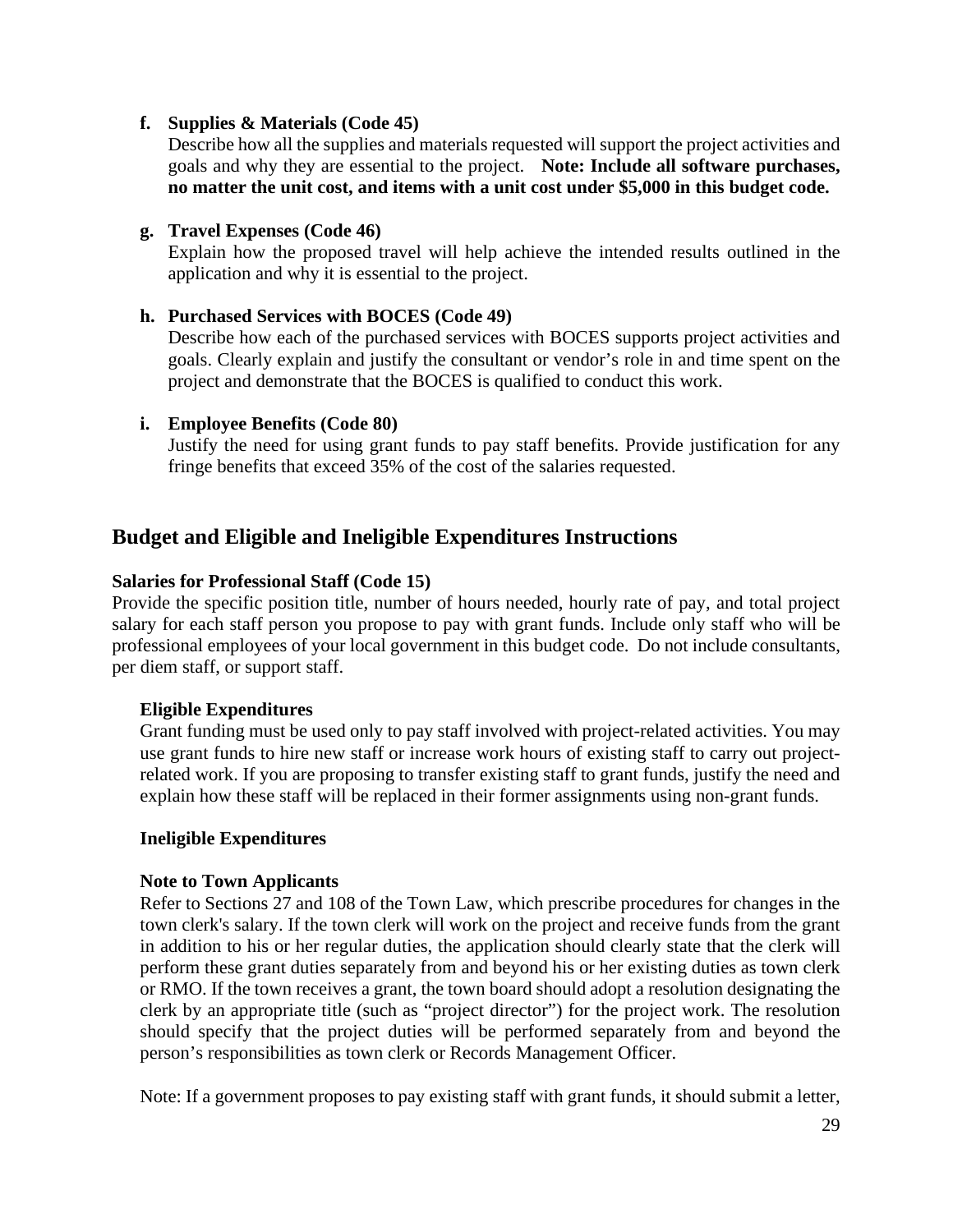signed by its chief authorizing official, explaining how it proposes to replace that employee in his or her regular job duties. Submit the signed original, by the stated postmark date, and attached a copy of the letter to the application in the eGrants system.

#### **Salaries for Support Staff (Code 16)**

Provide the specific position title, hours needed, hourly rate of pay, and total project salary for each support staff you intend to pay with grant funding. Include only those individuals who will be support staff of your government in this budget code. Do not include consultants, per diem staff, staff hired through an employment agency, or professional staff.

#### **Eligible Expenditures**

You may use grant funds to hire new staff or increase work hours of existing staff to carry out project-related work. If you propose to transfer existing staff to grant funding, justify the need and demonstrate that you will replace these staff in their former assignments using non-grant funds. Demonstrate that grant-funded salaries will be used only to support project-related activities.

#### **Ineligible Expenditures Note to Town Applicants**

See note under "Salaries for Professional Staff (Code 15)."

Note: If a government proposes to pay existing staff with grant funds, it must submit a letter, signed by its chief authorizing official, explaining how it proposes to replace that employee in his or her regular job duties.

#### **Equipment (Code 20)**

Briefly describe the item to be purchased and specify the quantity, unit cost, and proposed expenditure.

#### **Eligible Expenditures**

Use this category only for equipment with a **unit** cost of \$5,000 or more. Itemize equipment with a unit cost under \$5,000 (such as steel shelving) under Code 45, Supplies and Materials.

#### **Ineligible Expenditures**

- Photocopiers
- Office furniture
- Computer software (eligible under Code 45, Supplies and Materials)

#### **Minor Remodeling (Code 30)**

Briefly describe and provide the cost of each proposed remodeling activity.

#### **Eligible Expenditures**

Any facility where proposed minor remodeling will take place must be in existence before the grant application deadline. Activities eligible for funding under Minor Remodeling include, but are not limited to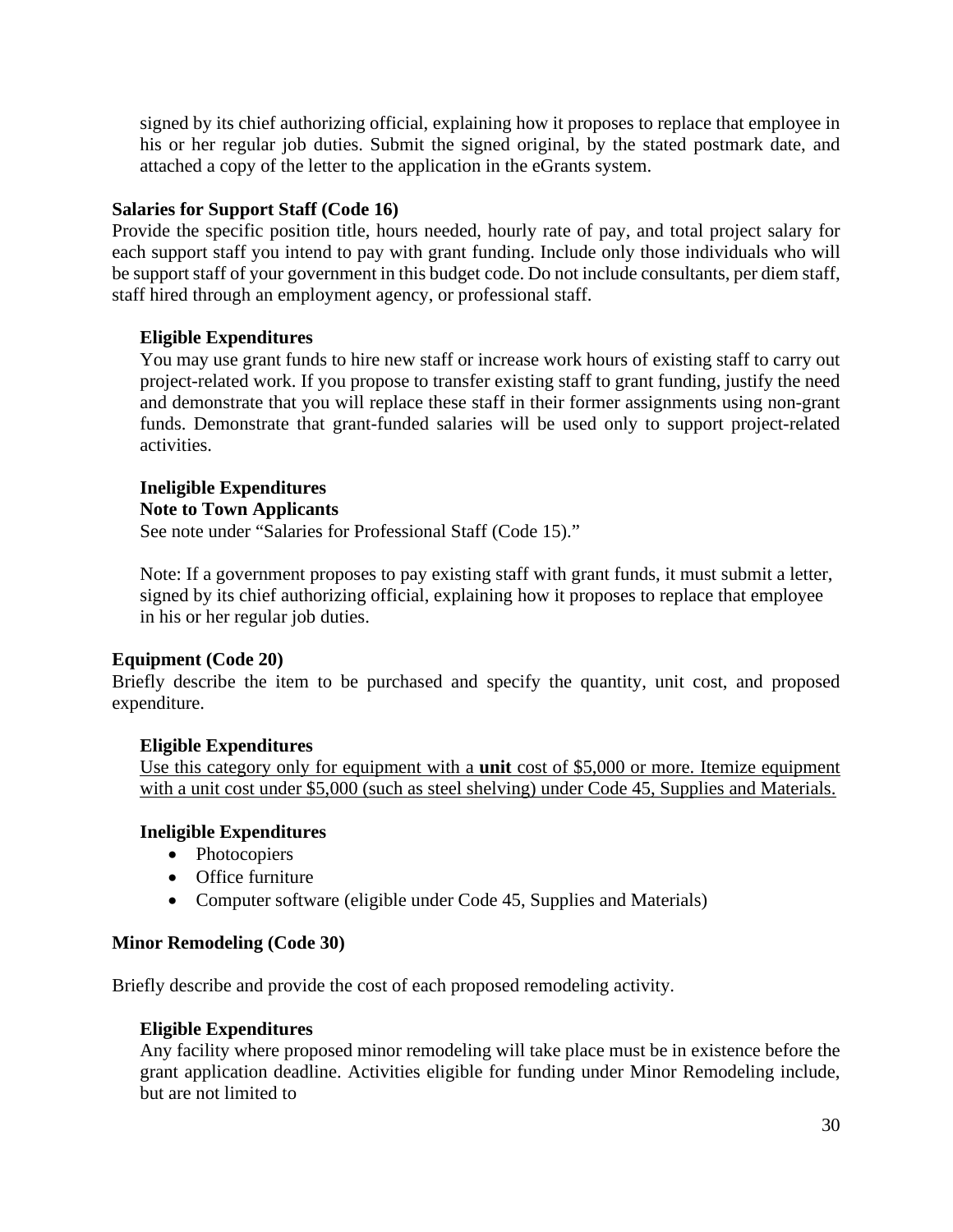- feasibility studies and facility design
- renovations to facilities to improve them for records storage, or to prepare them for the installation of eligible equipment (including labor and construction materials)
- installation of fire detection and suppression systems and water detectors
- purchase, modification, and installation of heating, ventilating, and air conditioning systems to control temperature and humidity
- installation of walls, doors, locks, alarms, and other security systems to secure a records storage facility
- minor modifications necessary to install microfilming or other project-related equipment
- actions required to render the facility safe for occupancy and use by staff

#### **Ineligible Expenditures**

- Purchase or construction of facilities, or additions to existing structures
- Construction of or repairs to the roof, exterior, or foundation of a building

If one contractor is responsible for multiple activities, the quote from that contractor must provide a breakdown of costs by activity.

**Note:** Include a floor plan of any records storage area that is the focus of a remodeling project.

#### **Purchased Services (Code 40)**

Identify the type of service by general category (such as training, software installation, rentals), and provide the total expenditure for each. Indicate the number of days or hours a consultant will work, multiplied by a daily or hourly fee. List purchased services from a BOCES under Code 49.

#### **Eligible Expenditures**

- Consultant work, such as staff training, the preparation of records management needs assessments (for inactive and historical records projects only), and the development of records management policies and procedures
- Production of manuals, finding aids, teaching guides, or other publications directly related to the project
- Contractual services such as imaging, microfilming, system and application design, shredding, and software and hardware installation

#### **Ineligible Expenditures**

- Consultant fees paid to an employee of a local government
- Consultant fees for developing a needs assessment for the implementation of new technology or for conducting a business process analysis
- Technical support fees for software and electronic systems; rental fees or leases for equipment, records storage space, and server space; fees for web and data hosting services; and fees for equipment warranties
- Ongoing operational expenses, such as routine repairs, building maintenance, magazine subscriptions, membership fees, and systems maintenance
- Hiring a grant writer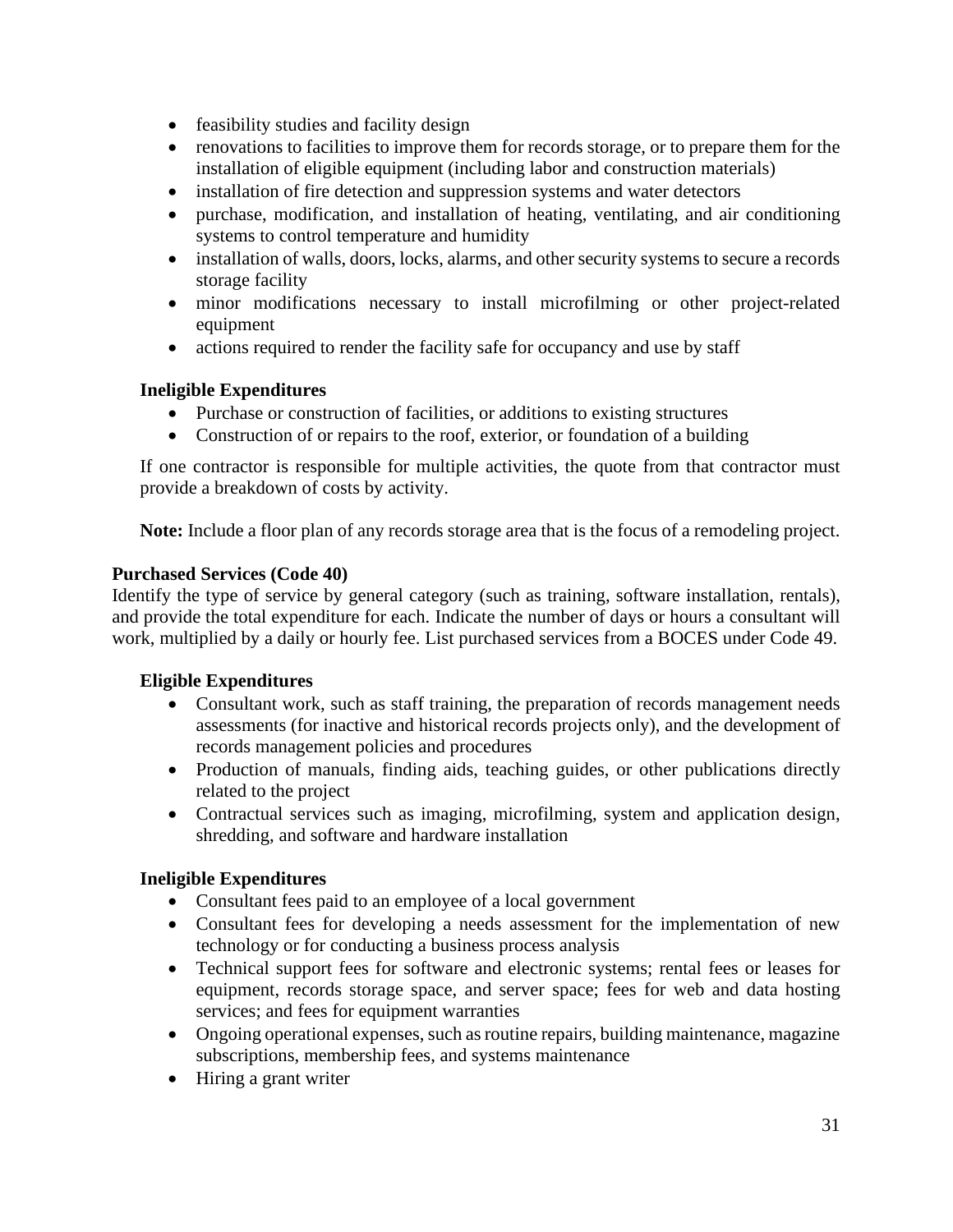**Note:** According to SED's *[Fiscal Guidelines for Federal and State Funded Grants](http://www.oms.nysed.gov/cafe/guidance/documents/FiscalGuidelinesforFederalandStateFundedGrants_UGG_Updates_062218_Bronze.pdf)*, where there exists an employer-employee relationship between the local agency and project personnel, such personnel should not be budgeted as consultants; they must be listed in code 15/Professional Salaries or code 16/Support Staff Salaries, as appropriate. The existence of an employer-employee relationship is determined by the degree of control exercised by the employer. An employee is usually trained by the employer, is directed in how work is to be performed, and has a continuing work relationship with the employer. An independent consultant decides when, where, and how the work is to be performed, is paid according to an agreed-upon (contract) performance or result of work and is free to contract with work for others. Individuals listed under code 15/Professional Salaries or code 16/Support Staff Salaries are considered to be local government employees and may **not** also be listed under code 40/Purchased Services.

#### **Supplies and Materials (Code 45)**

Briefly describe each requested item and specify quantity, unit cost, and proposed expenditure. Request any equipment items with a unit cost of less than \$5,000, and all computer software, regardless of the unit price, under this budget code.

#### **Eligible Expenditures**

- Supplies, such as shelving, storage boxes, records management software, alkaline supplies (folders and boxes), and equipment with a unit cost of less than \$5,000
- Side-tab file folders for files management projects
- Computer software, regardless of the unit price
- Lateral open shelving with pull-down or flip-down locking doors
- Fire-resistant file cabinets

#### **Ineligible Expenditures**

- Software upgrades
- Standard file cabinets, including lateral file cabinets
- Office furniture
- Office supplies, such as tape measures, calculators, pens, toner, paper, and file folders
- Wooden shelving of any kind, including shelving with particle board decking
- Records center cartons other than standard cubic-foot boxes, unless the applicant provides sufficient justification for their purchase
- *Consider the Source: Historical Records in the Classroom*, a State Archives publication, cannot be purchased with funds from this granting source

#### **Other Required Forms**

• If purchasing shelving, you must include a floor plan indicating the layout of the shelving and the number of boxes you will store on each unit. For information on appropriate shelving for records storage, consult the State Archives publication [Guidelines for Storage of Inactive Government Records.](http://www.archives.nysed.gov/common/archives/files/guidelines_storage_inactive_records_nov-2021.pdf)

Standard one-cubic-foot records storage cartons (10″ x 12″ x 15″) should be purchased through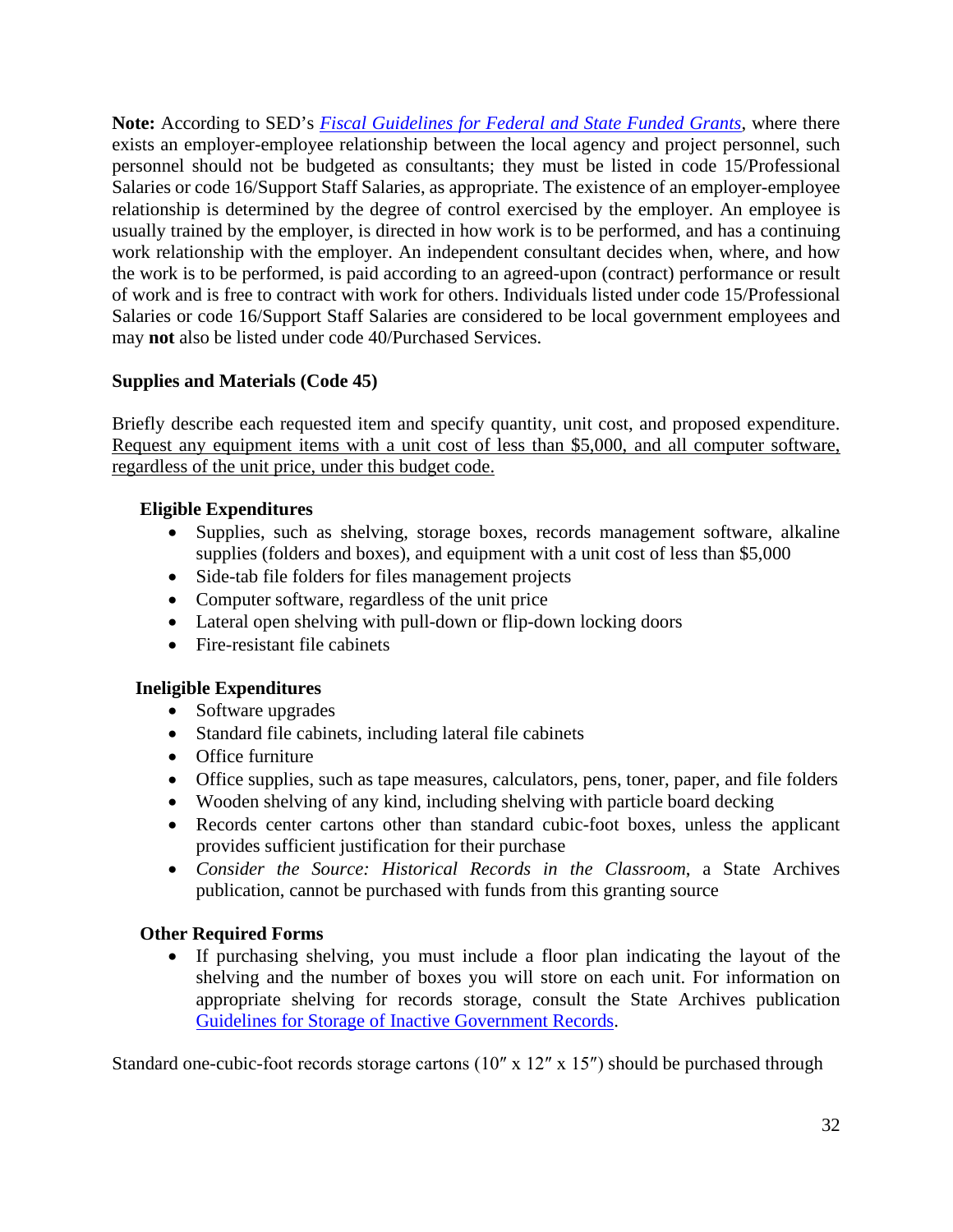New York State Industries for the Disabled 11 Columbia Circle Drive Albany, NY 12203 518-463-9706 [http://www.nysid.org](http://www.nysid.org/)

These are available in lots of twenty-five at \$55.02 per case (approximately \$2.20 per box). Grant funds will not be approved for cartons in excess of this price.

#### **Travel Expenses (Code 46)**

Identify the purpose of the travel, position of the person traveling, proposed mileage rate (if applicable), and total expenditure.

#### **Eligible Expenditures**

- Only travel that you can demonstrate is essential to the successful completion of a project is eligible for funding.
- Airfare is eligible if you can clearly demonstrate that it is the most cost-efficient method of travel available.

#### **Ineligible Expenditures**

- Travel to State Archives workshops and to other educational opportunities
- Expenses for travel to a conference, including registration fees, lodging, meals, bus or train fares, and mileage reimbursement

#### **Purchased Services with BOCES (Code 49)**

Briefly describe the proposed services. Provide the name of the BOCES providing the service, calculation of cost, and total proposed expenditure.

#### **Eligible and Ineligible Expenditures**

- BOCES/NERIC cross contract fees are ineligible and the responsibility of the applying district or BOCES.
- See the list of eligible and ineligible expenditures under general purchased services. (Code 40).

#### **Employee Benefits (Code 80)**

Calculate the proposed employee benefits using your local government's fringe benefits rate, rather than itemizing the individual benefits. The eGrants system requires a benefits rate in order to calculate the amount requested for employee benefits. The rate for project personnel must be the same as those used for other government personnel.

#### **Eligible Expenditures**

- Employee benefits payable to professional staff and support staff identified in Code 15 and Code 16, respectively
- Benefits equal to no more than 35% of the salaries for professional and support staff positions supported by grant funds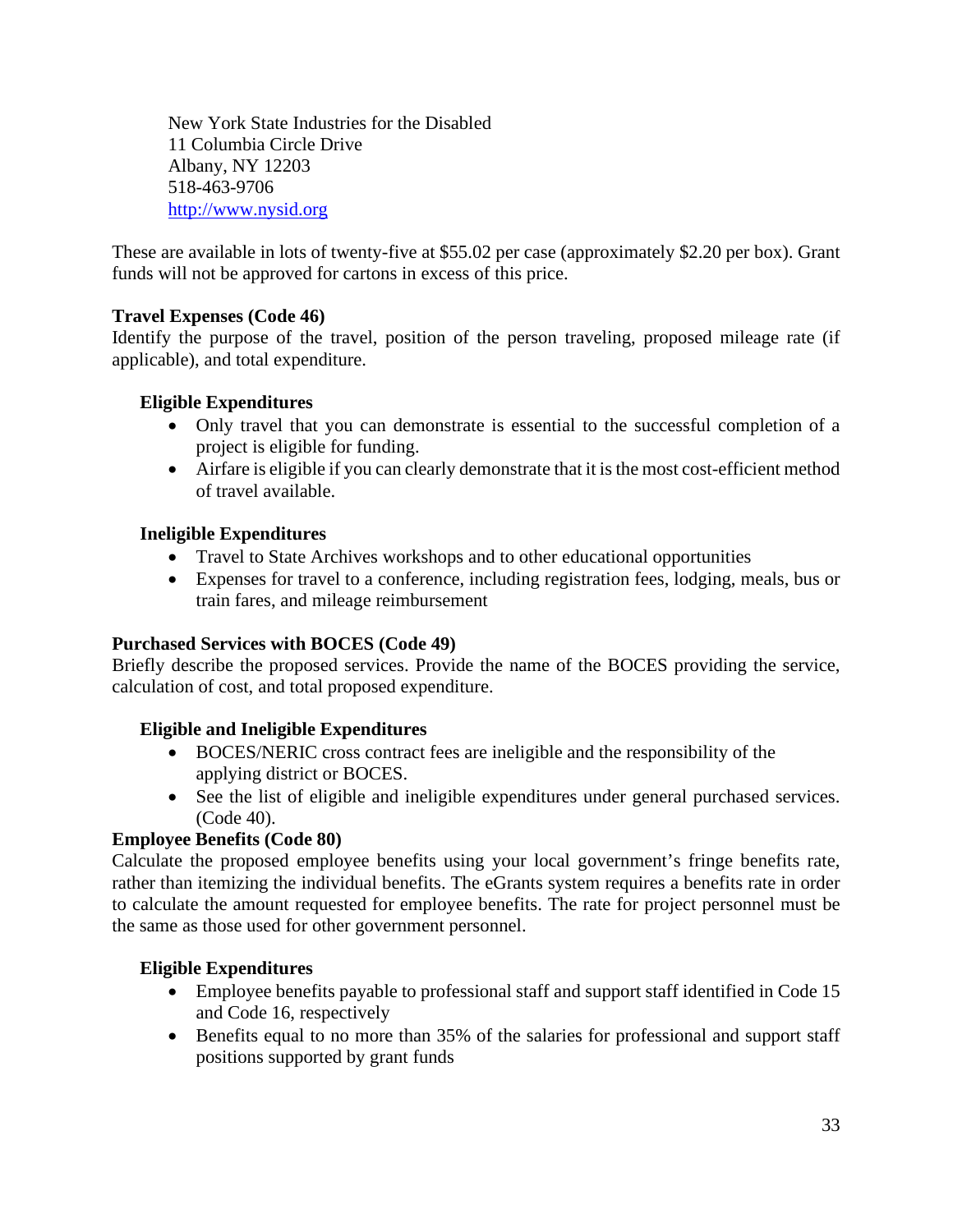#### **Ineligible Expenditures**

• Benefits in excess of 35% of salaries, unless you provide convincing justification for requests in excess of this limit. Such evidence includes the fact that the rate for benefits for project personnel is the same as for other government personnel.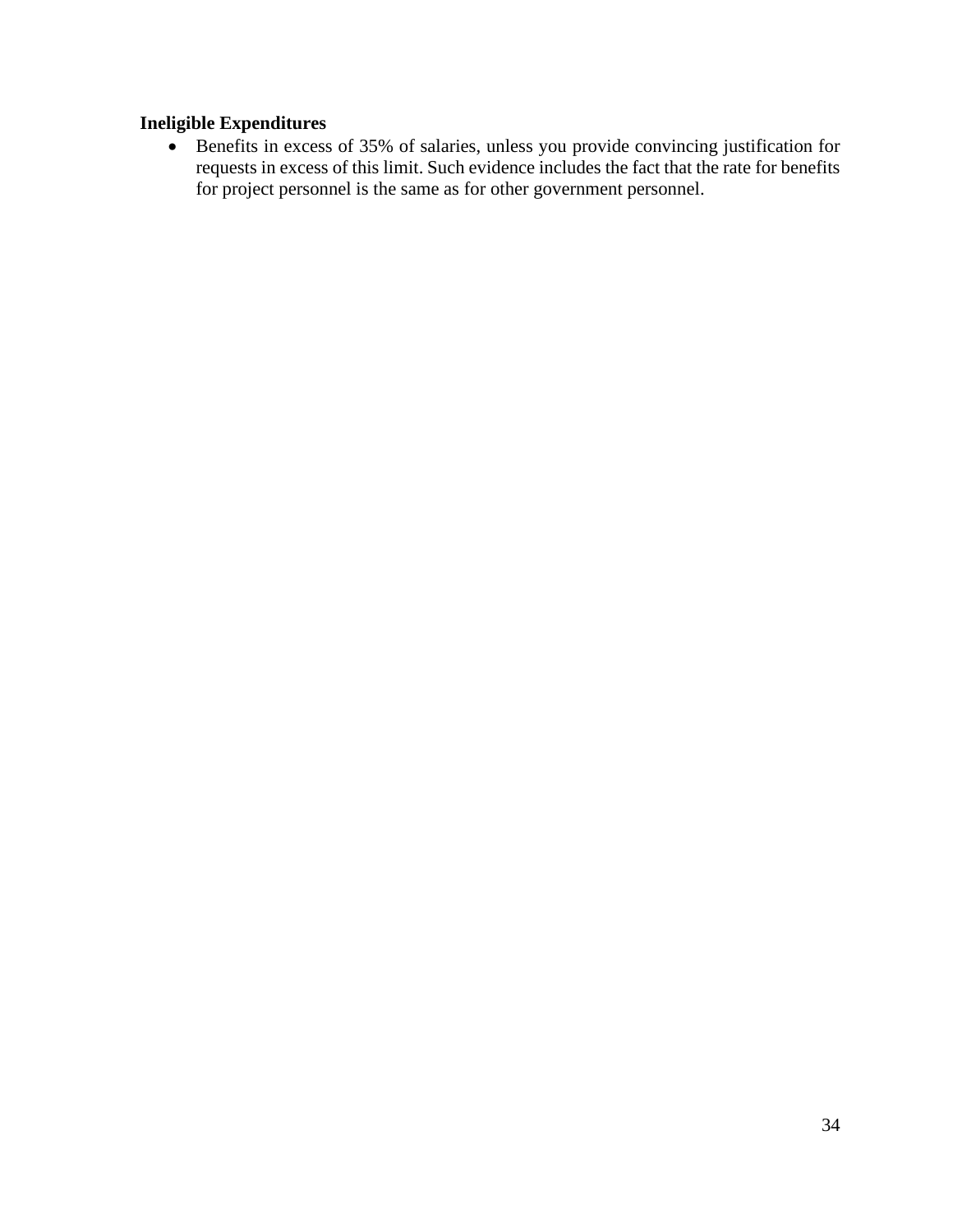### <span id="page-34-0"></span>**The eGrants System**

### <span id="page-34-1"></span>**Introduction**

All LGRMIF grant applications must be submitted using the LGRMIF [eGrants System,](https://eservices.nysed.gov/ldgrants). All applications must be submitted by the posted deadline. The only exceptions to the deadline are a) If a State or Federal Major Disaster Declaration involving a natural disaster is declared in your area, the local governments affected by the disaster may be granted an extension of the grant application deadline of **one week**; or b) If the e-Grants system is down due to a technical failure on our end, in which case **ALL** local governments will be granted an extension of the grant application deadline of **one additional business day**. Please visit the [NYS Archives website](http://www.archives.nysed.gov/grants/lgrmif-grants) for updates.

Note: the eGrants system is separate from the New York State Grants Gateway and requires a separate user account. If you have difficulty completing an online application, please contact the State Archives Grants Administration Unit at [Archgrants@nysed.gov](mailto:archgrants@mail.nysed.gov) or 518-474-6926.

### <span id="page-34-2"></span>**Registering for a User Account**

To log into the system, your respective Records Management Officer (RMO) must have a New York State Directory Service (NYSDS) username and password that is associated with the LGRMIF grant. If you do not have these, your RMO or designee (where an RMO is not required by law) must register for an account. If you are not sure whether your government already has an account, please contact the Grants Administration Unit at [Archgrants@nysed.gov](mailto:archgrants@mail.nysed.gov) or 518-474- 6926.

We strongly recommend that you complete or verify your registration at least two weeks before the application deadline. Registration forms requesting new user accounts will not be processed if submitted within 10 business days of the application due date.

- To register, go to: [https://eservices.nysed.gov/ldgrants/ldgext/cnRegistration.do.](https://eservices.nysed.gov/ldgrants/ldgext/cnRegistration.do)
- Enter all required information, including RMO's name, title, institutional address, and contact information. Then click Submit.
- Requests for user accounts will be processed in the order that they are received. Once an account is created, a username and password will be emailed from [archgrants@nysed.gov](mailto:archgrants@nysed.gov) to the institutional email address you entered on the registration form. Please be sure to provide the correct email address, otherwise receipt of your new account will be delayed.

Only one username and password will be established for your local government, so the RMO may delegate use of this account information to others as needed. The new user account is associated with the institution you represent. The account will allow you to access the eGrants system to submit grant applications on behalf of only that institution.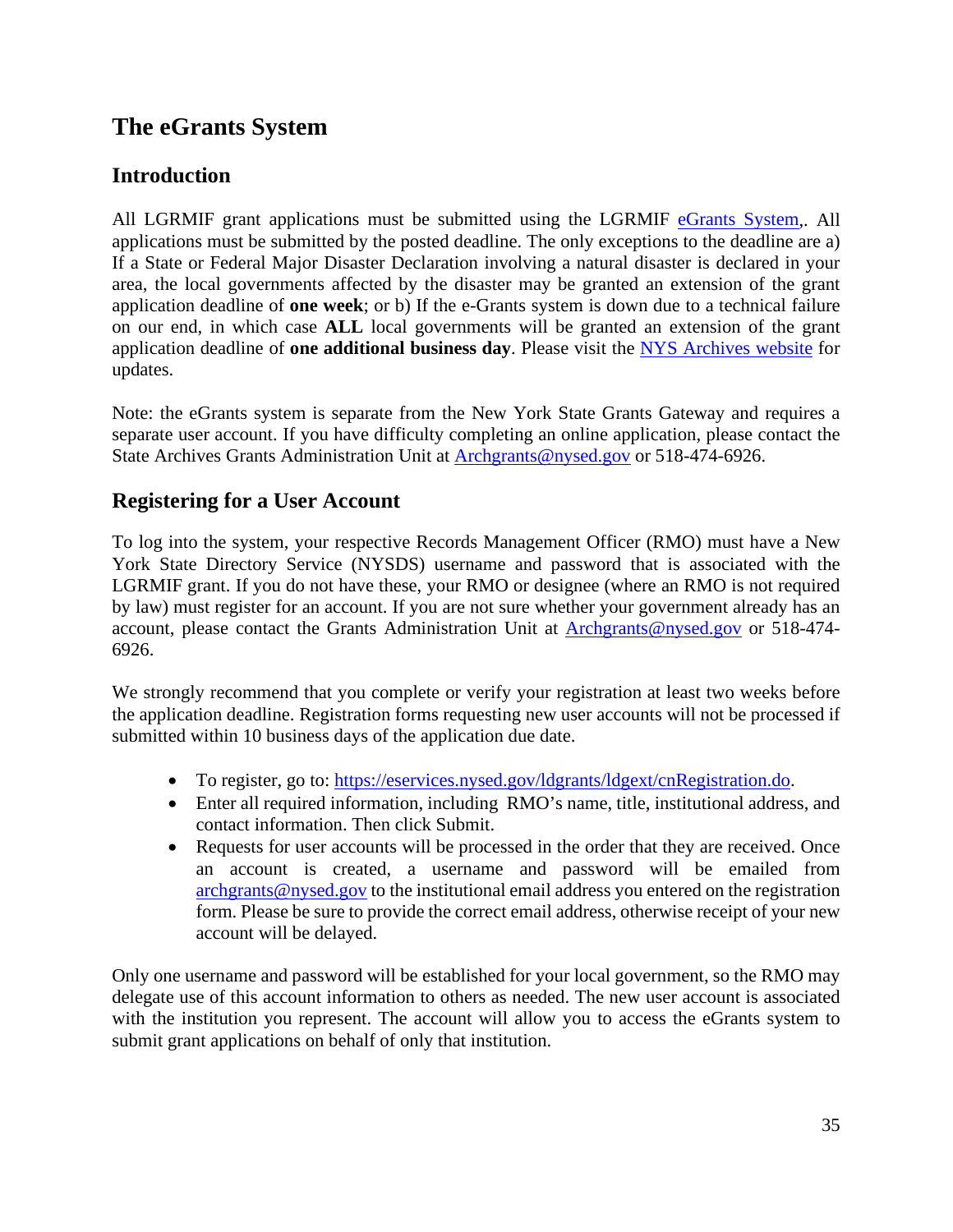### <span id="page-35-0"></span>**Logging into the LGRMIF eGrants System**

You can find the LGRMIF eGrants System at [eservices.nysed.gov/ldgrants.](http://eservices.nysed.gov/ldgrants)

Note: If you have already established an account but have not been in the eGrants system for over three months, you will need to re-set your password.

- 1. Enter your username and password and click "Sign In". Your username is usually your first name followed by your last name, with a period between your first and last names: firstname.lastname, though there might also be a numeral after the last name (See "Registering for a User Account" if you do not have a New York State Directory Service username and password.)
- 2. The first time you log into the system, you will be asked to change your password and set up security questions. The security questions will be used in case you forget your password. The standards for passwords are as follows:
	- Passwords must be at least eight characters long, one of which must be a numeric character.
	- Passwords cannot be the same as your username or your original default password.
- 3. If you forget your password, click on "I forgot my password" and answer the security questions to reset your password. If you don't remember the answers to your security questions, please contact the State Archives Grants Administration Unit at [archgrants@nysed.gov](mailto:archgrants@nysed.gov) or (518) 474 - 6926.
- 4. Click on the link for the LGRMIF grants program.

### <span id="page-35-1"></span>**Applying for a Grant**

The [eGrants](https://eservices.nysed.gov/ldgrants,) system is designed to manage all information about a grant project from the initial application for funding to the closeout of a project after the submission of the final reports. Currently, forms that require signatures must still be submitted in paper hard-copy and supporting documentation for some projects must be submitted as electronic attachments to an application. Below is a breakdown of which forms can be submitted electronically, which must still be submitted in paper form, and which must be attached as electronic files.

**Note:** A local government is responsible for submitting a complete application by the deadline and for providing information in the proscribed location and format. This includes the submission of **all** required paper forms: FS-10-/Proposed Budget, Institutional Authorization form, and Payee Information form (see "Forms that cannot be filled out electronically", below). **Applications submitted without each of these forms by the posted deadline will not be forwarded for review and will not be considered for funding.** When submitting these forms, be sure to include all the required signatures, as **applications submitted without the necessary signatures will be considered incomplete and will not be forwarded for review.**

Please refer to the [eGrants Applicant User Manual](http://www.archives.nysed.gov/common/archives/files/grants_lgrmif_egrant_user_manual.pdf) for additional information on using the eGrants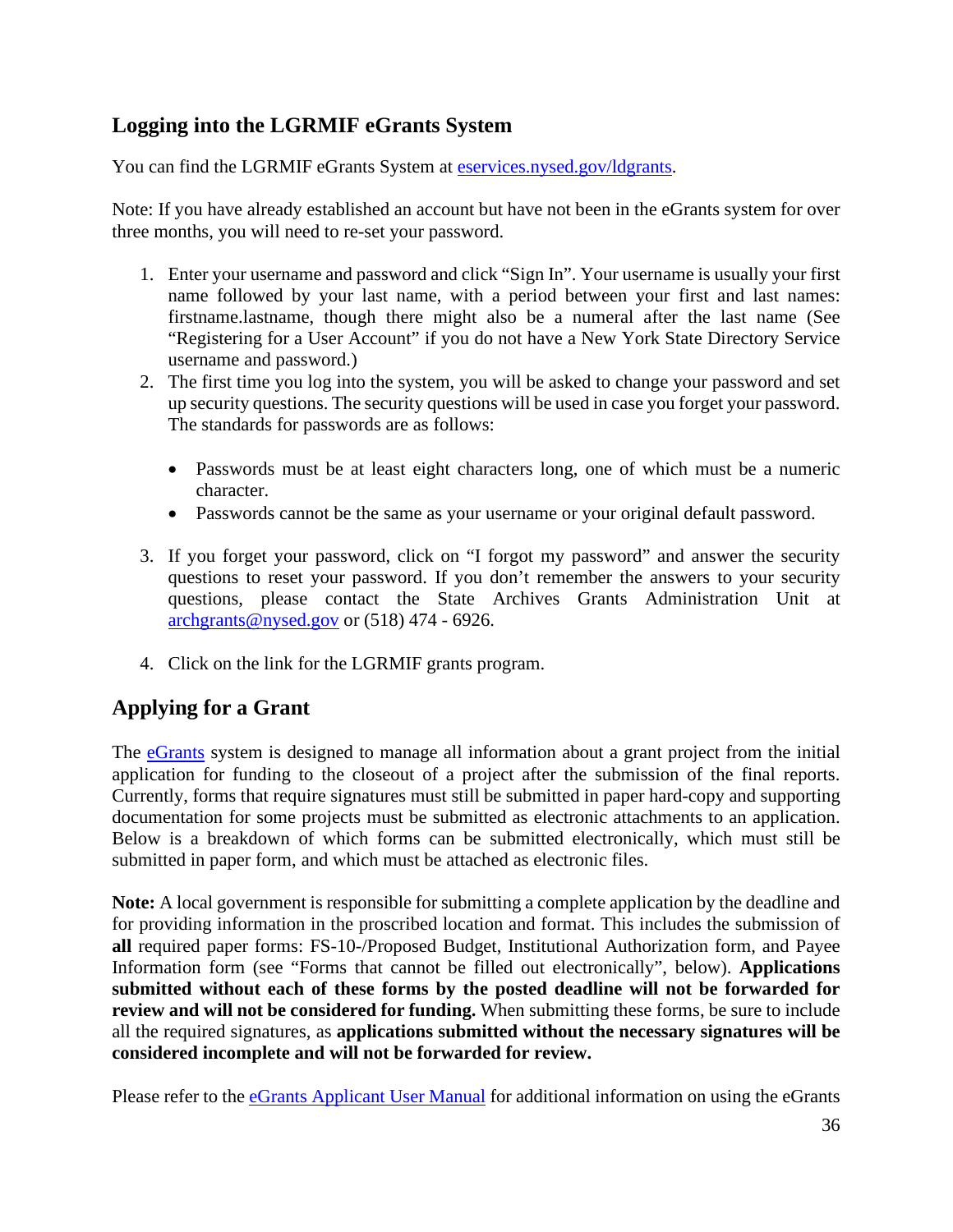system. Note: Once you submit an application you cannot edit the application, or un-submit it.

#### **Forms submitted electronically in eGrants**

- Application Sheet
- Project Narrative
- Project Budget
- Participating Institutions (if applicable—Shared Services only)

#### **Documents that must be attached as electronic files**

- Shared Services Agreement Form (For Shared Services projects only)
- Request for Quotes (RFQ)
- Detailed vendor quotes
- Needs assessments
- Vendor treatment proposals (for relevant projects in the Historical Records category)
- Floor plans (for Inactive Records projects, Historical Records projects that involve minor remodeling or the installation of shelving, or Files Management projects that involve the purchase of filing equipment such as lateral and/or locking files.)
- M/WBE forms
- Any other documentation required for your project

#### **Forms that cannot be filled out electronically (Original blue-ink signatures required)**

- Proposed Budget (FS-10), one signed original and two copies (auto-populated when online budget is filled in and saved.)
- Payee Information Form/W9 (SAM number is only necessary when applying for federal funds and does not need to be filled in for LGRMIF purposes.)
- Institutional Authorization Form

Note: The **Standard Data Capture form** (SDCF) contains information about your institution such as legal name, general contact information (address, phone number, website URL, etc.), and contact information and name of CEO. This information is contained in SED's client database, SEDREF. Prior to applying, the State Archives strongly encourages applicants to verify the information is correct by accessing the SEDREF [public portal.](https://portal.nysed.gov/pls/sedrefpublic/SED.sed_inst_qry_vw$.startup) For counties, use the search term: "county of . . ." If it is incorrect, submit a revised SDCF **prior** to submitting your application so we can update your SEDREF record. The revised SDCF can be emailed to [archgrants@nysed.gov.](mailto:archgrants@nysed.gov) If the information is correct, there is no need to submit an SDCF with your application.

Forms that cannot be completed electronically in the eGrants system or attached to the application as an electronic file must be submitted and postmarked no later than the stated application due date to:

New York State Archives Grants Administration Unit Cultural Education Center, Room 9A81 Albany, NY 12230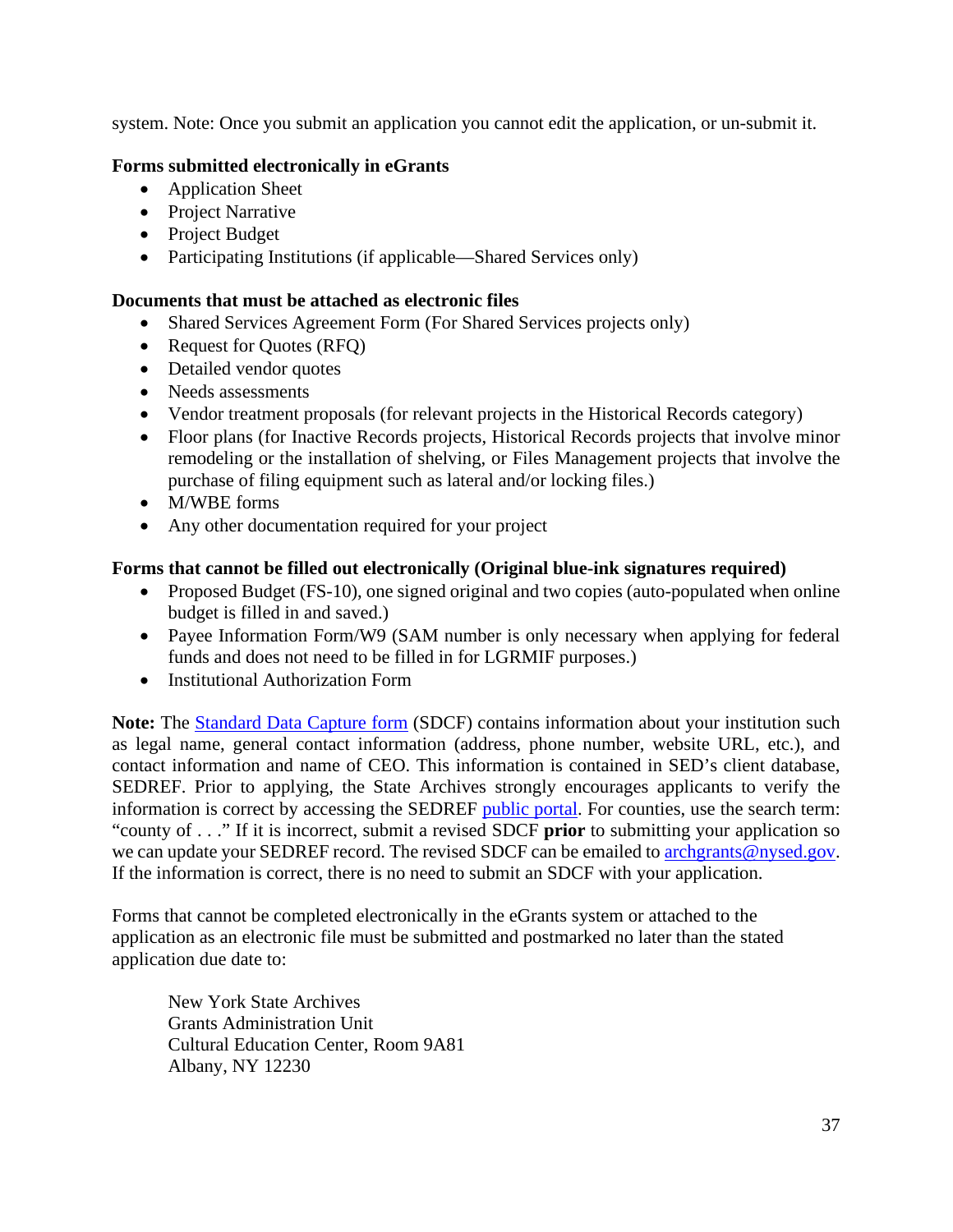Note: Mail only the required paper forms noted above-- do not include any other parts of the application. Please do not staple any of the forms; paper clips and binder clips are acceptable.

### <span id="page-37-0"></span>**Grant Application Review**

### <span id="page-37-1"></span>**Priorities for Funding**

Shared Services projects remain a priority for funding in the current grant year. Any remaining funds, after the Shared Services review, will be allocated to Individual grants. Priority will also be given to **first** time inventory and planning projects, under the Inactive Records category. This priority will be reflected in the form of ten (10) bonus points.

### <span id="page-37-2"></span>**Project Ranking**

All grant applications are evaluated and scored based on established criteria. The Project Narrative is worth 80% of an applicant's score, and the Project Budget is worth 20%. The questions applicants are required to address in the narrative and budget directly correspond to the reviewers' ranking criteria. See the appendices for a breakdown of points assigned to each section of the Project Narrative and to the Project Budget.

### <span id="page-37-3"></span>**Review Process**

State Archives staff in the Grants Administration Unit first review applications for eligibility and completeness. They will not send forward for further review applications that do not meet basic eligibility requirements, are not submitted/postmarked by the deadline, or do not have the appropriate signatures. **Note:** A local government is responsible for meeting all eligibility requirements and for submitting a complete application by the deadline.

All applications are separated by application type (Shared Services and Individual) and ultimately ranked against all other applications for that particular type of application. Review panels are assembled based on application type, with the exception of applications from departments of New York City, which will be assigned to a single panel that includes applications in multiple grant categories, just as on the other panels.

Per an annual Revenue and Expenditure Plan, the LGRMIF program is provided with an approved dollar amount that is available to be awarded in a given grant year. The State Archives will award grants based on funding available for the current Local Government Records Management Improvement Fund grant year.

The panels reviewing Shared Services applications may complete their review before other panels. Should any Shared Services funds remain, they will be returned to the grants funding pool for Individual applications. Similarly, should any NYC DORIS funds remain, they will be returned to the grants funding pool for Individual applications.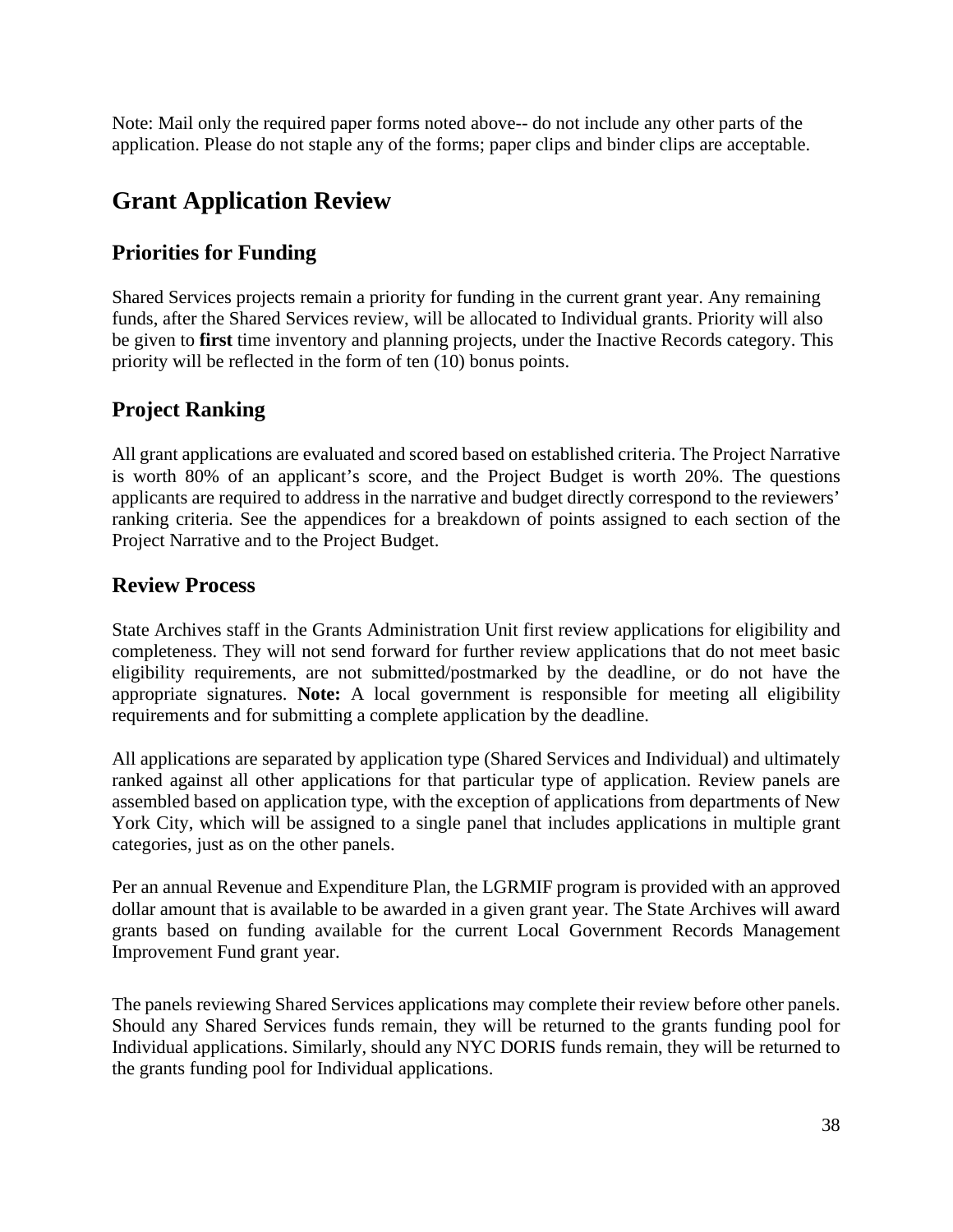Staff and outside expert reviewers, with a broad background in records management and archives, are assigned to panels to review grants. Each reviewer evaluates twenty-five to thirty-five grant applications and assigns each proposal a score based on information in the Project Narrative and Project Budget. Each application is scored by three reviewers.

Reviewers in each of the panels meet to discuss the applications they have scored, reconcile differences in conclusions from their preliminary reviews, assign each application a final average score, rank applications, and make funding recommendations in order of rank. Funding recommendations are made in the order of ranking until all available funds are depleted or there are no remaining applications that have scored 60 or above. To be considered for funding, an application must score a minimum average of 60 points. For applications proposing to establish new shared services consortiums and first-time applicants applying for an inactive records grant to complete an inventory and planning project this threshold will apply after bonus points are added. The cut-off score for funding may be higher than 60, depending on the quality of applications and the amount of funding available.

Applications are recommended for full funding, no funding, or partial funding. Applications may be recommended for partial funding if they include ineligible expenses, ordo not include expenditures listed in both the Project Budget (Amount Requested) and the application Budget Narrative.

In the event of a tie where there is not enough money to fund all tying projects, the application or applications that will be funded are those that are recommended for the lowest amount of funding without exceeding the amount available. If there are any unused funds following this action, they will be used to address Disaster Recovery activities that may occur throughout the grant year.

### <span id="page-38-0"></span>**Awards**

The Local Government Records Advisory Council (LGRAC) recommends which applications to fund based on reviewers' evaluations and presents these recommendations to the Commissioner of Education, who makes the final decision on the awarding of grants. The New York State Division of the Budget provides the authority necessary to make grant payments.

Information regarding the status of an application will not be released until the review process has been completed. At that point, the Archives will notify all applicants by email concerning the status of their application.

#### **Note: All award notifications are tentative, pending approval from:**

- Division of Budget
- Office of State Comptroller
- Awards over \$25,000 are also contingent on approval of M/WBE compliance
- SED's Grants Finance Unit approval of the project budget

Once SED has received the approvals noted above, including M/WBE compliance, SED's Grants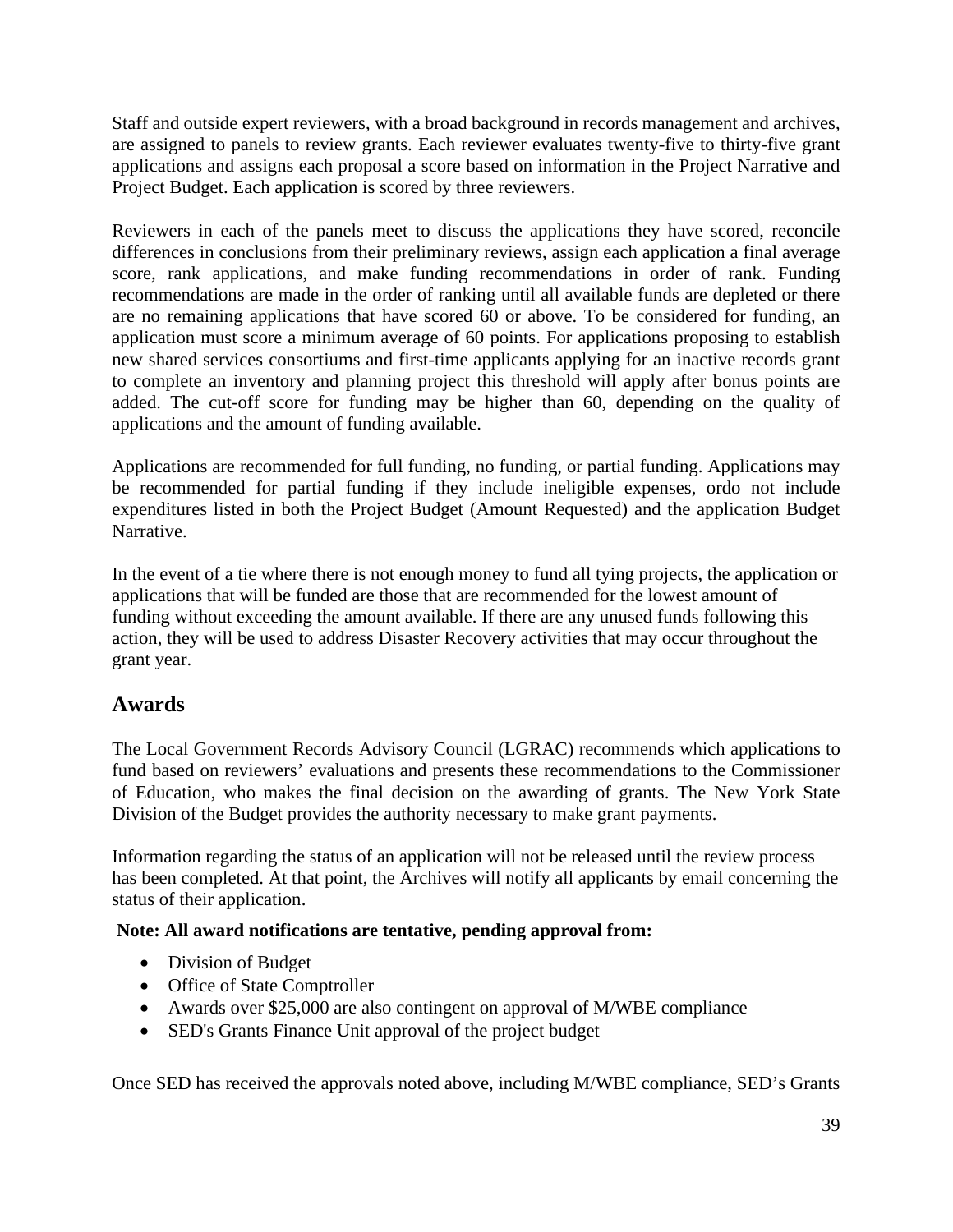Finance Unit will send grantees a final Grant Award Notice. **You cannot begin work on a project until you receive this notice.**

All local governmental entities, and non-profit entities receiving an award of less than \$15,000, will receive a grant award notice from NYSED's Grants Finance Unit.

Awardees that are not-for profit organizations receiving an award of \$15,000 or more are required to enter into a contract with NYSED to carry out the services described in this RFP. Contract awards over \$50,000 require the additional approval of the Attorney General and Office of the State Comptroller. Upon final approval, awardees will receive a fully executed contract from NYSED's Contracts Administration Unit.

#### <span id="page-39-0"></span>**Debriefing Procedures**

All unsuccessful applicants may request a debriefing letter. Requests must be submitted within fifteen (15) **calendar** days of receiving notice from NYSED. Requests received after that date will not be honored. Bidders may request a debriefing letter on the selection process regarding this RFP by submitting a written request, by email, to **archgrants@nysed.gov.** 

Program staff will provide a written summary of the proposal's strengths and weaknesses, as well as recommendations for improvement, within fifteen (15) **business** days.

#### <span id="page-39-1"></span>**Contract Award Protest Procedures**

Applicants who receive a notice of non-award may protest the NYSED award decision subject to the following:

The protest must be in writing and must contain specific factual and/or legal allegations setting forth the basis on which the protesting party challenges the contract award by NYSED. The protest must be filed within ten (10) business days of receipt of the notice of non-award. The protest letter must be emailed to:

#### [archgrants@nysed.gov](mailto:archgrants@nysed.gov)

The NYSED Contract Administration Unit (CAU) will convene a review team that will include at least one staff member from each of NYSED's Office of Counsel, CAU, and the Program Office. The review team will review and consider the merits of the protest and will decide whether the protest is approved or denied. Counsel's Office will provide the applicant with written notification of the review team's decision within ten (10) business days of the receipt of the protest. The original protest and decision will be filed with OSC when the contract procurement record is submitted for approval and CAU will advise OSC that a protest was filed.

The NYSED Contract Administration Unit (CAU) may summarily deny a protest that fails to contain specific factual or legal allegations, or where the protest only raises issues of law that have already been decided by the courts.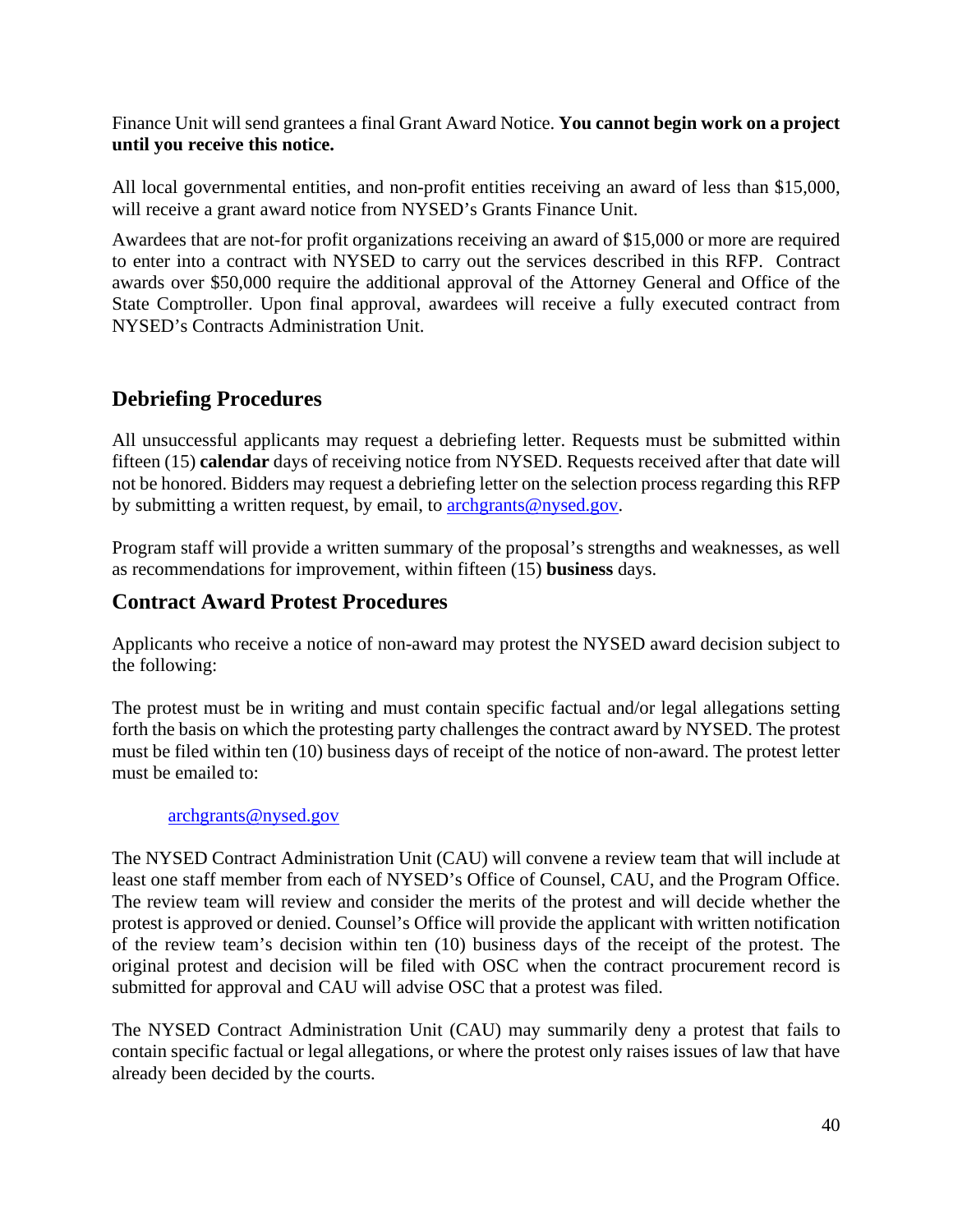### <span id="page-40-0"></span>**Post Award**

### <span id="page-40-1"></span>**Schedule of Payments**

For approved applications, payments will be made as follows:

- 50% of the total as an initial disbursement;
- up to 40% of requested additional funds based on monthly estimates of funds needed to continue project work and monthly submission of the FS-25 form;
- and the final 10% at the end of the project, upon timely submission of satisfactory final reports on the completed work.

**Note:** Expenses encumbered prior to the start of the grant year, 1 July, cannot be paid using grant funds.

### <span id="page-40-2"></span>**Project Administration**

#### **Basic Requirements**

Each project must achieve results that substantially meet the objectives outlined in the application as approved. If you are awarded a grant, you must conduct your project in accordance with the proposed project budget and plan of work as modified by the grant award letter when applicable, LGRMIF grant guidelines, and [SED's Fiscal Guidelines for Federal and State Grants.](http://www.oms.nysed.gov/cafe/guidance/guidelines.html)

In addition, you must follow your government's policies concerning wages, mileage and travel allowances, overtime compensation, and fringe benefits, as well as adhere to state rules pertaining to purchasing from preferred sources, competitive bidding, safety regulations, and inventory control. For additional information on procurement please refer to the Office of the State Comptroller, Division of Local Government and School Accountability's, *[Seeking Competition in](http://www.osc.state.ny.us/localgov/pubs/lgmg/seekingcompetition.pdf)  [Procurement](http://www.osc.state.ny.us/localgov/pubs/lgmg/seekingcompetition.pdf)*.

Successful applicants must complete several required forms to document their projects, as listed and described under "Post-Grant Award Forms." In addition, supporting or source documents are required for all grant-related transactions that involve the disbursement of grant funds. These documents include, but are not limited to, purchase orders, contracts, time and effort records, delivery receipts, vendor invoices, travel receipts, and travel payment documents. You must retain these records for at least six years after the last payments are made, and, if requested, make all records available for inspection by State Education Department officials or representatives.

Local governments must also record grant expenditure details in a manner consistent with the internal pages of the FS-10-F Long Form, maintain the information in their files, and make these details readily available upon request from authorized individuals. Authorized individuals include staff from SED; the Office of the State Comptroller; federal agencies; and state, federal, and local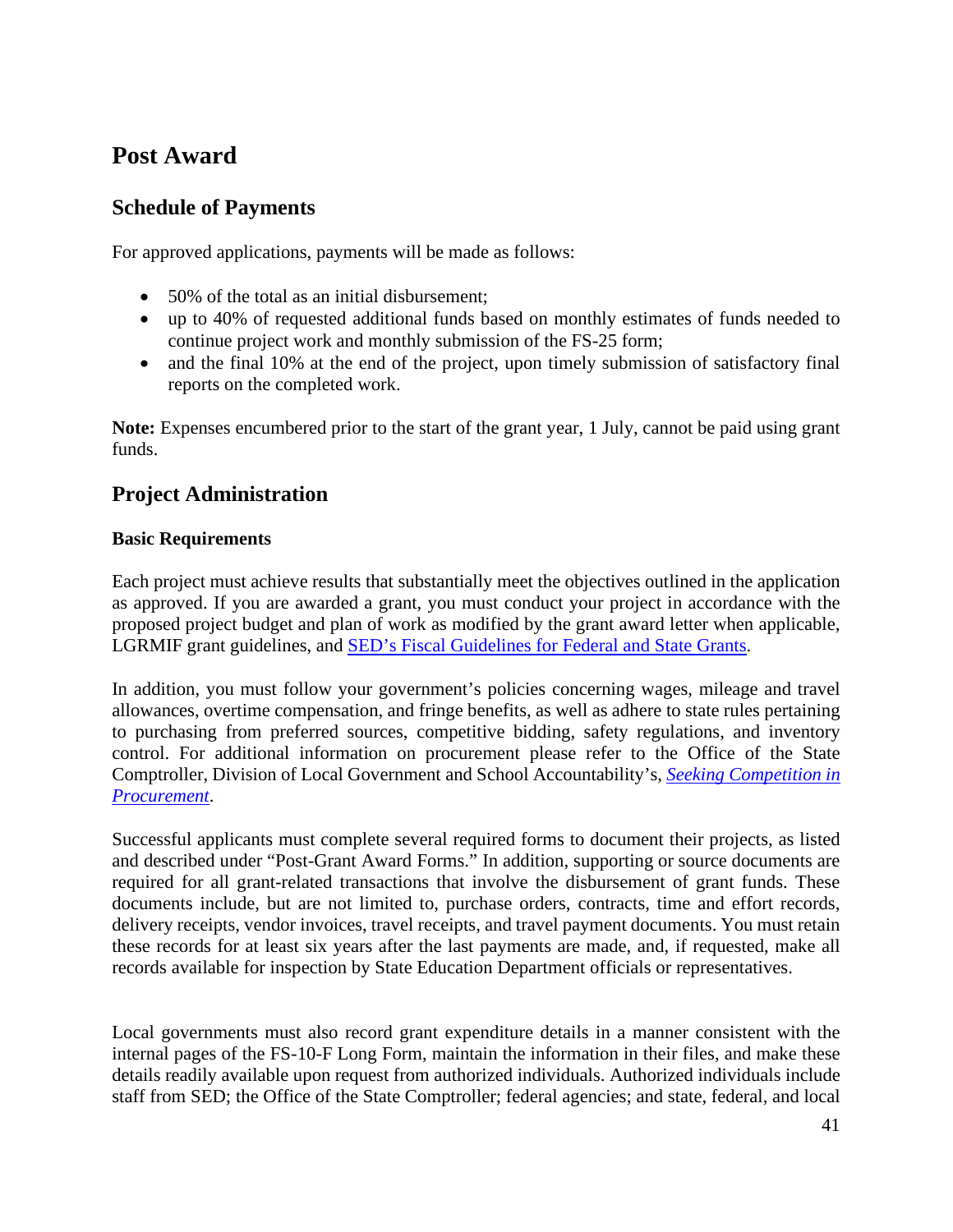auditors.

In all cases, local governments must maintain complete and accurate records and be prepared to provide additional detail, such as time and effort records, vendor invoices, and travel receipts to support reported expenditures.

#### **State Archives Oversight**

State Archives staff will monitor each grant-funded project and will make site visits, when appropriate, during the course of projects to determine the rate and quality of progress. Some projects may be selected for more extensive review at the conclusion of the grant period.

### <span id="page-41-0"></span>**Post-Grant Award Forms**

There are various forms available to assist awardees in managing their projects. All of the forms are available through the eGrants system. While some have a hardcopy component and a matching electronic component, some have only a paper component. A list of electronic and non-electronic forms is provided below.

The following are forms that cannot be filled out electronically:

- Request for Additional Funds (FS-25)
- Amendment Form (FS-10-A): Populated by data entered into Budget Amendment Summary (see below)
- Final Report for Educational Uses Projects
- Final Expenditure Report (FS-10-F): Populated by data entered into Final Project Budget (see below)

Electronic forms that can be completed directly in the eGrants system:

- Final Project Narrative: Required as part of Final Reports
- Final Project Budget: Required as part of Final Reports
- Final Statistical Report: Required as part of Final Reports
- Budget Amendment Summary: Required when filing an FS-10-A; system only allows one Budget Amendment Summary per awardee per grant cycle; contact the Grants Administration Unit for instructions if a second amendment is to be filed.

Forms that must be attached in an electronic format to the application:

- Final Report for Educational Uses Projects
- Final Report Sign-Off Form

More information on the post-grant award reporting requirements can also be found in the eGrants [User Manual,](http://www.archives.nysed.gov/common/archives/files/grants_lgrmif_egrant_user_manual.pdf) or contact the Grants Administration Unit at [archgrants@nysed.gov.](mailto:archgrants@nysed.gov)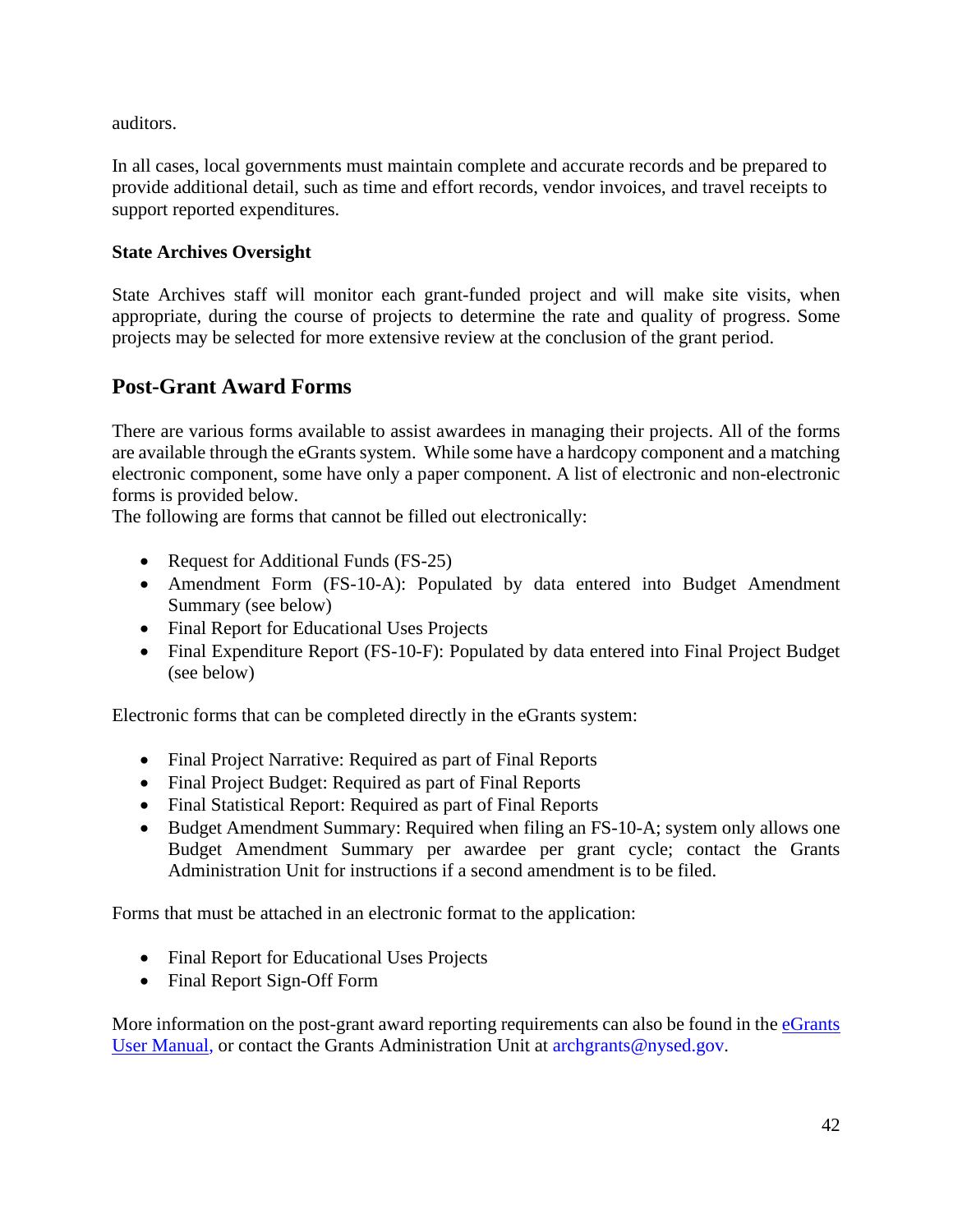# <span id="page-42-0"></span>**Procurement**

### <span id="page-42-1"></span>**Preferred Source**

To advance special social and economic goals, selected providers have Preferred Source status for the purposes of procurement under [Article XI, Section 162 of State Finance Law.](https://www.nysenate.gov/legislation/laws/STF/162) Procurement from these providers is exempted from the competitive procurement provisions of the State Finance Law and other competitive procurement statutes. Such exemption applies to commodities produced, manufactured or assembled, including those repackaged to meet the form, function and utility required by New York state local governments and, where so designated, services provided by those sources. A full [List of Preferred Sources](https://ogs.ny.gov/procurement/preferred-sources) can be found at the [Office of General Services](https://ogs.ny.gov/) (OGS) website, along with guidelines on using Preferred Sources.

Pursuant to Article XI, Section 162 of State Finance Law, NYS Industries for the Disabled, Inc. (NYSID) and [New York State Preferred Source Program for New Yorkers Who are Blind](https://www.nyspspabilityone.com/OA_HTML/xxnib_nyspsp_Services.jsp?sitex=10102:22372:US§ion=10922) (NYSPSP) have been designated as Preferred Sources for the provision of document imaging services and secure document destruction (shredding). As such, local governments applying for an LGRMIF grant that includes document imaging services should contact NYSID and/or NYSPSP when seeking quotes for this service to determine if either can meet the form, function, and utility required for the proposed project. Both are given equal priority. If both can meet the form, function, and utility required for your proposed project, cost will be the determining factor.

NYSID has member agencies and associate member agencies throughout the state that are included in NYSID'S Preferred Source designation. Direct requests for quotes and additional information to the following points of contact at NYSID:

Meredith Hartman, Senior Sales Manager Tel: (800) 221-5994 Ext. 294 E-mail: [mhartman@nysid.org](mailto:mhartman@nysid.org)

Bob Braun, Technical Projects Manager Tel: (800) 221-5994 Ext. 219 E-mail: [rbraun@nysid.org](mailto:rbraun@nysid.org)

NYSPSP also has associate member agencies, in the form of non-profits, throughout the state that are included in NYSPSP'S Preferred Source designation. Direct requests for quotes and additional information to the following point of contact at NYSPSP:

Rene´ Handford, New York State Sales Account Representative 518-621-0638 Office Fax 518-456-3587 Cell Phone 518-269-9271 E-mail: [rhandford@nyspsp.org](mailto:rhandford@nyspsp.org)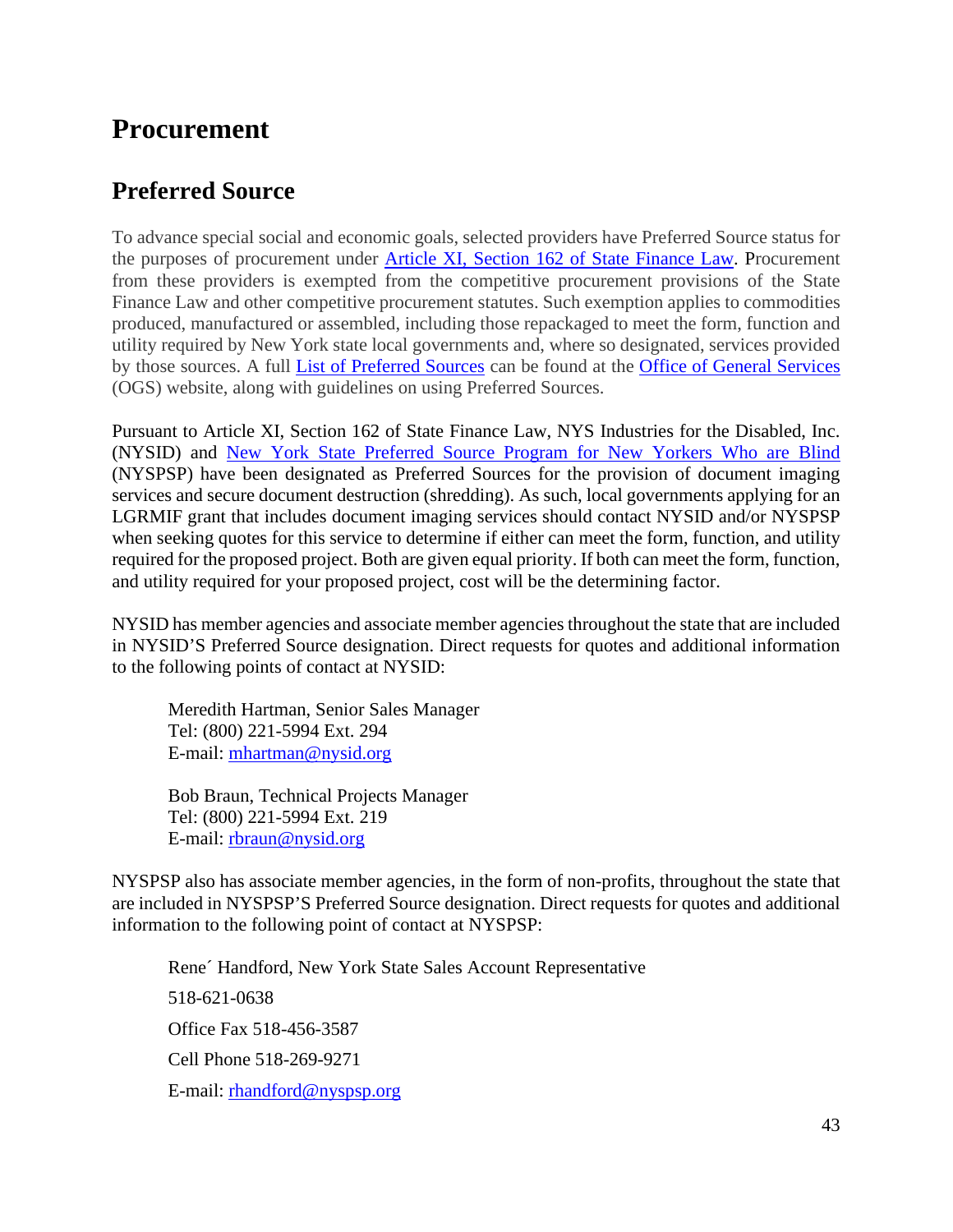You do not need to submit three quotes if using a quote for a service or product from a Preferred Source vendor. It is your responsibility to make sure the vendor cited as a Preferred Source actually has that status, and to indicate this in the Project Narrative and Budget Narrative. If a service from a Preferred Source vendor is over \$10,000, include your RFQ and the detailed quote clearly delineating individual project costs. For additional information on Preferred Source vendors please visit the [New York State Procurement Council's](https://ogs.ny.gov/procurement/nys-procurement-council) web site.

**Note:** Upon award notification, any Preferred Source contracts in excess of \$50,000 must be reviewed by NYS OGS to ensure that the proposed prices are in accordance with statutory thresholds under Section 162 of the New York State Finance Law. Local governments should contact NYSID for additional information on the Preferred Source procurement process.

NYSID is also a preferred source for standard one-cubic-foot records storage cartons (10" x 12" x 15"). Local governments should purchase these storage cartons through

New York State Industries for the Disabled 11 Columbia Circle Drive Albany, NY 12203 518-463-9706

These are available in lots of twenty-five at \$55.02 per case (approximately \$2.20 per box). Grant funds will not be approved for cartons in excess of this price.

See [New York State's Preferred Source](http://nyspro.ogs.ny.gov/content/buying-preferred-source-0) program for more information and [List of Preferred Source](https://ogs.ny.gov/procurement/preferred-sources)  [Offerings](https://ogs.ny.gov/procurement/preferred-sources) for a complete list of services and products.:

### <span id="page-43-0"></span>**BOCES and School Districts**

The New York State Education Law (Article 40, Section 1950) authorizes school districts to contract with a BOCES for services that have been approved by the Commissioner of Education. One of the available services is non-print duplication, which may include scanning or document conversion. The law authorizes school districts to contract with a BOCES through a cooperative service agreement (CoSer) rather than through a competitive procurement or via a Preferred Source. For additional information and clarification please contact NYSED's Office of Educational Management Services at (518) 474-6541 or [emscmgts@nysed.gov.](mailto:emscmgts@nysed.gov)

For purposes of applying for an LGRMIF grant, school districts and BOCES proposing to contract with a BOCES do not have to submit three quotes when the service costs over \$10,000. However, you must include your RFQ and the detailed quote clearly delineating individual project costs. In such instances, though, school districts and BOCES are still required to comply with SED's M/WBE goals. Note: BOCES are not considered a Preferred Source for M/WBE purposes; therefore, the appropriate paperwork must be submitted for that program.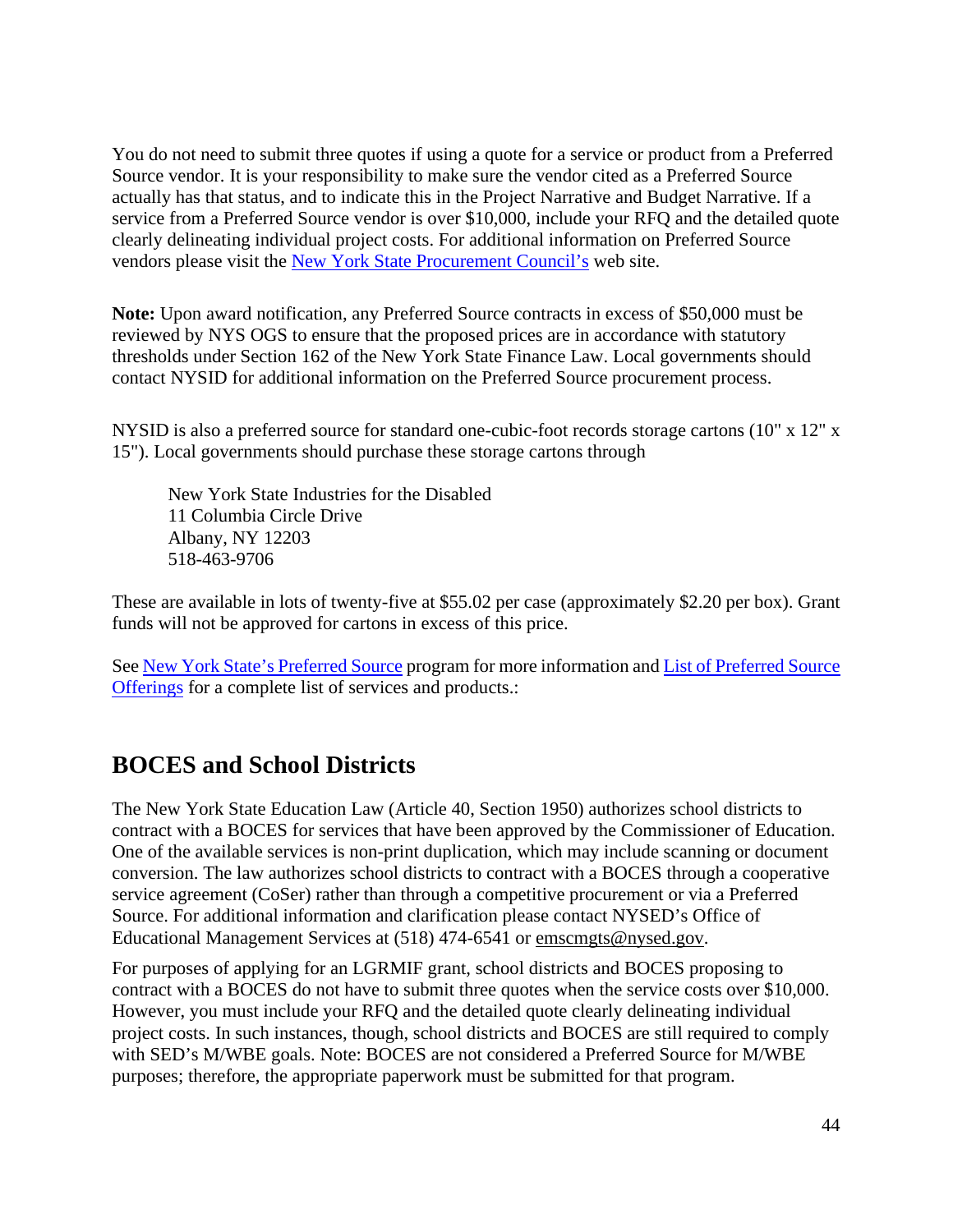### <span id="page-44-0"></span>**State Contracts**

Certain state contracts for the procurement of commodities, equipment, materials, supplies, services, technology, and food products are made available to local governments and school districts through the New York State Office of General Services (OGS). Local governments and school districts may make purchases at the same prices and under the same terms as the state.

You do not need to submit three quotes if using a quote off of a state contract. If a service from a vendor on state contract is over \$10,000, include your RFQ, the state contract number, and the detailed quote clearly delineating individual project costs.

For more information on state contracts, contact:

New York State Office of General Services Corning Tower 37th Floor Albany, NY 12242 518-474-6717

### <span id="page-44-1"></span>**Sole-Source Vendors**

Sole Source means a procurement in which only one vendor is capable of supplying the required commodities or services. You do not need to submit three quotes if using a quote for a service or product from a sole-source vendor. If there is only one vendor who can provide the required supplies, equipment, or contracted services, explain in the Project Narrative and Budget Narrative your attempts to find additional qualified vendors. A prior working relationship with a vendor or consultant does not, by itself, constitute justification for a sole-source contract. If a service from a sole-source vendor is over \$10,000, include your RFQ and the detailed quote clearly delineating individual project costs.

### <span id="page-44-2"></span>**Local Government's Procurement Procedures (LGPP)**

You do not need to submit three quotes if your local government can demonstrate that the vendor you have selected to carry out grant project work has been chosen using the standard requirements your own local government has for selecting vendors. For instance, if you have a longstanding contractual relationship with an existing vendor and your local government does not require you to re-bid for the services of this vendor periodically, then you can provide a quote from that vendor without providing two other quotes. State rules pertaining to competitive bidding, whenever necessary, must be followed.

Unless your government has no written procurement policies and procedures, your application must demonstrate compliance with these policies and procedures by providing copies of the official procurement policies and procedures you are following along with an explanation of how you will follow these during your proposed grants project. In the absence of any written policies and procedures, you must provide a description of your standard procurement procedures along with a separate written explanation of how you will be adhering to these. If a service following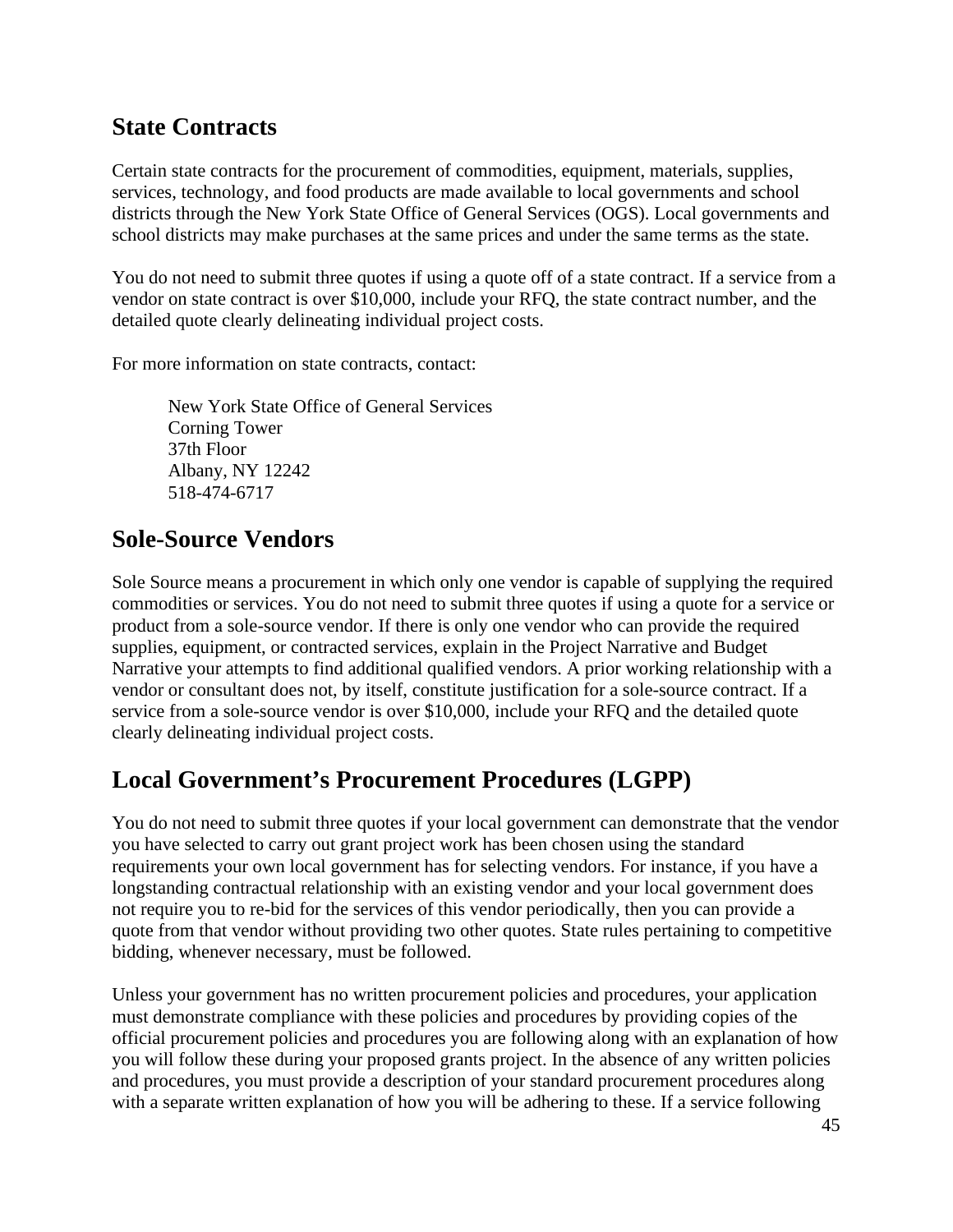your local government's procurement policies and procedures is over \$10,000, you must include your RFQ, a single detailed quote clearly delineating individual project costs, and a copy of your local government's procurement policies and procedures.

Applicants using this method must still comply with SED's M/WBE requirements.

# <span id="page-45-0"></span>**M/WBE Program**

### **Introduction**

Article 15-A of the New York State Executive Law authorized the creation of an Office (now Division) of Minority and Women's Business Development to promote employment and business opportunities on state contracts for minorities and women. Under this statute, state agencies are charged with establishing employment and business participation goals for minorities and women.

#### **The following SED Minority and Women-Owned Business Enterprise (M/WBE) compliance requirements apply only when an applicant submits an LGRMIF application for funding that exceeds \$25,000.**

Compliance can be achieved by one of the methods described below. Full participation by meeting or exceeding the M/WBE participation goal of 30% for this grant is the preferred method.

M/WBE participation includes services, supplies, and materials purchased directly from minority and women-owned firms certified with the [NYS Division of Minority and Women Business](https://esd.ny.gov/doing-business-ny/mwbe)  [Development.](https://esd.ny.gov/doing-business-ny/mwbe) Not-for-profit agencies are not eligible for this certification. For additional information and a directory of currently certified M/WBEs, see the [NYS Directory of Certified](https://ny.newnycontracts.com/FrontEnd/VendorSearchPublic.asp?TN=ny&XID=4687)  Minority [and Women-Owned Business Enterprises.](https://ny.newnycontracts.com/FrontEnd/VendorSearchPublic.asp?TN=ny&XID=4687)

#### **Note: SED's M/WBE Unit will now only accept M/WBE certification from currently certified New York State firms. They no longer accept firms that have applied and/or are seeking M/WBE certification. These firms will not count towards the M/WBE goal.**

The participation goal for LGRMIF grants is 30% of the FS-10 grant project budget, exclusive of professional and support salaries and fringe benefits.

The M/WBE Goal Calculation Worksheet is provided for use in calculating the dollar amount of the M/WBE goal for this application.

LGRMIF applicants should identify participating M/WBE firm(s) at the time of application submission. M/WBE forms should be submitted to the State Archives Grants Administration Unit by uploading them (as one PDF file) to the applicant's eGrants account or emailing the PDF to archgrants@nysed.gov. If this cannot be done, LGRMIF applicants will have thirty days from the date of notice of grant award to submit the necessary documents and respond satisfactorily to any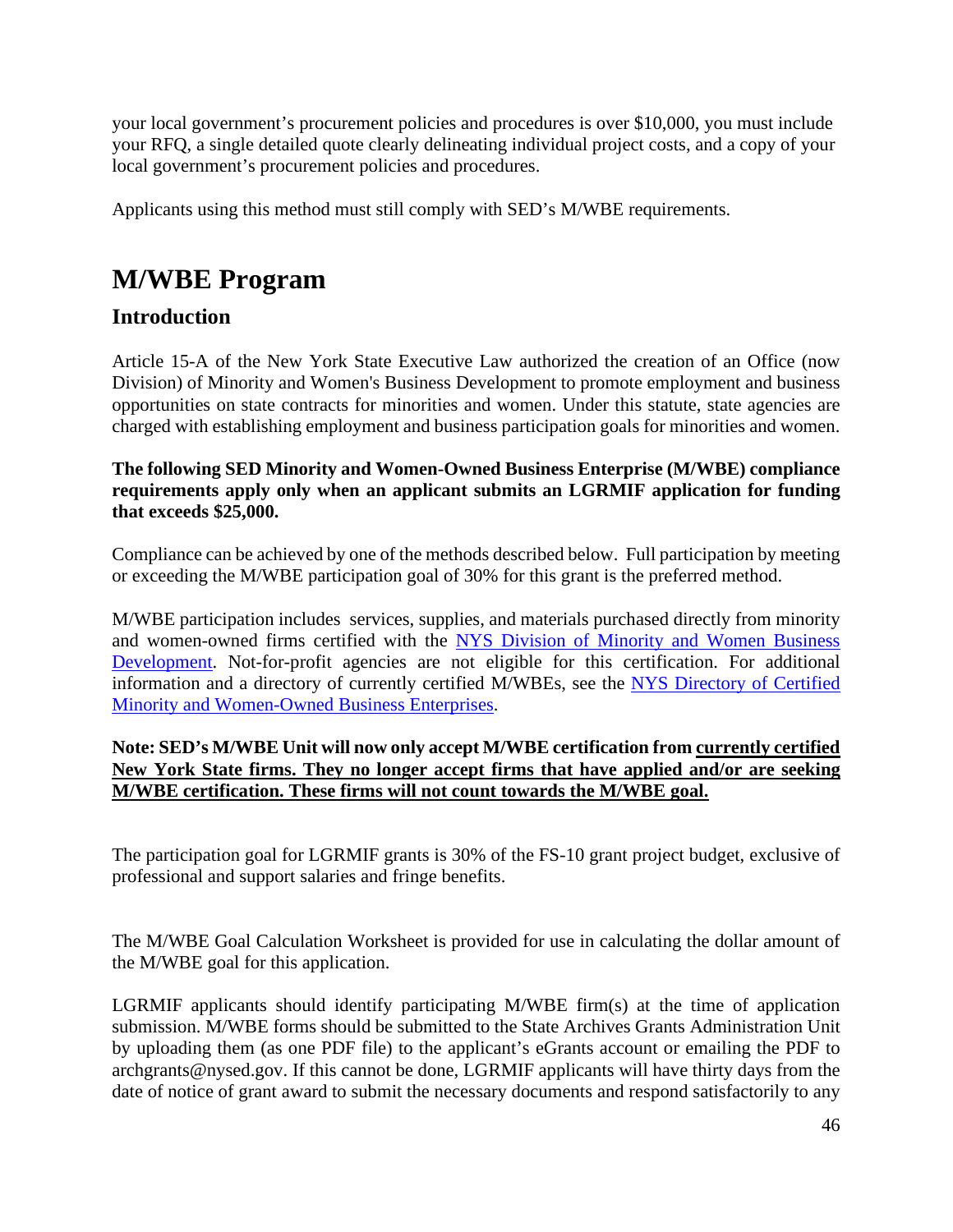follow-up questions from SED. Failure to do so may result in loss of funding.

### **Methods to Comply**

**Note: All of the forms listed below can be accessed from the [State Archives M/WBE](http://www.archives.nysed.gov/grants/grants_lgrmif_mwbe_compliance.shtml)  [Compliance](http://www.archives.nysed.gov/grants/grants_lgrmif_mwbe_compliance.shtml) webpage. All forms need to be submitted electronically by uploading to your application or emailing them to [archgrants@nysed.gov.](mailto:archgrants@nysed.gov) If you are unable to upload or email them, see below under "Submission of M/WBE Forms."**

LGRMIF applicants can comply with SED's M/WBE policy by one of the following methods:

- 1. **Full Participation.** This is the preferred method of compliance. Full participation is achieved when an applicant meets or exceeds SED's 30% participation goal for the LGRMIF. Applicants must complete these forms:
	- M/WBE Cover Letter
	- M/WBE Goal Calculation Worksheet
	- M/WBE 100 Utilization Plan
	- M/WBE 102 Notice of Intent to Participate
	- EEO 100 Staffing Plan and Instructions
- 2. **Partial Participation, Partial Request for Waiver.** This is acceptable only if applicants are unable to achieve full participation, in which case they must demonstrate and provide evidence of a good faith effort to achieve full participation. Applicants must complete these forms:
	- M/WBE Cover Letter
	- M/WBE Goal Calculation Worksheet
	- M/WBE 100 Utilization Plan
	- M/WBE 101 Request for Waiver
	- M/WBE 102 Notice of Intent to Participate
	- M/WBE 105 Contractor's (Applicant's) Good Faith Efforts \***Must** be accompanied by documentation of those efforts per guidance from M/WBE Unit; see form for details.
	- M/WBE 105A Contractor Unavailable Certification
	- EEO 100 Staffing Plan and Instructions
- 3. **No Participation, Request for Complete Waiver.** This is acceptable only if applicants are unable to achieve any participation, in which case they must demonstrate and provide evidence of a good faith effort to achieve full or partial participation. Applicants must complete these forms:
	- M/WBE Cover Letter
	- M/WBE Goal Calculation Worksheet
	- M/WBE 101 Request for Waiver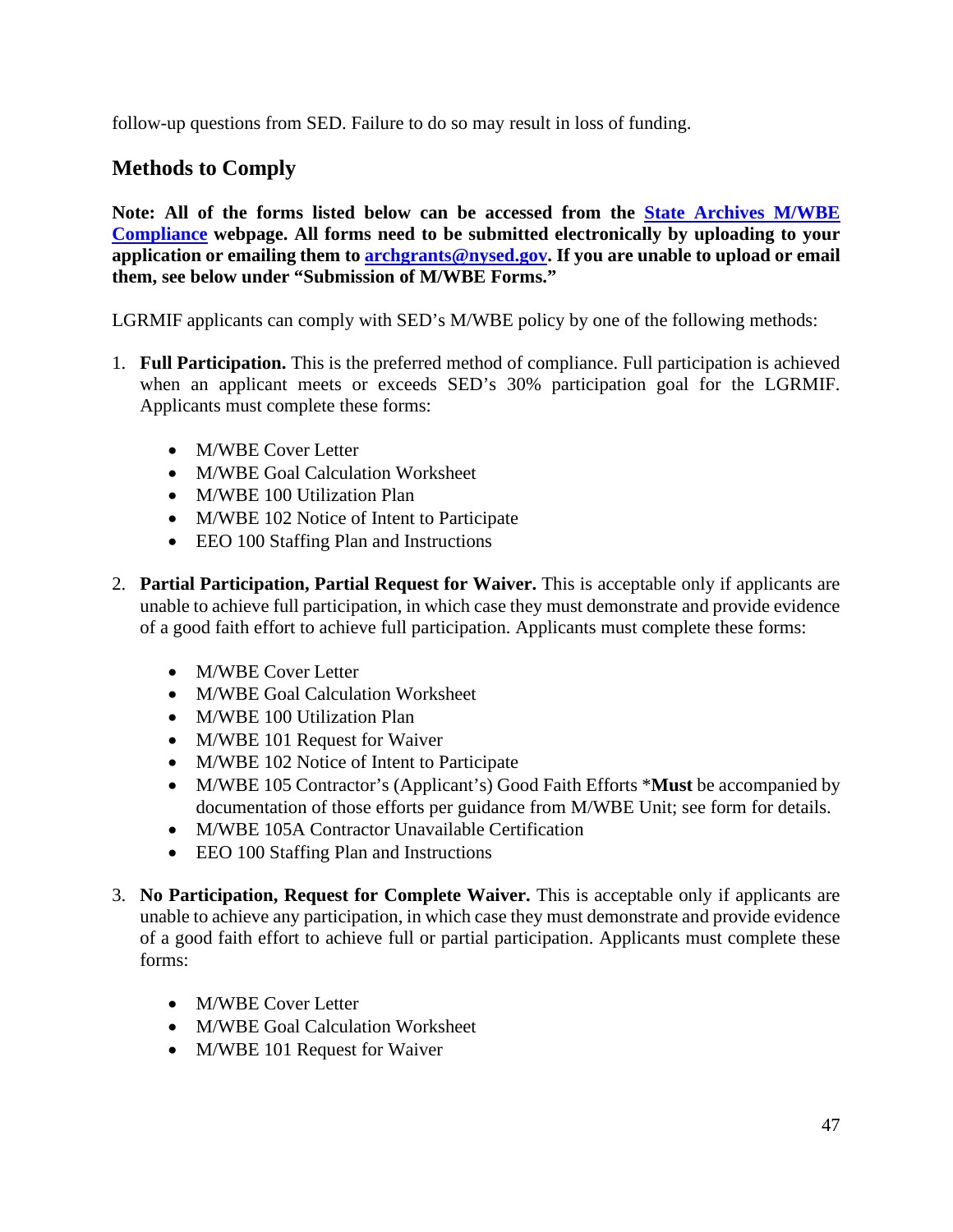- M/WBE 105 Contractor's (Applicant's) Good Faith Efforts \***Must** be accompanied by documentation of those efforts per guidance from the M/WBE Unit; see form for details.
- M/WBE 105A Contractor Unavailable Certification
- EEO 100 Staffing Plan and Instructions
- 4. **Preferred Source.** Use of a Preferred Source vendor under Section 162 of the State Finance Law takes precedence over compliance with SED's M/WBE policy. This method is acceptable only if you are contracting directly with a New York State Preferred Source vendor. BOCES are not considered a Preferred Source under the Finance Law. Please note: NYSID and NYSPSP are not Preferred Sources for software. Applicants utilizing a Preferred Source goal must complete the following:
	- Cover letter indicating no/partial participation, name of Preferred Source vendor and amount budgeted.
	- M/WBE Goal Calculation Worksheet
	- EEO 100 Staffing Plan and Instructions
- 5. **Deferred Compliance.** This is acceptable if applicants are unable to identify participating M/WBE firm(s) at the time of application submission. Applicants will then have thirty days from the date of notice of grant award to submit the necessary documents for one of the above methods of compliance and respond satisfactorily to any follow-up questions from SED. Failure to do so may result in loss of funding.
- 6. **No Participation, M/WBE Goal is \$0.** This is applicable only when applicants have proposed expenses just in personnel-related budget codes: Professional Salaries (code 15), Support Staff Salaries (code 16), and Employee Benefits (code 80). Complete the following forms:
	- M/WBE Goal Calculation Worksheet
	- M/WBE Cover Letter
	- EEO 100: Staffing Plan and Instructions

#### **Good Faith Efforts**

Applicants must make a good faith effort to solicit NYS certified M/WBE firms as vendors, consultants, subcontractors and/or suppliers to achieve the goals of this grant. Solicitations may include, but are not limited to: advertisements in minority and women-centered publications, solicitation of minority and women-oriented trade and labor organizations, and solicitations of vendors found in the [NYS Directory of Certified Minority and Women-Owned Business](https://ny.newnycontracts.com/FrontEnd/VendorSearchPublic.asp?TN=ny&XID=4687)  [Enterprises.](https://ny.newnycontracts.com/FrontEnd/VendorSearchPublic.asp?TN=ny&XID=4687)

Good faith efforts include actions such as setting up meetings or announcements to make M/WBEs aware of vendor, consultant, subcontractor and/or supplier opportunities, identifying logical areas of the grant project that could be subcontracted to M/WBE firms, and utilizing all current lists of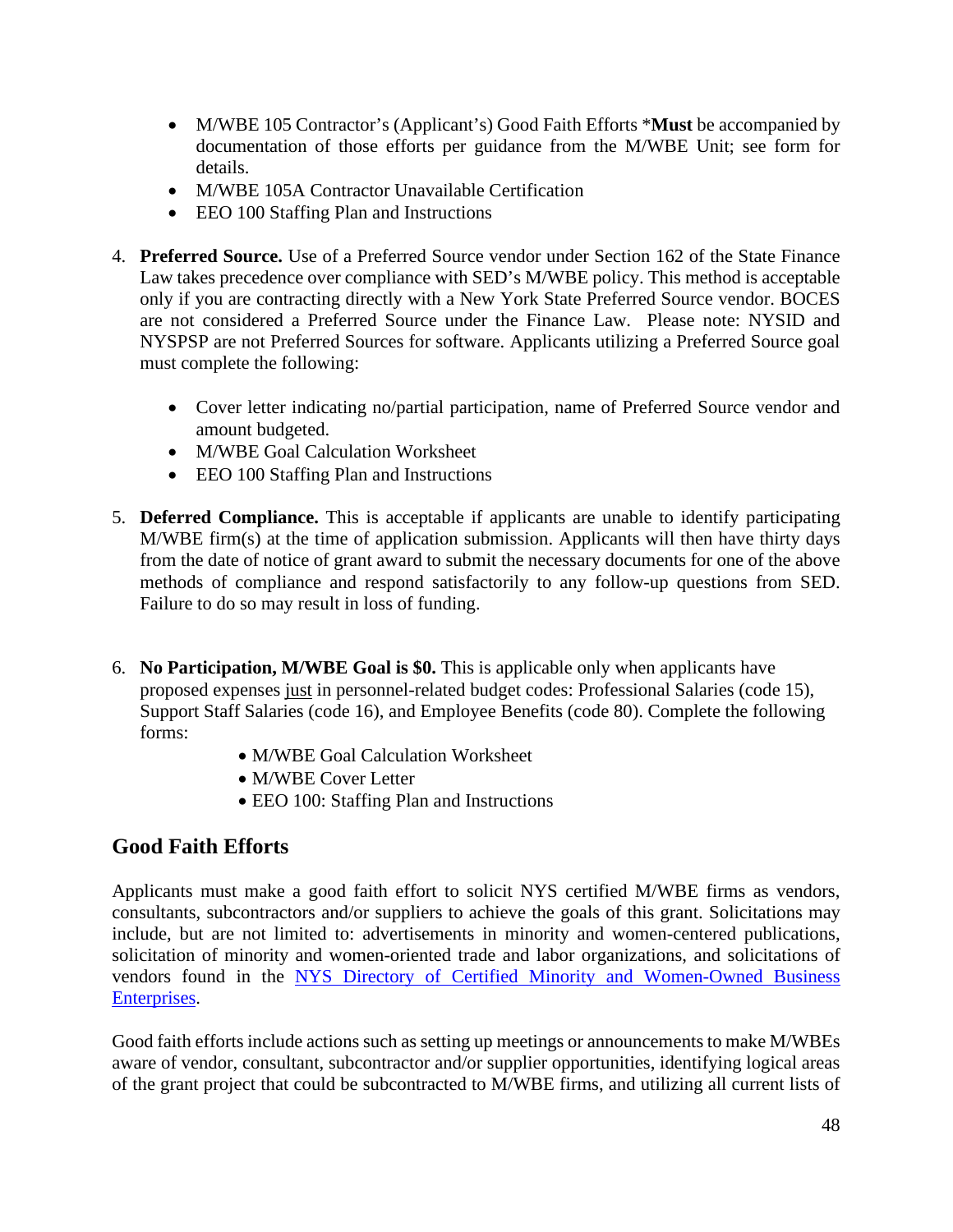M/WBEs who are available for and may be interested subcontracting or supplying goods and/or services for the project.

LGRMIF applicants must document their efforts to comply with the stated M/WBE performance goals and submit this documentation with the other required hard copy forms, as evidence of their good faith effort. If this cannot be done, LGRMIF applicants will have thirty days from the date of notice of grant award to submit the necessary documents and respond satisfactorily to any follow-up questions from SED. Examples of acceptable documentation can be found in form M/WBE 105, Contractor's (Applicant's) Good Faith Efforts. You must submit evidence of your good faith efforts along with form M/WBE 105. If you submit only the form, your paperwork will not be approved. SED reserves the right to reject any application for failure to document a "good faith effort."

### **Request for Waiver**

When full participation cannot be achieved, applicants must submit a Request for Waiver (M/WBE) 101). Requests for Waivers must be accompanied by documentation explaining the good faith efforts made and the reasons they were unsuccessful in achieving M/WBE participation. In addition, you must also submit form M/WBE 105A (M/WBE Contractor Unavailable Certification).

#### **Submission of M/WBE forms**

Applicants should submit necessary M/WBE forms, including the M/WBE Checklist, in an electronic format by either uploading to your eGrants account or emailing them to [archgrants@nysed.gov.](mailto:archgrants@nysed.gov) Please send them as one PDF using the following format:

[Project#] [Local Gov't Name] MWBE.PDF (ex. 0580-23-0001 City of Albany MWBE.PDF)

If you are unable to submit them electronically, you can mail hard copies, along with other hard copy forms required under the LGRMIF, postmarked no later than the stated application due date, to:

New York State Archives Grants Administration Unit Cultural Education Center, Room 9A81 Albany, NY 12230

Applicants who are unable to submit the necessary M/WBE forms by the above date will have thirty days from the date of grant award notification to submit the necessary documents and respond satisfactorily to any follow-up questions from SED. **Note:** the initial 50% payment of your award cannot be made until your M/WBE paperwork has been submitted and approved.

#### **M/WBE and Budget Amendments**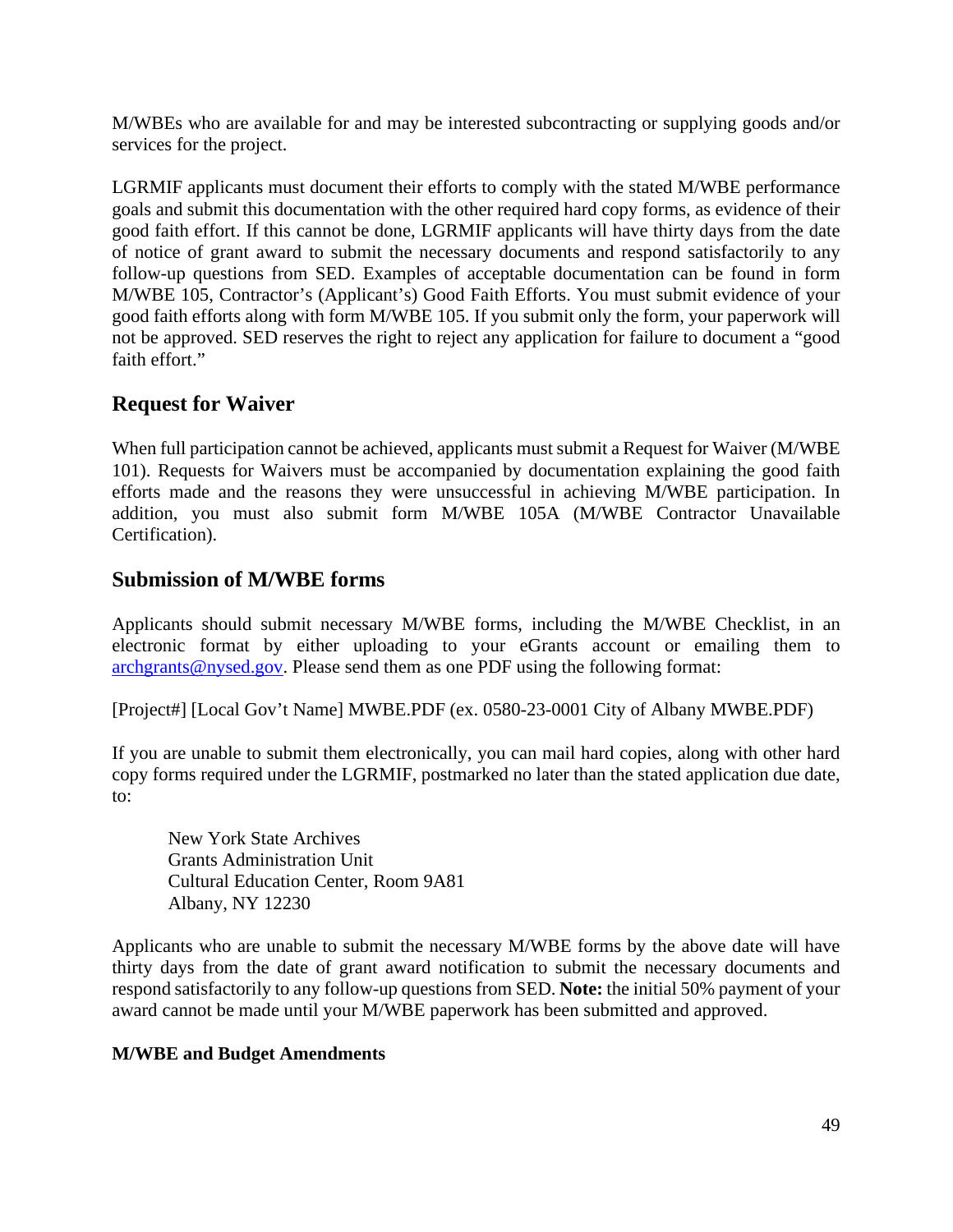Grant recipients should be aware that amendments to their budgets could cause their level of M/WBE compliance to change. Regardless of the type of change (ex.: fully compliant to request for total waiver; partial compliance to full compliance, etc.), if a grantee's M/WBE status changes from the original, approved status because of a budget amendment, then they must refile the appropriate forms and receive new approval from NYSED's M/WBE unit.

If this situation occurs, the necessary forms should be downloaded from the LGRMIF website, filled in and signed by the appropriate parties, and submitted as one PDF to  $archgrants  $\textcircled{e}$  nysed.gov with the subject line "MWBE status change – [name of local$ government]". After a preliminary review by the NYS Archives Grants Administration Unit, the forms will be forwarded to the M/WBE unit for their review. Based on weekly updates from that unit, we will update grantees when their status change is approved. Questions can be e-mailed to the LGRMIF grants unit at [archgrants@nysed.gov](mailto:archgrants@nysed.gov) or to the M/WBE department at [MWBEgrants@nysed.gov.](mailto:MWBEgrants@nysed.gov)

### **Grant Project Payments**

LGRMIF grant recipients are required to report all payments to Minority and Women-Owned Business Enterprise subcontractor(s) to NYSED's M/WBE Program Unit using the M/WBE form 104G M/WBE Compliance Report. For LGRMIF grantees, this report must be submitted on an annual basis. To access the form contact SED's M/WBE Unit: [MWBEgrants@nysed.gov.](mailto:MWBEgrants@nysed.gov)

#### **Other**

SED reserves the right to approve the addition or deletion of vendors, consultants, subcontractors and/or suppliers to enable applicants to comply with its M/WBE performance goals, provided such addition or deletion does not impact the technical proposal and/or increase the total budget.

SED's M/WBE Coordinator is available to assist applicants in meeting M/WBE goals. The Coordinator can be reached at [mwbegrants@nysed.gov.](mailto:mwbegrants@nysed.gov)

# <span id="page-49-1"></span><span id="page-49-0"></span>**Appendix I PREQUALIFICATION FOR INDIVIDUAL APPLICATIONS**

Pursuant to the New York State Division of Budget Bulletin H-1032, dated June 7, 2013, New York State has instituted key reform initiatives to the grant contract process that require not-forprofits to register in the Grants Gateway and complete the Vendor Prequalification process in order for proposals to be evaluated. Information on these initiatives can be found on the [Grants](http://www.grantsmanagement.ny.gov/)  [Management website.](http://www.grantsmanagement.ny.gov/)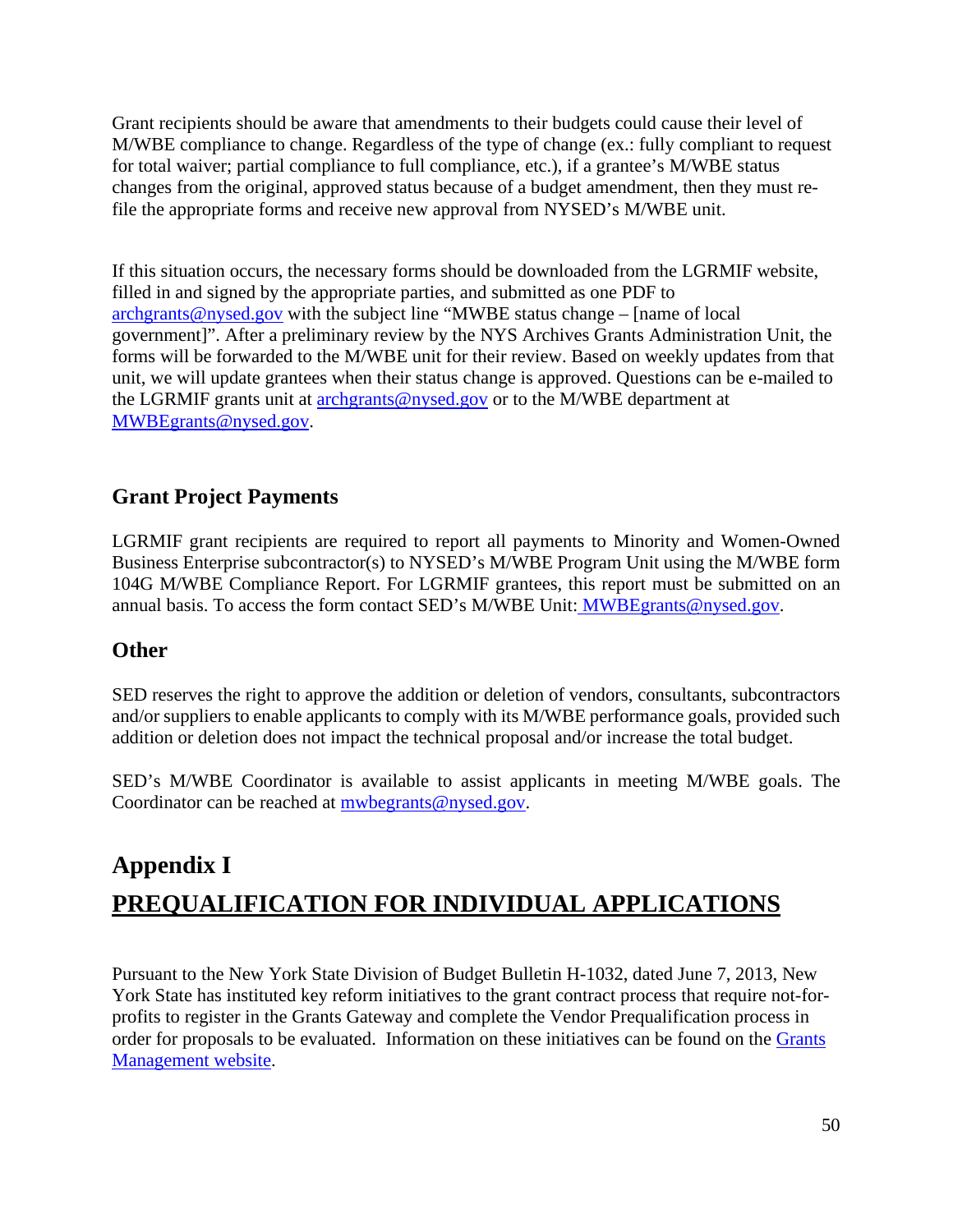**Note:** Volunteer Firefighter Companies incorporated under §1402 of the Not-For-Profit Corporation Law are no longer required to pre-qualify in order to be eligible to apply for LGRMIF grants.

#### **Applications received from not-for-profit applicants that have not Registered and are not Prequalified in the Grants Gateway by 5:00 PM on the stated application due date cannot be evaluated. Such proposals will be disqualified from further consideration.**

Below is a summary of the steps that must be completed to meet registration and prequalification requirements. The [Vendor Prequalification Manual](https://grantsmanagement.ny.gov/system/files/documents/2020/03/vendor-prequalification-manual-june-2019.pdf) on the Grants Management website details the requirements and [online tutorials](https://grantsmanagement.ny.gov/videos-grant-applicants) available to walk users through the process.

#### 1) **Register for the Grants Gateway**.

- On the Grants Management website, download a copy of the Registration Form for [Administrator.](https://grantsmanagement.ny.gov/system/files/documents/2021/09/grants_gateway_registration_form_09-03-2021.pdf) A signed, notarized original form must be sent to the Division of Budget at the address provided in the instructions. You will be provided with a Username and Password allowing you to access the Grants Gateway.
- If you have previously registered and do not know your Username, please email [grantsgateway@its.ny.gov.](mailto:grantsgateway@its.ny.gov) If you do not know your Password please click the [Forgot Password](https://grantsgateway.ny.gov/IntelliGrants_NYSGG/PersonPassword2.aspx?Mode=Forgot) link from the main log in page and follow the prompts.

#### 2) **Complete your Prequalification Application.**

- Log in to the [Grants Gateway.](https://grantsmanagement.ny.gov/?utm_medium=301&utm_source=grantsreform.ny.gov) **If this is your first time logging in,** you will be prompted to change your password at the bottom of your Profile page. Enter a new password and click SAVE.
- Click the *Organization(s)* link at the top of the page and complete the required fields, including selecting the State agency you have the most grants with. This page should be completed in its entirety before you SAVE. A *Document Vault* link will become available near the top of the page. Click this link to access the main Document Vault page.
- Answer the questions in the *Required Forms* and upload *Required Documents*. This constitutes your Prequalification Application. Optional Documents are not required unless specified in this Request for Proposal.
- Specific questions about the prequalification process should be referred to your agency representative at **prequal@nysed.gov** or to the Grants Management Team at [grantsgateway@its.ny.gov.](mailto:grantsgateway@its.ny.gov)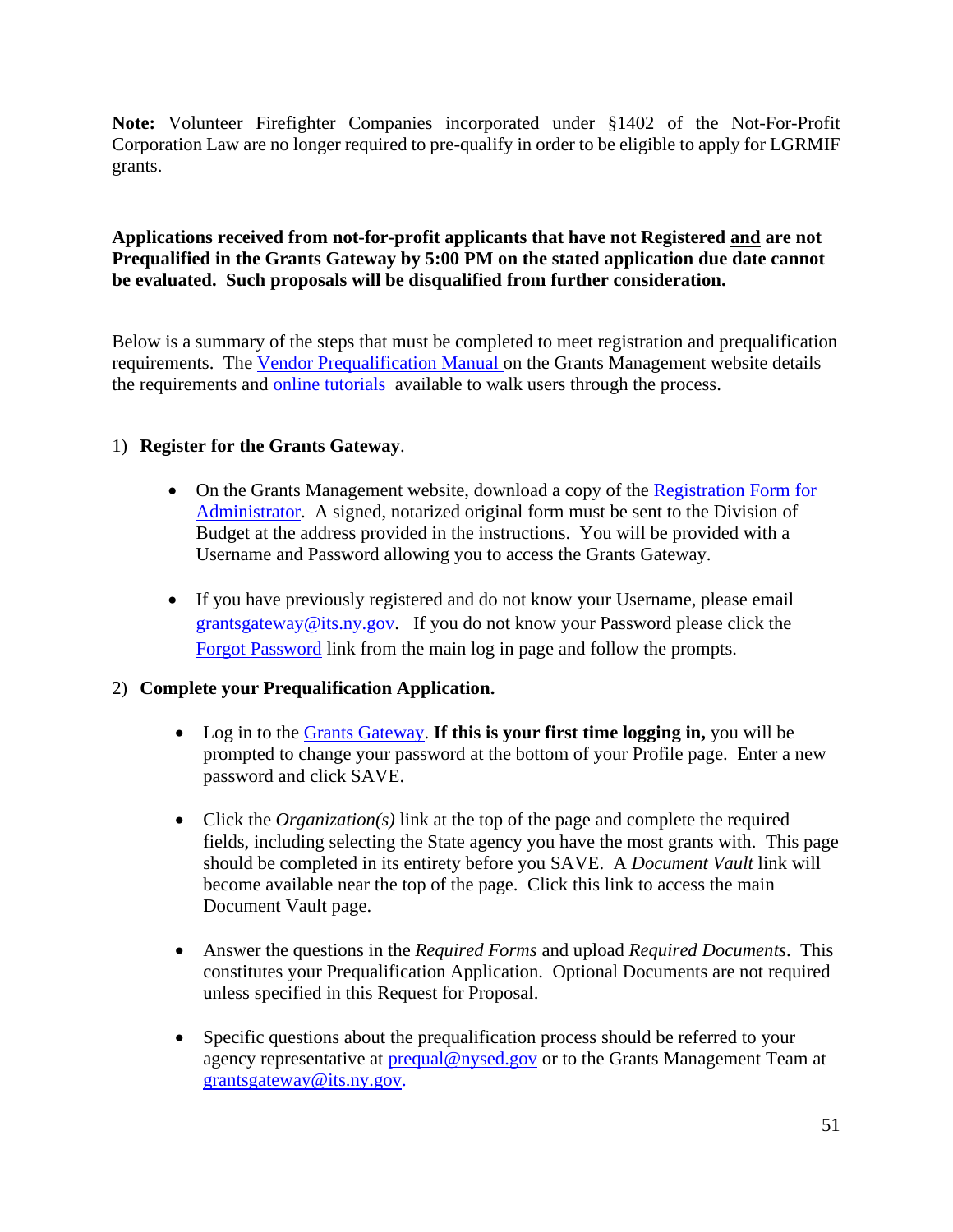#### **3) Submit Your Prequalification Application**

- After completing your Prequalification Application, click the *Submit Document Vault* Link located below the Required Documents section to submit your Prequalification Application for State agency review. Once submitted, the status of the Document Vault will change to *In Review*.
- If your Prequalification reviewer has questions or requests changes, you will receive email notification from the Gateway system.
- Once your Prequalification Application has been approved, you will receive a Gateway notification that you are now prequalified to do business with New York State.

**Not-for-profit applicants are strongly encouraged to begin the process as soon as possible in order to participate in this opportunity.**

#### <span id="page-51-0"></span>**Vendor Responsibility**

State law requires that the award of state contracts be made to responsible vendors. Before an award is made to a not-for-profit entity, a for-profit entity, a private college or university or a public entity not exempted by the Office of the State Comptroller, NYSED must make an affirmative responsibility determination. The factors to be considered include: legal authority to do business in New York State; integrity; capacity -- both organizational and financial; and previous performance. Before an award of \$100,000 or greater can be made to a covered entity, the entity will be required to complete and submit a [Vendor Responsibility Questionnaire.](https://www.osc.state.ny.us/state-vendors/vendrep/file-your-vendor-responsibility-questionnaire) School districts, charter schools, BOCES, public colleges and universities, public libraries, and the Research Foundation for SUNY and CUNY are some of the exempt entities. For a complete list, see [OSC's website.](http://www.osc.state.ny.us/vendrep/resources_docreq_agency.htm)

NYSED recommends that vendors file the required Vendor Responsibility Questionnaire online via the New York State VendRep System. To enroll in and use the New York State VendRep System, see the [VendRep System Instructions](https://www.osc.state.ny.us/vendrep/info_vrsystem.htm) or go directly to the [VendRep System online.](https://onlineservices.osc.state.ny.us/)

Vendors must provide their New York State Vendor Identification Number when enrolling. To request assignment of a Vendor ID or for VendRep System assistance, contact the Office of the State Comptroller's Help Desk at 866-370-4672 or 518-408-4672 or by email at [ITServiceDesk@osc.ny.gov.](mailto:ITServiceDesk@osc.ny.gov)

Vendors opting to complete and submit a paper questionnaire can obtain the appropriate questionnaire from the VendRep [website](https://www.osc.state.ny.us/state-vendors/vendrep/vendrep-system) or may contact NYSED or the Office of the State Comptroller's Help Desk for a copy of the paper form.

#### **Subcontractors:**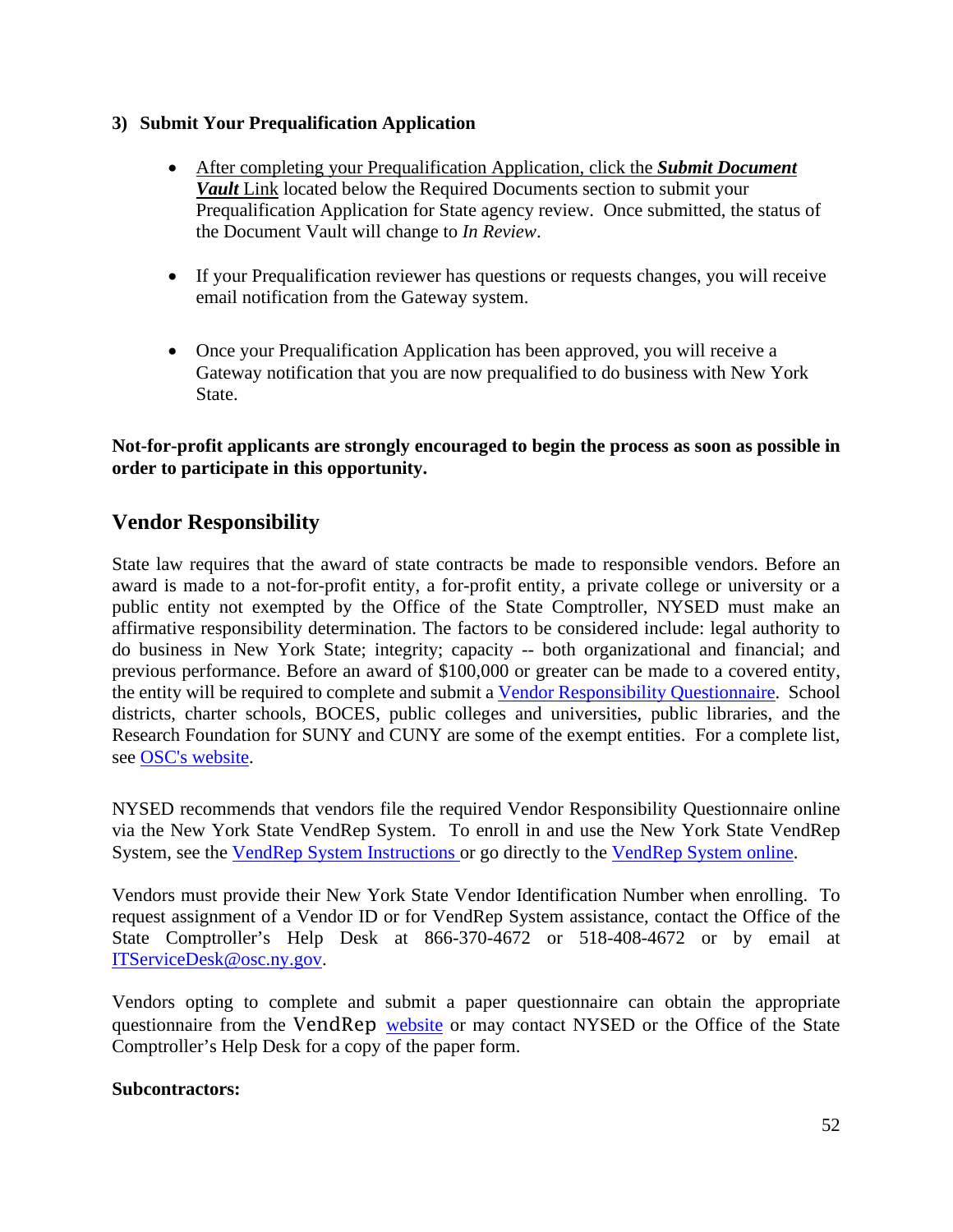For vendors using subcontractors, a Vendor Responsibility Questionnaire and a NYSED vendor responsibility review are required for a subcontractor when:

- the subcontractor is known at the time of the contract award;
- the subcontractor is not an entity that is exempt from reporting by OSC; and
- the subcontract will equal or exceed \$100,000 over the life of the contract

#### <span id="page-52-0"></span>**Requirements for Funding**

[Payee Information Form/NYSED Substitute W-9.](http://www.oms.nysed.gov/cafe/forms/) The Payee Information Form is a packet containing the Payee Information Form itself and the accompanying NYSED Substitute W-9. The NYSED Substitute W-9is required only if your institution does not have a vendor ID.. Please follow the specific instructions provided with the form. The Payee Information Form is used to establish the identity of the applicant organization and enables it to receive federal and or State funds through the NYSED.

#### <span id="page-52-1"></span>**Workers' Compensation Coverage and Debarment**

New York State Workers' Compensation Law (WCL) has specific coverage requirements for businesses contracting with New York State and additional requirements which provide for the debarment of vendors that violate certain sections of WCL. The WCL requires and has required since introduction of the law in 1922, the heads of all municipal and State entities to ensure that businesses have appropriate workers' compensation and disability benefits insurance coverage *prior* to issuing any permits or licenses, or *prior* to entering into contracts.

Workers' compensation requirements are covered by WCL Section 57, while disability benefits are covered by WCL Section 220(8). The Workers' Compensation Benefits clause in Appendix A – STANDARD CLAUSES FOR NEW YORK STATE CONTRACTS states that in accordance with Section 142 of the State Finance Law, a contract shall be void and of no force and effect unless the contractor provides and maintains coverage during the life of the contract for the benefit of such employees as are required to be covered by the provisions of the WCL.

Under provisions of the 2007 Workers' Compensation Reform Legislation (WCL Section 141-b), any person, or entity substantially owned by that person: subject to a final assessment of civil fines or penalties, subject to a stop-work order, or convicted of a misdemeanor for violation of Workers' Compensation laws Section 52 or 131, is barred from bidding on, or being awarded, any public work contract or subcontract with the State, any municipal corporation or public body for one year for each violation. The ban is five years for each felony conviction.

#### **PROOF OF COVERAGE REQUIREMENTS**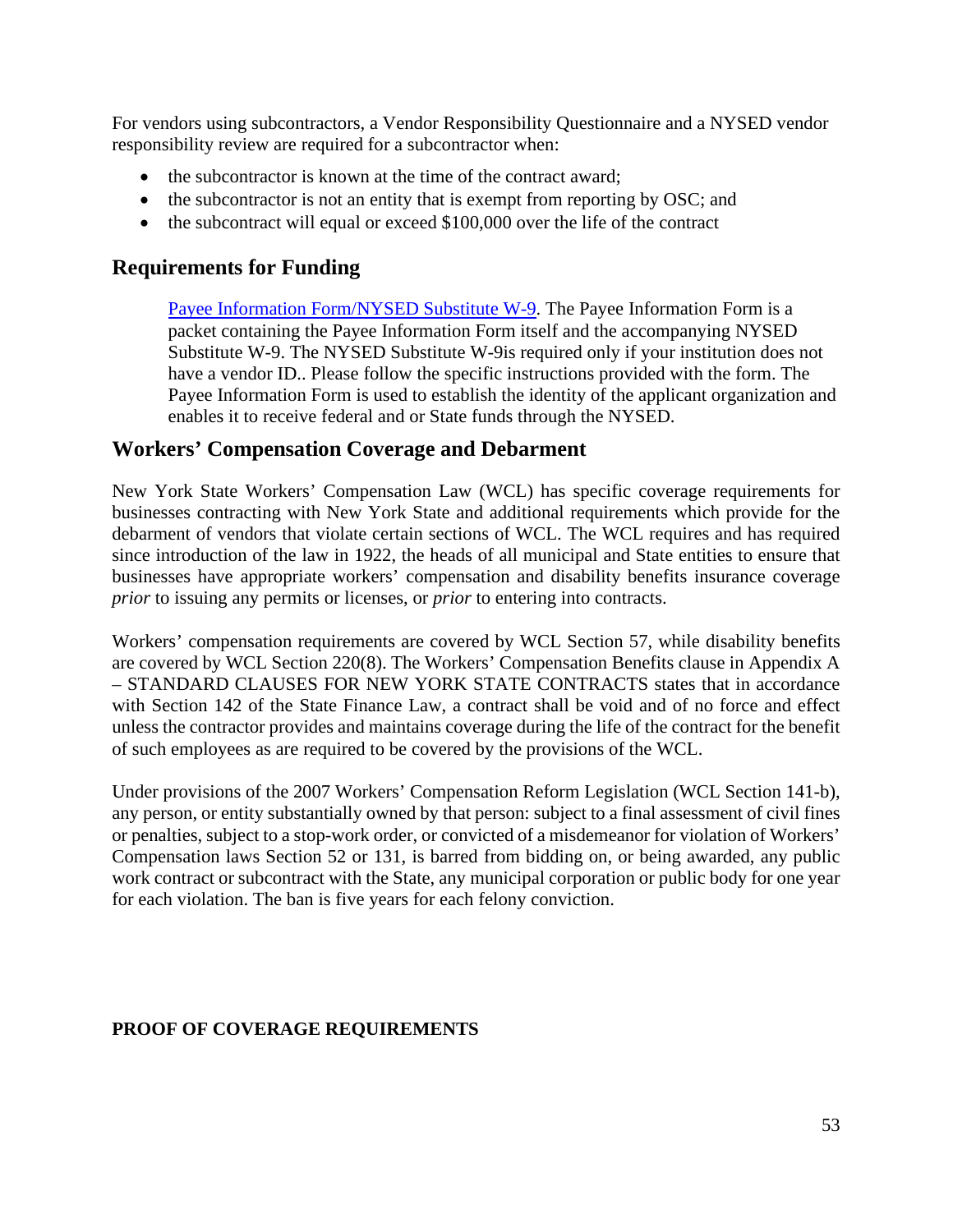The Workers' Compensation Board has developed several forms to assist State contracting entities in ensuring that businesses have the appropriate workers' compensation and disability insurance coverage as required by Sections 57 and 220(8) of the WCL.

#### *Please note – an ACORD form is not acceptable proof of New York State workers' compensation or disability benefits insurance coverage*.

#### **Proof of Workers' Compensation Coverage**

To comply with coverage provisions of the WCL, the Workers' Compensation Board requires that a business seeking to enter into a State contract submit appropriate proof of coverage to the State contracting entity issuing the contract. For each new contract or contract renewal, the contracting entity must obtain ONE of the following forms from the contractor and submit to OSC to prove the contractor has appropriate workers' compensation insurance coverage:

- **Form C-105.2** Certificate of Workers' Compensation Insurance issued by private insurance carriers, or **Form U-26.3** issued by the State Insurance Fund; or
- **Form SI-12** Certificate of Workers' Compensation Self-Insurance; or **Form GSI-105.2** Certificate of Participation in Workers' Compensation Group Self-Insurance; or
- **CE-200** Certificate of Attestation of Exemption from NYS Workers' Compensation and/or Disability Benefits Coverage.

#### **Proof of Disability Benefits Coverage**

To comply with coverage provisions of the WCL regarding disability benefits, the Workers' Compensation Board requires that a business seeking to enter into a State contract must submit appropriate proof of coverage to the State contracting entity issuing the contract. For each new contract or contract renewal, the contracting entity must obtain ONE of the following forms from the contractor and submit to OSC to prove the contractor has appropriate disability benefits insurance coverage:

- **Form DB-120.1** Certificate of Disability Benefits Insurance; or
- **Form DB-155** Certificate of Disability Benefits Self-Insurance; or
- **CE-200** Certificate of Attestation of Exemption from New York State Workers' Compensation and/or Disability Benefits Coverage.

For additional information regarding workers' compensation and disability benefits requirements, please refer to the [New York State Workers' Compensation Board website.](http://www.wcb.ny.gov/content/main/Employers/Employers.jsp) Alternatively, questions relating to either workers' compensation or disability benefits coverage should be directed to the NYS Workers' Compensation Board, Bureau of Compliance at (518) 486-6307.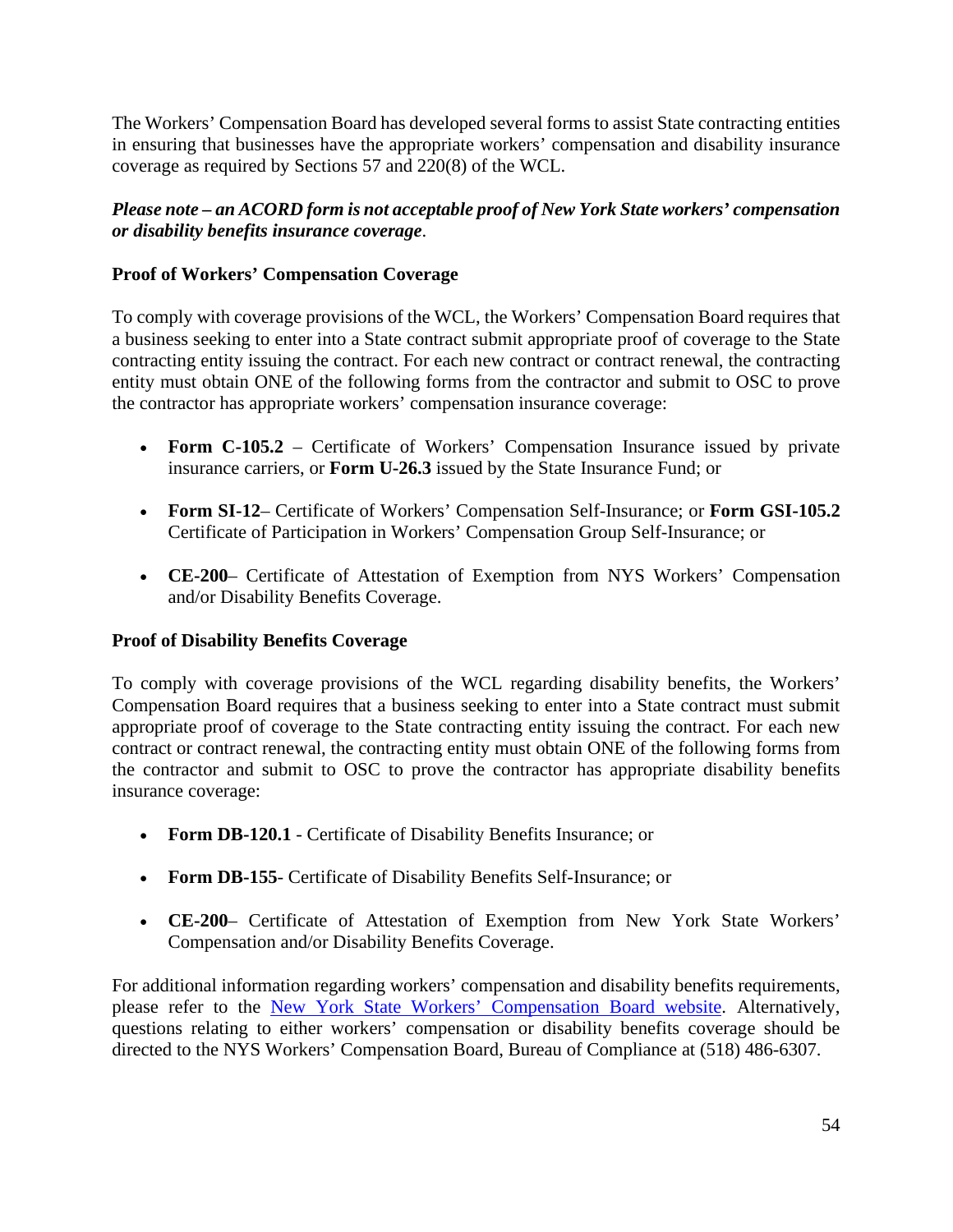### <span id="page-54-0"></span>**NYSED's Reservation of Rights**

NYSED reserves the right to:

- **1.** Reject any or all proposals received in response to the RFP;
- **2.** Withdraw the RFP at any time, at the agency's sole discretion;
- **3.** Make an award under the RFP in whole or in part;
- **4.** Disqualify any bidder whose conduct and/or proposal fails to conform to the requirements of the RFP;
- **5.** Seek clarifications of proposals;
- **6.** Use proposal information obtained through site visits, management interviews and the state's investigation of a bidder's qualifications, experience, ability or financial standing, and any material or information submitted by the bidder in response to the agency's request for clarifying information in the course of evaluation and/or selection under the RFP;
- **7.** Prior to the bid opening, amend the RFP specifications to correct errors or oversights, or to supply additional information, as it becomes available;
- **8.** Prior to the bid opening, direct bidders to submit proposal modifications addressing subsequent RFP amendments;
- **9.** Change any of the scheduled dates;
- **10.** Waive any requirements that are not material;
- **11.** Negotiate with the successful bidder within the scope of the RFP in the best interests of the state;
- **12.** Conduct contract negotiations with the next responsible bidder, should the agency be unsuccessful in negotiating with the selected bidder;
- **13.** Utilize any and all ideas submitted in the proposals received;
- **14.** Unless otherwise specified in the solicitation, every offer is firm and not revocable for a period of 90 days from the bid opening;
- **15.** Require clarification at any time during the procurement process and/or require correction of arithmetic or other apparent errors for the purpose of assuring a full and complete understanding of an offeror's proposal and/or to determine an offeror's compliance with the requirements of the solicitation;
- **16.** To request best and final offers.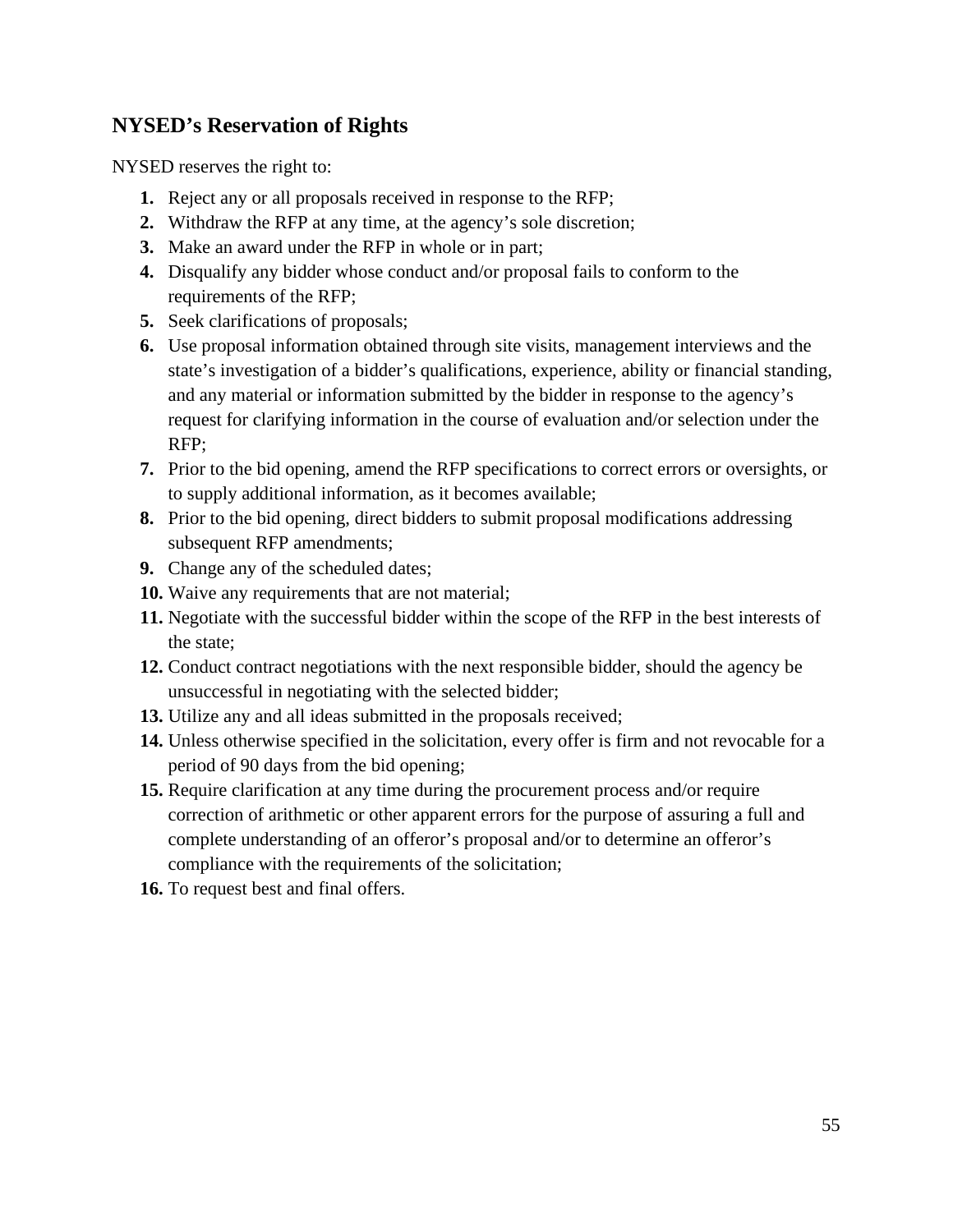# <span id="page-55-1"></span><span id="page-55-0"></span>**Appendix II Application Checklist**

Listed below are the required documents for a complete LGRMIF application package. All documents are submitted via the eGrants system, with the exception of those marked with \*. Use this checklist to ensure that your application submission is complete and in compliance with application instructions. **Applications will not be forwarded to panel review if they are submitted/postmarked late, missing any required forms, missing signatures, or have electronic signatures where originals are mandatory.**

| <b>Required Documents</b>                                                                   |                                                                              |  | <b>Checked by</b><br><b>Applicant</b>  | <b>Checked by</b><br><b>Archives</b> |  |
|---------------------------------------------------------------------------------------------|------------------------------------------------------------------------------|--|----------------------------------------|--------------------------------------|--|
|                                                                                             | <b>Application Sheet</b>                                                     |  |                                        |                                      |  |
|                                                                                             | Project Narrative                                                            |  |                                        |                                      |  |
| Project Budget                                                                              |                                                                              |  |                                        |                                      |  |
|                                                                                             | <b>Budget Narrative</b>                                                      |  |                                        |                                      |  |
|                                                                                             | Appendix A and Appendix A-1 G (For applicant to read;<br>no form to submit.) |  |                                        |                                      |  |
| form)                                                                                       | Payee Information Form* (CAO signature required on                           |  |                                        |                                      |  |
| required)*                                                                                  | Institutional Authorization (signatures of CEO & RMO)                        |  |                                        |                                      |  |
| FS-10 Budget (CAO signature required)*                                                      |                                                                              |  |                                        |                                      |  |
| Attachments/Uploads                                                                         |                                                                              |  |                                        |                                      |  |
| Participating Institutions (if applicable)                                                  |                                                                              |  |                                        |                                      |  |
| Prequalification Requirement (Not-for-Profits only) *<br>(https://grantsmanagement.ny.gov/) |                                                                              |  |                                        |                                      |  |
| Shared Services Agreement Form (if applicable)                                              |                                                                              |  |                                        |                                      |  |
| Worker's Compensation Documentation (encouraged)                                            |                                                                              |  |                                        |                                      |  |
| Disability Benefits Documentation (encouraged)                                              |                                                                              |  |                                        |                                      |  |
| <b>M/WBE Documents Package (Requirement for applications exceeding \$25,000)</b>            |                                                                              |  |                                        |                                      |  |
|                                                                                             | Not Applicable                                                               |  |                                        | <b>Full Participation</b>            |  |
| Partial Participation, Partial<br>Waiver<br><b>Request for Waiver</b>                       |                                                                              |  | No Participation, Request for Complete |                                      |  |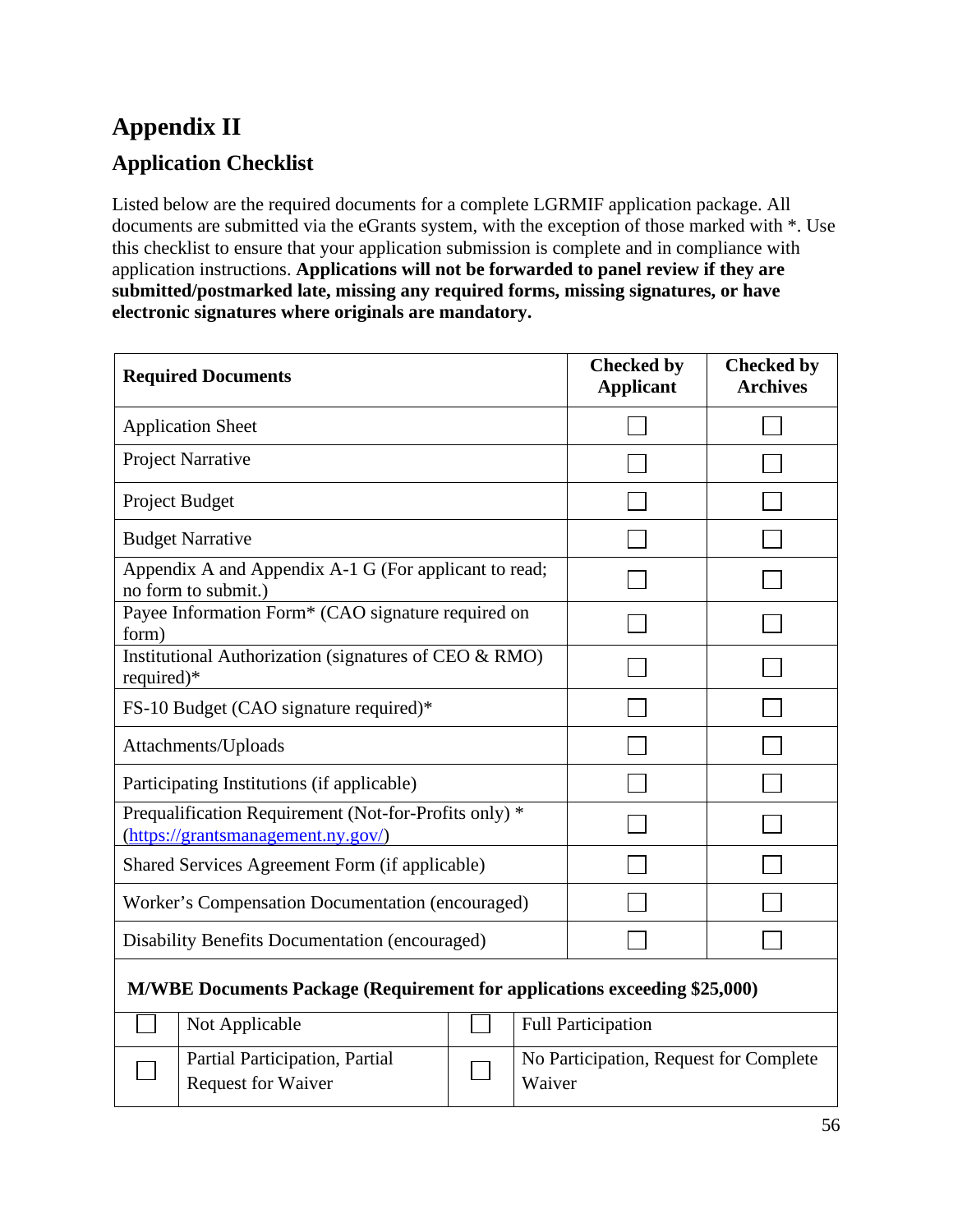|                                                                                                            | <b>Deferred Participation</b>                                                    |                       |                              | No Participation, Preferred Source                |                                       |
|------------------------------------------------------------------------------------------------------------|----------------------------------------------------------------------------------|-----------------------|------------------------------|---------------------------------------------------|---------------------------------------|
|                                                                                                            |                                                                                  | <b>Forms Required</b> |                              |                                                   |                                       |
|                                                                                                            | <b>Type of Form</b>                                                              |                       | <b>Full</b><br>Participation | <b>Request</b><br><b>Partial</b><br><b>Waiver</b> | <b>Request</b><br><b>Total Waiver</b> |
|                                                                                                            | <b>Calculation of M/WBE Goal Amount</b>                                          |                       |                              |                                                   |                                       |
|                                                                                                            | <b>M/WBE Cover Letter</b>                                                        |                       |                              |                                                   |                                       |
|                                                                                                            | <b>M/WBE 100 Utilization Plan</b>                                                |                       |                              |                                                   | N/A                                   |
| Participate                                                                                                | <b>M/WBE 102 Notice of Intent to</b>                                             |                       |                              |                                                   | N/A                                   |
| <b>Efforts</b>                                                                                             | <b>M/WBE 105 Contractor's Good Faith</b>                                         |                       | N/A                          |                                                   |                                       |
| <b>Efforts</b>                                                                                             | <b>M/WBE 105A Contractor Unavailable</b><br>Certification/Evidence of Good Faith |                       | N/A                          |                                                   |                                       |
| and Instructions                                                                                           | <b>M/WBE 101 Request for Waiver Form</b>                                         |                       | N/A                          |                                                   |                                       |
|                                                                                                            | <b>EE0 100 Staffing Plan and Instructions</b>                                    |                       |                              |                                                   |                                       |
| <b>SED Comments:</b><br>Has the applicant complied with the application instructions? $\Box$ Yes $\Box$ No |                                                                                  |                       |                              |                                                   |                                       |
| <b>SED Reviewer:</b>                                                                                       |                                                                                  |                       |                              | Date:                                             |                                       |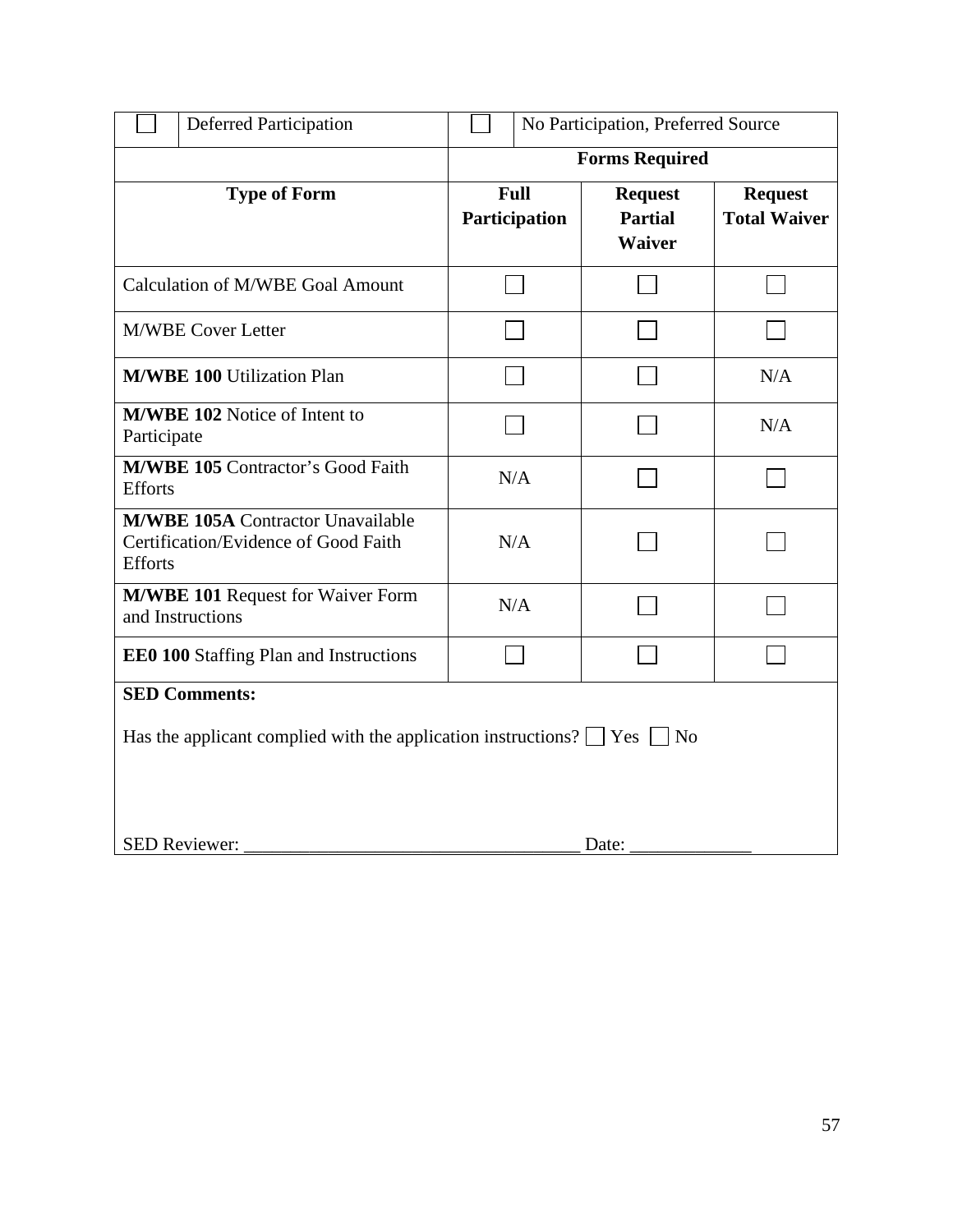### <span id="page-57-0"></span>**Application Sheet**

| Project Number:                 |                                       |
|---------------------------------|---------------------------------------|
| Sponsoring Institution:         |                                       |
| <b>Mailing Address:</b>         |                                       |
| Address:                        |                                       |
| City, State, Zip:               |                                       |
| Chief Administrative Officer:   |                                       |
| Title:                          |                                       |
| Phone:                          |                                       |
| Email:                          |                                       |
| <b>State Judicial District:</b> |                                       |
| <b>State Senate Districts:</b>  | <b>State Congressional Districts:</b> |
| Federal ID:                     | <b>School District:</b>               |
| <b>Institution Type:</b>        |                                       |

NOTE: The institutional information listed above is pulled from the SEDREF database. SEDREF, the single authoritative source of identifying information about institutions which the NYS Education Department determines compliance with applicable policy, law and/or regulation.

If your institutional information is incorrect, it can only be updated once your Payee Information Form is received by the Grants Administration Unit and approved by Grants Finance. Grant Unit staff do not have authority to update SEDREF information.

The applicant cannot edit the SEDREF information above on their own.

Fields marked with an (\*) are required. The Application Sheet cannot be 'Saved' unless all required fields are completed.

Remember to save your work often.

| *New York City (NYC) Grant?        | Yes No |  |
|------------------------------------|--------|--|
| Name of NYC Agency (if applicable) |        |  |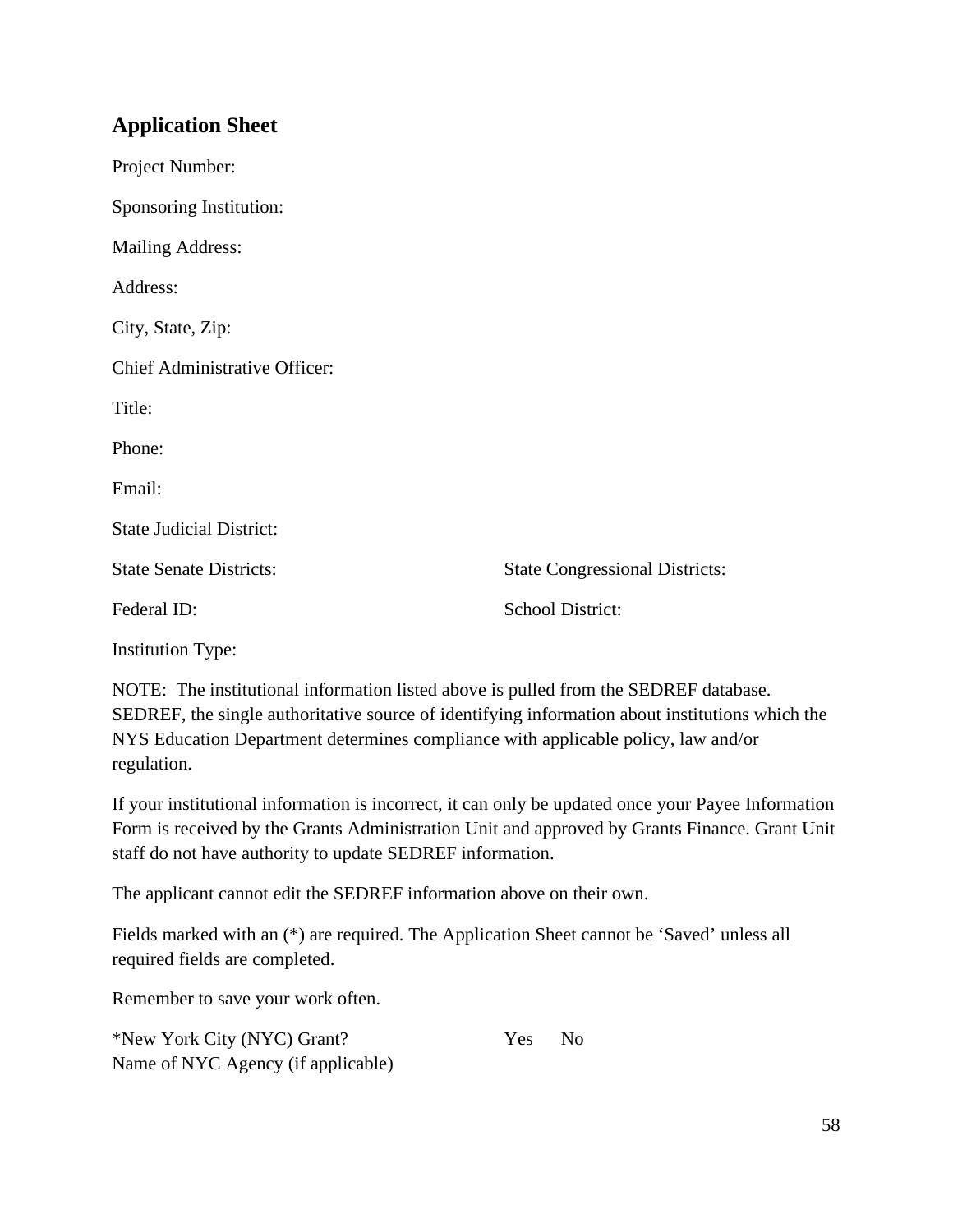### **Eligibility Requirements**

| *RMO Appointed?<br>*Year RMO Appointed? (####)                                                                 | Yes                          | N <sub>o</sub> | N/A |
|----------------------------------------------------------------------------------------------------------------|------------------------------|----------------|-----|
| *LGS-1 Schedule Adopted?<br>N <sub>0</sub><br>Yes<br>*Year Schedule was Adopted? (####)                        | N/A                          |                |     |
|                                                                                                                | <b>Project Director (PD)</b> |                |     |
| *First Name                                                                                                    |                              |                |     |
| *Last Name                                                                                                     |                              |                |     |
| *Title                                                                                                         |                              |                |     |
| *Phone (###-###-####)                                                                                          | Phone Extension              |                |     |
| The Project Director email address listed below will receive notifications regarding the LGRMIF<br>application |                              |                |     |
| *Email                                                                                                         |                              |                |     |
| <b>Records Management Officer (RMO)</b>                                                                        |                              |                |     |
| *First Name                                                                                                    |                              |                |     |
| *Last Name                                                                                                     |                              |                |     |
| *Title                                                                                                         |                              |                |     |
| *Phone (###-###-####)                                                                                          | <b>Phone Extension</b>       |                |     |
| The RMO email address listed below will receive notifications regarding the LGRMIF<br>application              |                              |                |     |
| *Email                                                                                                         |                              |                |     |
| <b>Local Government Information</b>                                                                            |                              |                |     |
| County                                                                                                         |                              |                |     |
| *Region                                                                                                        |                              |                |     |

\*Type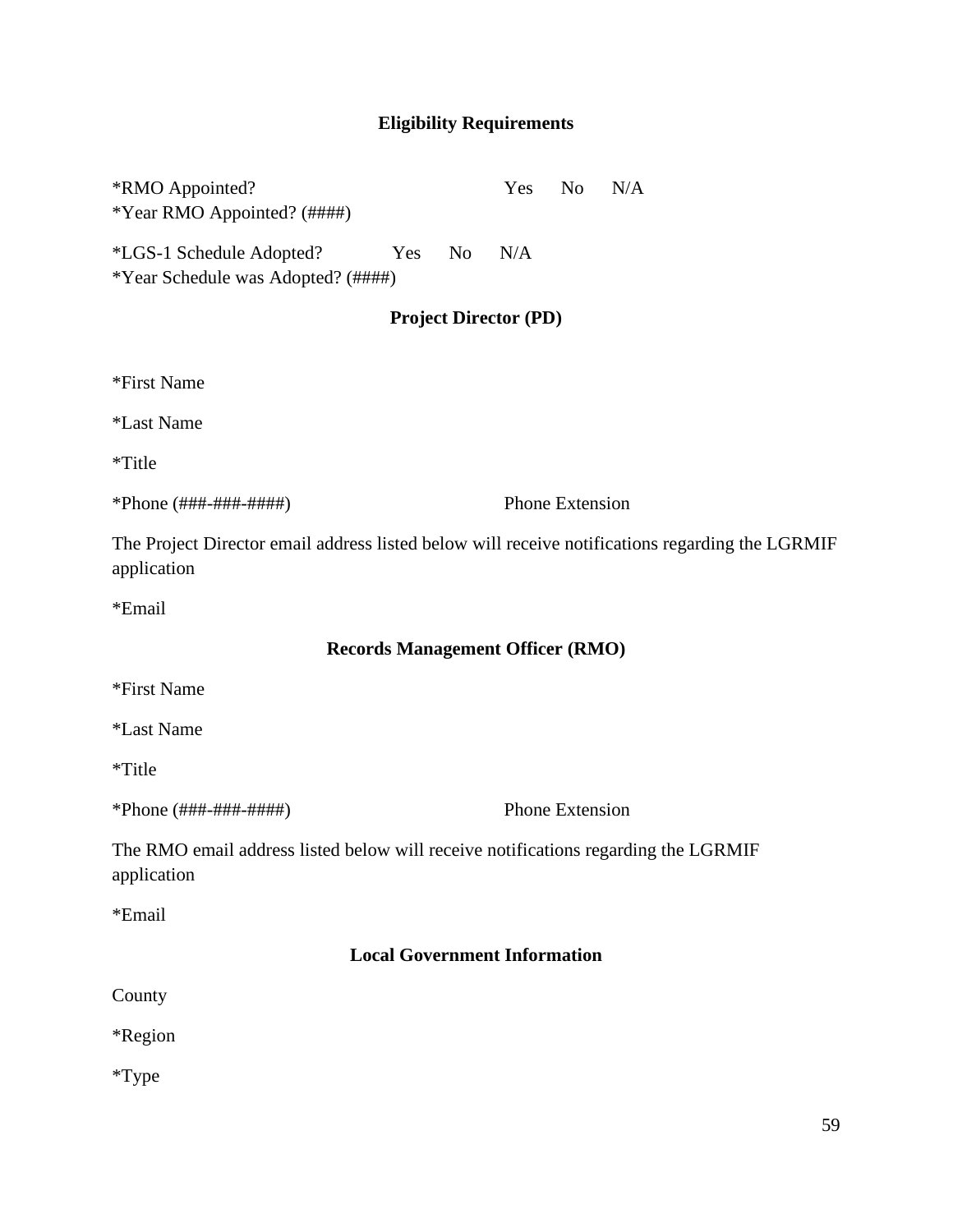Department/Unit

The Amount Requested field below will be completed by the system.

Amount Requested \\$

#### **Application**

| *Application Type: | Individual | <b>Shared Services</b> |
|--------------------|------------|------------------------|
| *Project Category: |            |                        |

Summary description of proposed project activities: Describe the project, including scope, objectives, and description of records. The summary should be brief but should provide a clear statement of how you intend to use an LGRMIF grant.

The Project Summary field is limited to 2500 characters, including spaces.

Remember to Save your work often.

### <span id="page-59-0"></span>**LGRMIF 2020-2021 Grant Application Evaluation Form**

Recommendation (F, M, or N):

Recommended Amount: \$

Score:

Rating Guidelines

Scores Defined Interpretation

Reviewer: Panel Number:

Applicant: Log Number: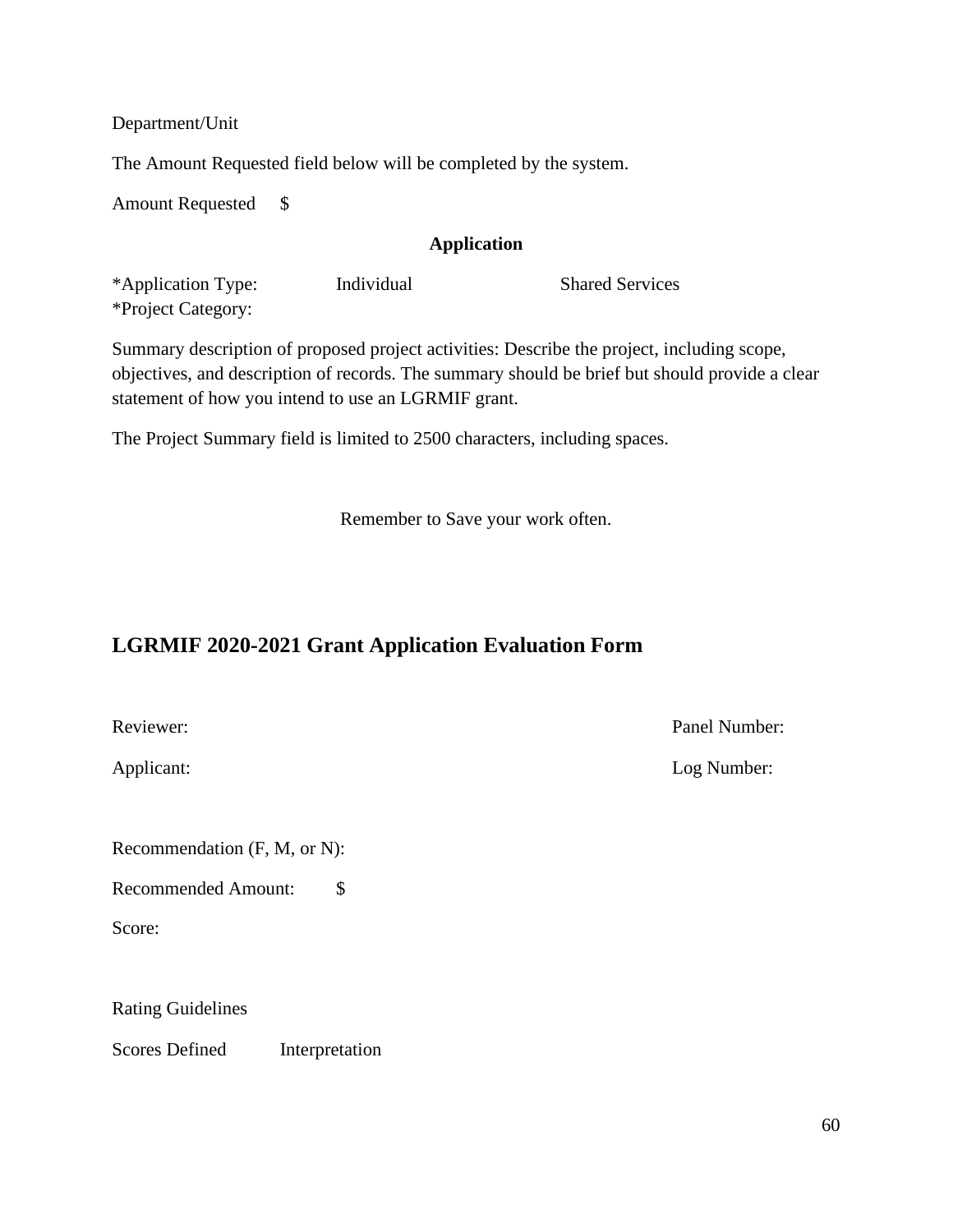5 Exemplary: Applicant flawlessly addresses the criterion in a way that can be held up as a model for others, providing exhaustive analysis and demonstrating a deep understanding of issues, problems, and/or solutions.

4 Very Good: Applicant has provided a complete, cogent, and convincing response to the criterion that exceeds expectations

3 Good: Applicant has addressed the criterion competently and completely as required by the guidelines

2 Mediocre: Applicant has addressed the criterion, but the response is generally weak, being neither convincing nor complete

1 Poor: Applicant may have offered a few words in response to the criterion, but the words show little to no understanding of the issues

0 Unresponsive: Applicant does not address the criterion directly or indirectly

### **Criteria**

#### **1. Statement of the Problem (25 Points)**

- a. **Defining the Problem:** Describe in detail the specific records management problem this proposed project will address, include specific reasons why this is a problem and explain why this particular project is a high priority for your records management program. Where applicable, provide specific data about the problem, including the number of records requests and related costs to the government in terms of staff time and salaries. **Do not discuss any proposed solutions here, only the problems. Discuss solutions in Intended Results (2a).** [15points]
- b. **Defining Records Involved and Previous Grants:** Describe the specific records series that will be involved in this project, including the series titles, estimated volume, date ranges, retention periods, item number from the retention schedule, and general condition of each series (such as any damage, quantifies of fasteners, or fragility). Indicate if your local government has, or has not, received in the past five grant cycles funding relevant to your current proposed project. If you have received funding during the last five grant cycles, explain why this project would not replicate work already completed, and/or address a backlog that has developed since then. Funds are not awarded to address records that have accumulated since the completion of a previous project. [10 points]

#### **2. Intended Results (25 Points)**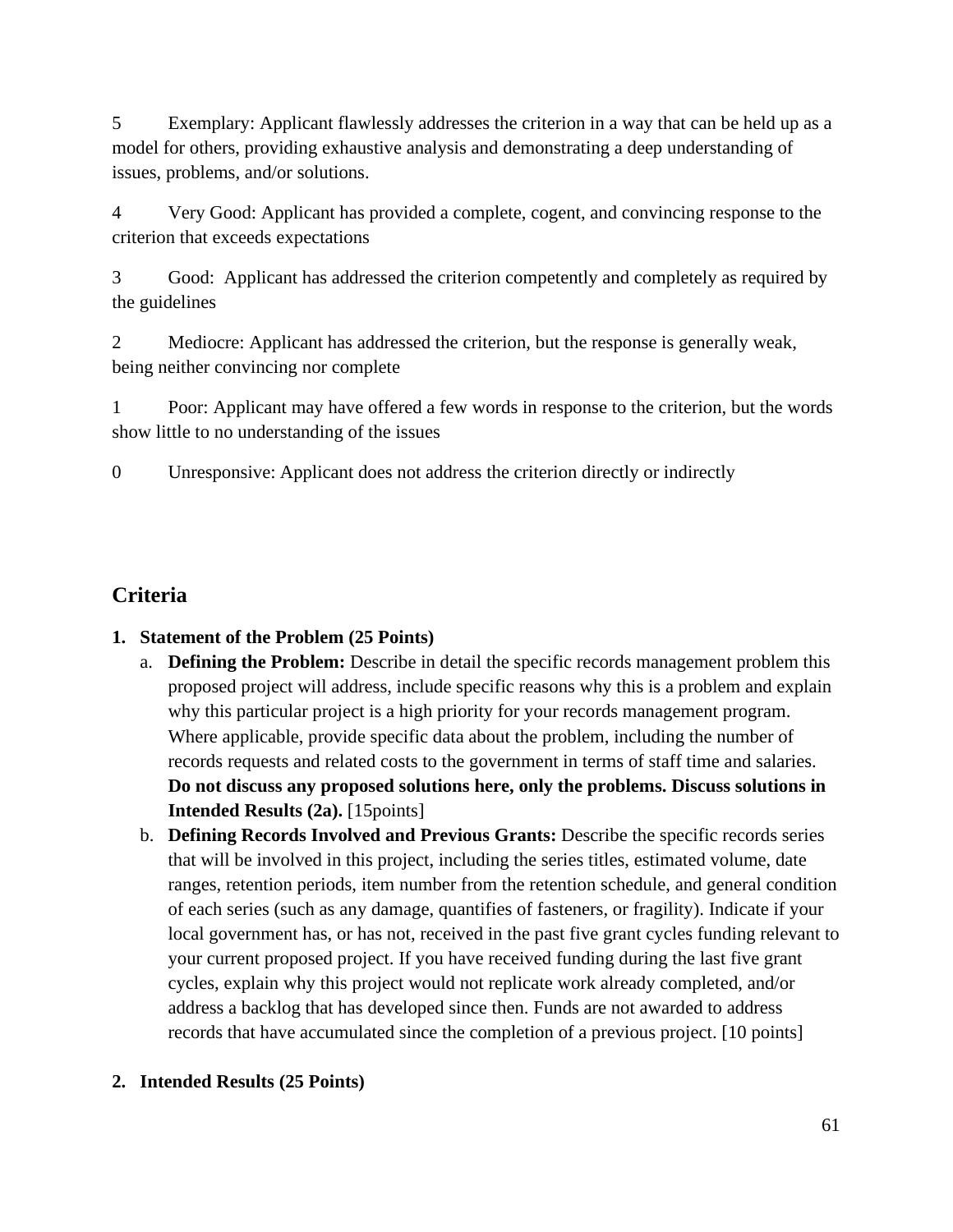- a. **Methodology:** Explain why the methodology you chose to solve your records management problem was the best one. Explain what other methodologies you considered, detail why these were rejected, and demonstrate why the chosen methodology was the best. [15 points]
- b. **Anticipated Benefits:** Describe in detail the intended results or anticipated benefits of the project in terms of how they will address each of the problems cited in section 1a. Include specific products, time and/or cost savings, and service improvements. Provide a detailed description of how the proposed solutions will contribute to the development or enhancement of a records management program. In other words, explain how this project will help build a program or improve an existing component of a program rather than just maintain it. LGRMIF grants are not intended to support ongoing operational costs of a records management program. If you are proposing to redo a project funded under a previous LGRMIF grant you must provide compelling justification about why you could not maintain the results of that project and how you will ensure you can do so in the future. [10 points]

#### **3. Plan of Work [25 points]**

- a. **Project Outline:** Provide a detailed outline of the proposed work activities including a detailed description of each work-step and a timetable that shows when each phase of the project will be completed. Show how you calculated estimated work rates to prove that your local government can attain all the project's goals by the end of the grant project period. Include detailed information on project staffing. Explain who will perform each project activity, including project management. Indicate the qualifications of project staff (including consultants and vendors) and explain how and why they are qualified to conduct their assigned tasks for this project. If you are required to be M/WBE compliant, be sure to factor into your plan any time needed to meet the M/WBE requirements. **Do not itemize and justify any expenditures here. Discuss and justify expenditures in the Budget Narrative only.** [10 points)]
- **b. Grant Requirements:** Address each of the project category requirements. If applying for a Shared Services grant, address those requirements here as well. If your application combines elements of two or more grant categories, address the requirements of each. **In addition, all applicants must address the following:**

#### **Records Focus**

Demonstrate that your project focuses on improving the management of records in your local government by addressing the following:

i. Demonstrate that you are prepared to address the appropriate retention and disposition of the records involved in your project. If you are proposing to implement new technology, explain how you will maintain the records and make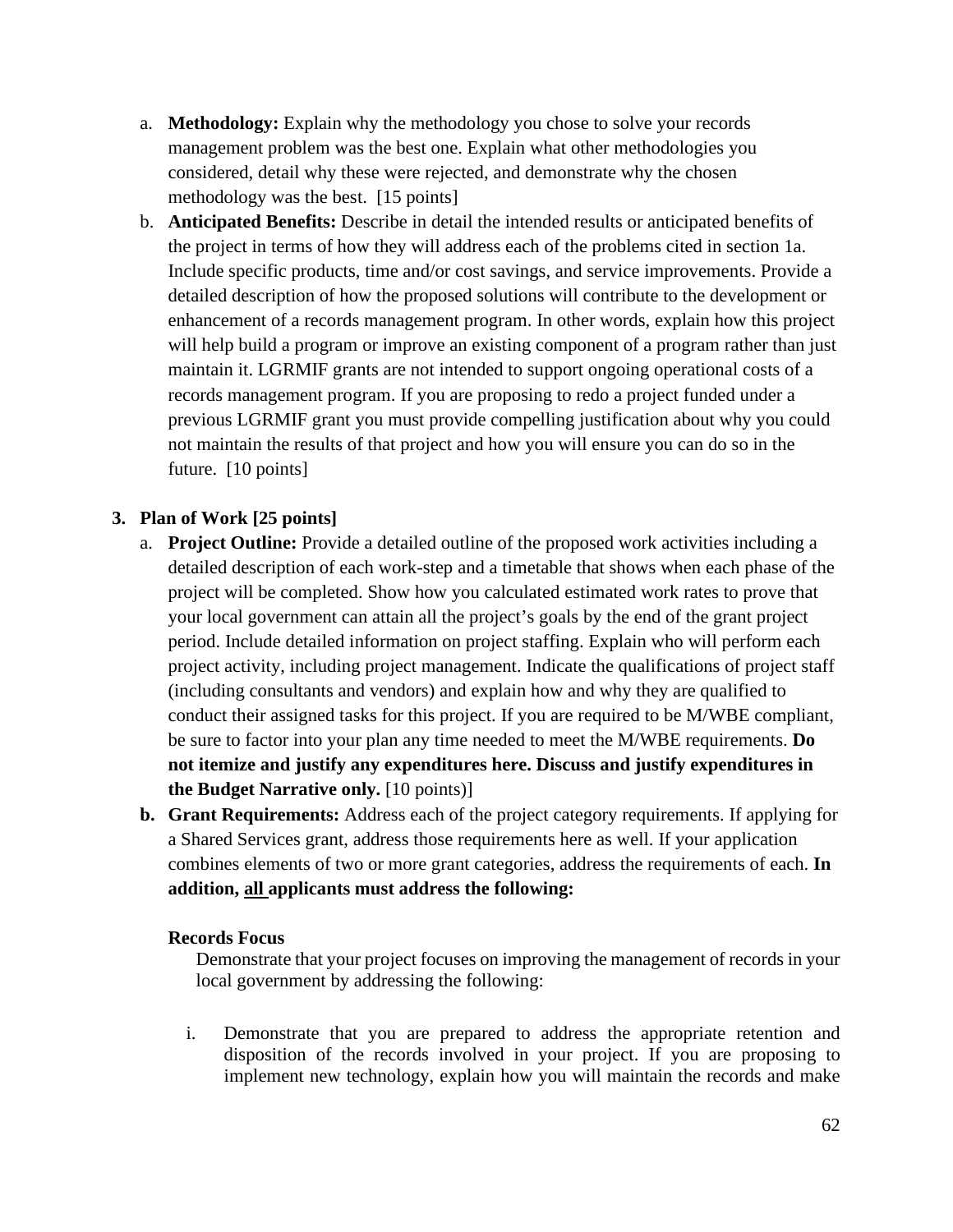them available for the full retention period (especially if the records are permanent) and destroy the records appropriately when their retention period has passed.

- ii. Base project costs on the records involved whenever possible (such as volume, condition, or other characteristic of the records). For example, determine the number of hours needed to inventory and organize records based on the cubic feet of records and the specific work activities to be accomplished.
- iii. Address specific records management issues, including increased access to records, vital records protection and disaster management, preservation, confidentiality, security, compliance with FOIL and other records laws, and the legal admissibility of information.

#### **Adherence to Archives' Standards and Guidelines**

Give details on how you will adhere to State Archives standards and guidelines relevant to plan your project. These can be obtained from our workshops/webinars, publications, or advice from a State Archives' Records Advisory Officer (RAO). For your convenience, references to applicable written standards and guidelines are included in the descriptions for most project categories.

#### **Program Support**

Provide concrete information to demonstrate how you will maintain and expand the results of this project long term without additional LGRMIF grant funding. If additional grant funding will be required in the short term, explain why.

#### **Supporting Documentation**

Applicants are responsible for ensuring they submit the documentation required by their specific project category. Examples of such documentation include needs assessments, responses to RFQs (Request for Quotes), floor plans and shelving layouts, and conservation treatment proposals. If possible, be sure to obtain electronic versions of any documentation from a vendor.

- i. Submit any supporting documentation only in the following electronic formats: Microsoft Word (.docx) or PDF for text-based documents; Excel (.xlsx) for spreadsheets; and PDF, JPEG, BMP, or PNG for images. Note: Please do not attach MS Word 2003 or 2007 (.doc) files; they must be converted to MS Word 2010 (.docx) format.
- ii. Request for Quotes (RFQ). An RFQ is required **by all applicants** when applying for funds
	- to purchase equipment with a **unit** cost in excess of \$10,000
	- to purchase computer software with a **unit** cost in excess of \$10,000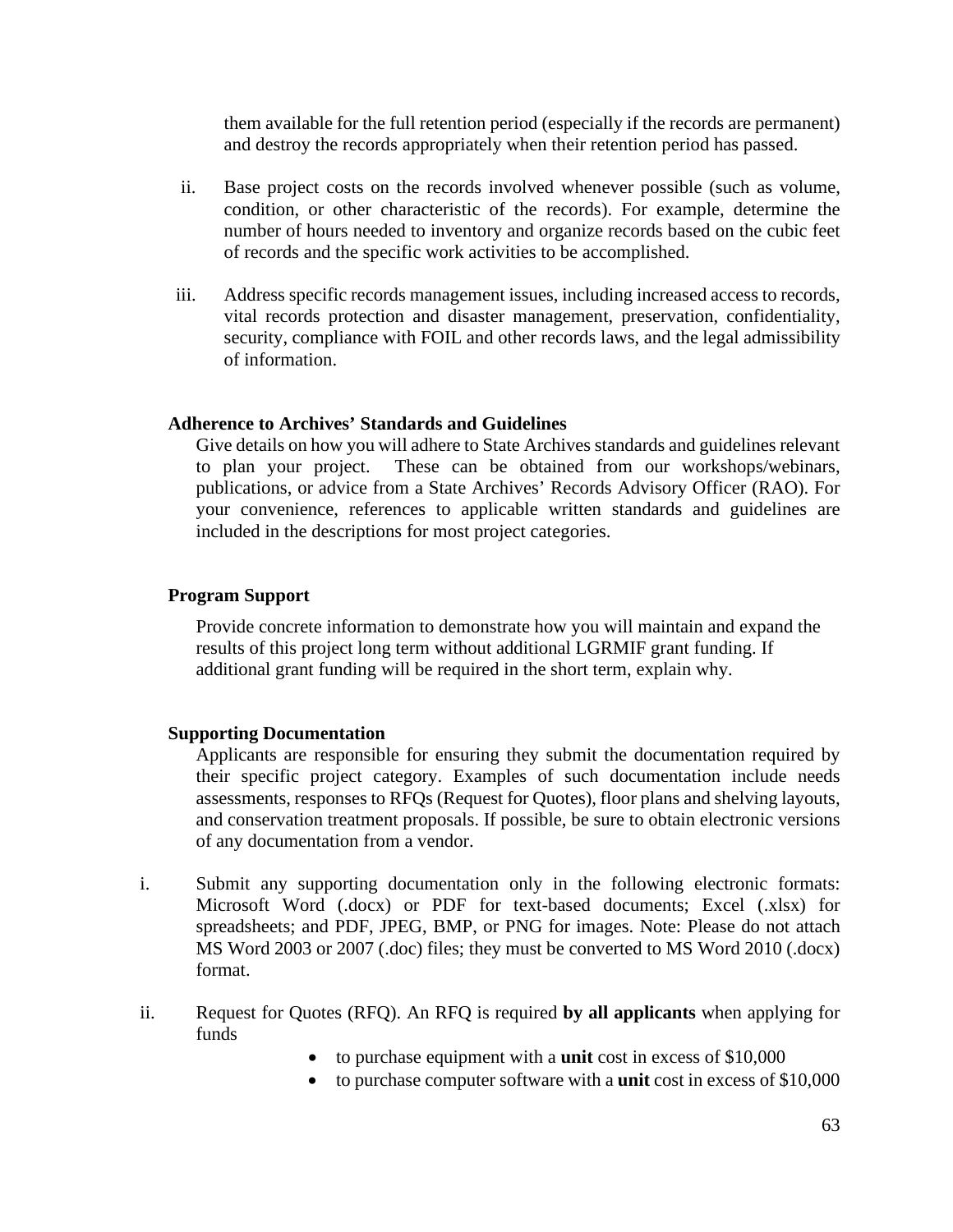- for purchased services where the fee **for all activities** for any **single** vendor or consultant exceeds \$10,000
- for remodeling, where the cost of any **one** activity exceeds \$10,000
- for remodeling, where any **one** contractor will receive over \$10,000
- iii. Detailed Vendor Quotes. Three quotes are required whenever an RFQ is required, except that only one quote is needed in cases where services or products will be procured:
	- off state contract
	- off NYC's Dept. of Citywide Admin. Services (DCAS) Citywide Requirements Contract.
	- from Preferred Source vendors
	- from BOCES
	- from sole-source vendors, or
	- by following your local government's procurement requirements.

**Note:** All quotes must be detailed quotes that clearly delineate individual project costs for each specific task to be performed by the vendor. Each quote should also include vendor or contractor qualifications. **Quotes pertaining to Document Conversion and Access projects must break down costs according to specific activity, including per-image scanning costs, indexing, prep work, quality control, and all other tasks performed by the vendor.** Where applicable, shared services applications should include a single, detailed vendor quote, rather than individual quotes for each project participant. For additional information on vendor quotes and methods of procurement please refer to the [procurement section](#page-42-0) later in this document.

- iv. If an applicant proposes a project that involves birth, death, marriage, or burial records, the applicant must indicate in the application narrative that it has discussed its proposed project with the Department of Health (DOH), which oversees those records, and confirm that the project meets with DOH's approval. Contact the Registration Unit at the Office for Vital Statistics at 518-474-8187. (**Note:** DOH is approving that the parameters of your project meet DOH Guidelines. DOH is not approving your grant application).
- v. If an applicant proposes a project that involves court records, the applicant must indicate in the application narrative that it has discussed its proposed project with the Unified Court System (UCS), which oversees those records, and confirm that the project meets with UCS's approval. Contact Unified Court System records management staff at 212-428-2875 or [records@nycourts.gov.](mailto:records@nycourts.gov) (**Note:** UCS is approving that the parameters of your project meet UCS Guidelines. UCS is not approving your grant application). [15 points]

#### **4. Local Government Contributions [5 points]**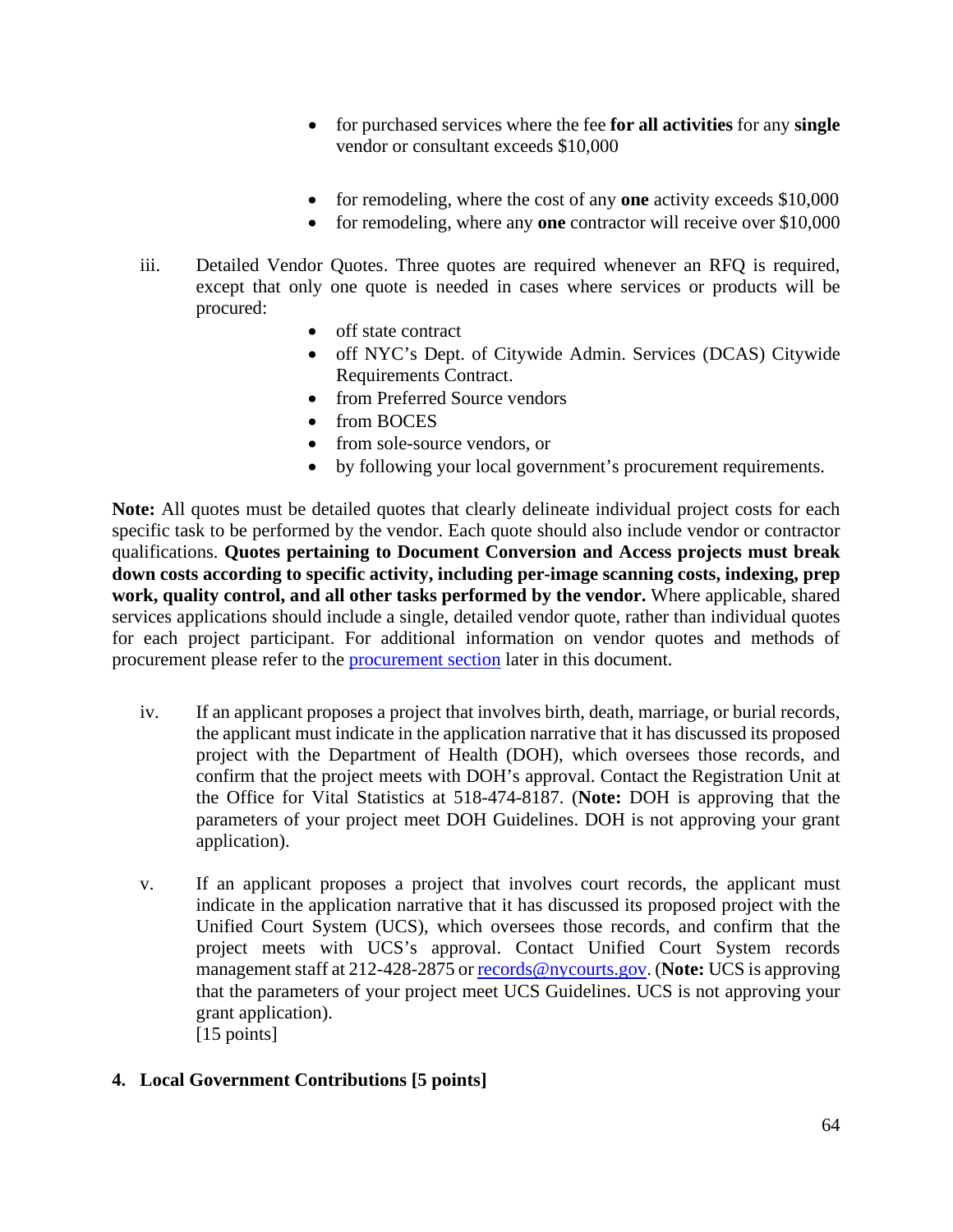a. **Previous Records Management and Current Project Support:** Demonstrate your local government's support for records management, including previous support and support for this project. As part of this, identify any LGRMIF grants your local government received over the last five grant cycles and indicate how you have maintained or expanded on the projects' results. Provide specific budget amounts whenever possible and include only financial and other support your local government has provided and/or that it will provide with its own funds. If your local government has not received any LGRMIF grants over the last five grant cycles, make note of that in this section. [5 points]

#### **5. Project Budget [20 points]**

a. In the budget narrative itemize and justify **each** proposed project expenditure in terms of reasonableness of cost, the suitability of the chosen solution, and the necessity of the expenses to ensure the project's success. Do not merely describe the items and services requested in the project budget, but instead provide a justification specific to the proposed project. For example, if purchasing a scanner for a project, do not simply explain that a scanner is needed to complete the project but also why the particular scanner, make, and model needs to be purchased to successfully complete the project. If a vendor quote includes multiple items, e. g., software and professional services, you should list and justify each item. [20 points]

| <b>Total At-Home Score</b>              |          |
|-----------------------------------------|----------|
| Bonus Scoring (for funding priority)    | $\theta$ |
| Total At-Home + Bonus Scoring           |          |
| Recommendation $(F, M, \text{or } N)$ : |          |
| <b>Total Amount Requested:</b>          | \$0      |
| Recommended Amount:                     | 80       |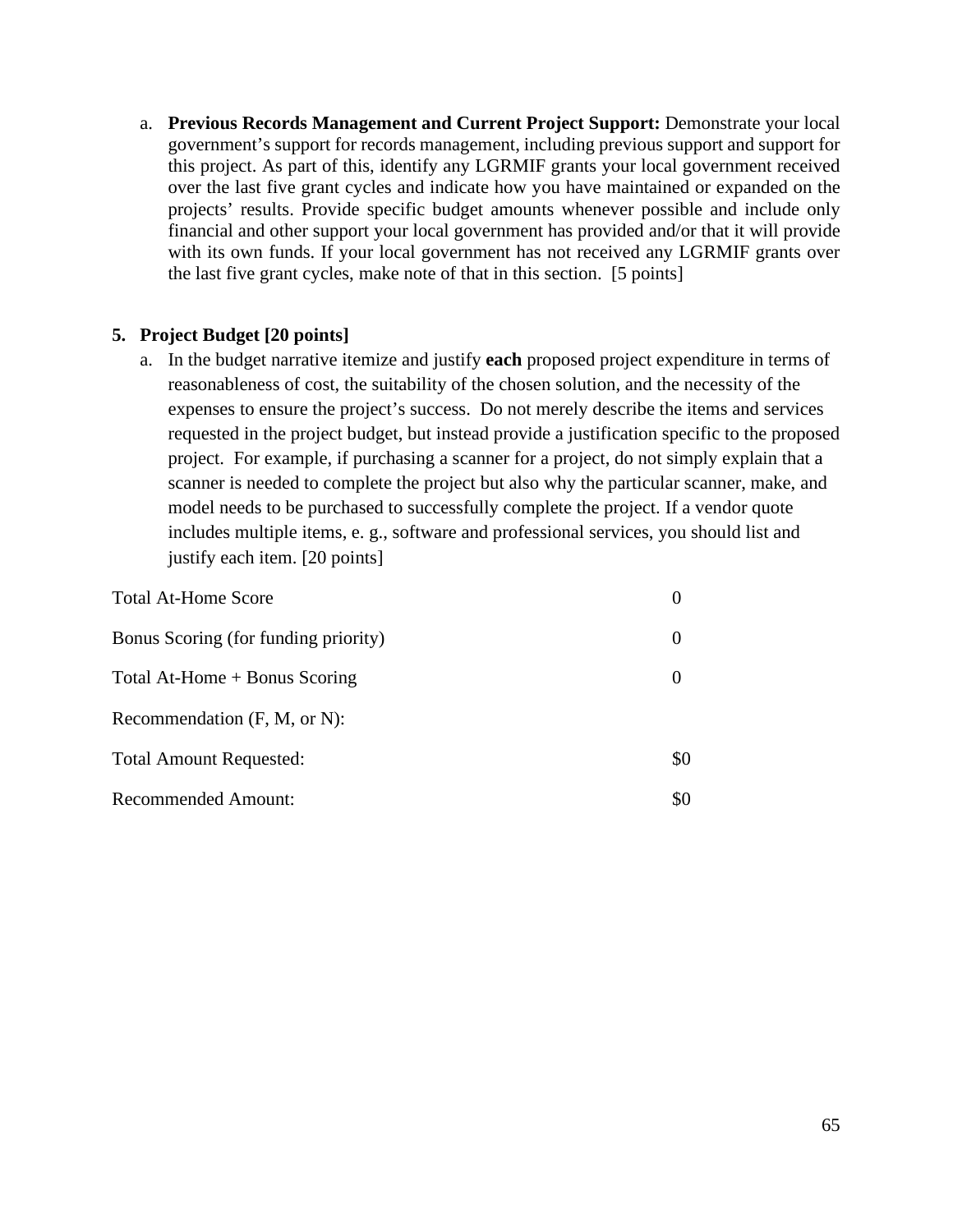# <span id="page-65-0"></span>**Table of Cubic-Foot Equivalents**

| <b>File Drawers</b>             | Cubic<br>Feet | <b>Records Storage Containers</b>                                           | Cubic<br>Feet     |
|---------------------------------|---------------|-----------------------------------------------------------------------------|-------------------|
| Letter                          | 1.5           | $10"$ x $12"$ x $15"$ - standard                                            | 1.0               |
| Letter Lateral                  | 2.0           | $0.5"$ x $8"$ x $14"$ - tab                                                 | 0.2               |
| Legal                           | 2.0           | 3.5" x 8" x 24"                                                             | 0.4               |
| Legal Lateral                   | 2.5           | $6"$ x $6"$ x $36"$ - map<br>$6" x 6" x 48" - map$<br>$4" x 4" x 48" - map$ | 0.7<br>1.0<br>0.4 |
|                                 |               |                                                                             |                   |
| <b>Shelf Units</b>              | Cubic<br>Feet | <b>Shelf Units</b>                                                          | Cubic<br>Feet     |
| Letter, 36" long                | 2.4           | Legal, 36" long                                                             | 3.0               |
|                                 |               |                                                                             |                   |
| Map Drawers                     | Cubic<br>Feet | Map Tubes                                                                   | Cubic<br>Feet     |
| 2" x 26" x 38" flat             | 1.1           | 2" x 2" x 38" roll                                                          | 0.1               |
| $2" \times 38" \times 50"$ flat | 2.2           | $2'' \times 2'' \times 50''$ roll                                           | 0.1               |
| 4" x 26" x 38" flat             | 2.3           | 4" x 4" x 38" roll                                                          | 0.3               |
| $4"$ x 38" x 50" flat           | 4.4           | $4" \times 4" \times 50"$ roll                                              | 0.5               |